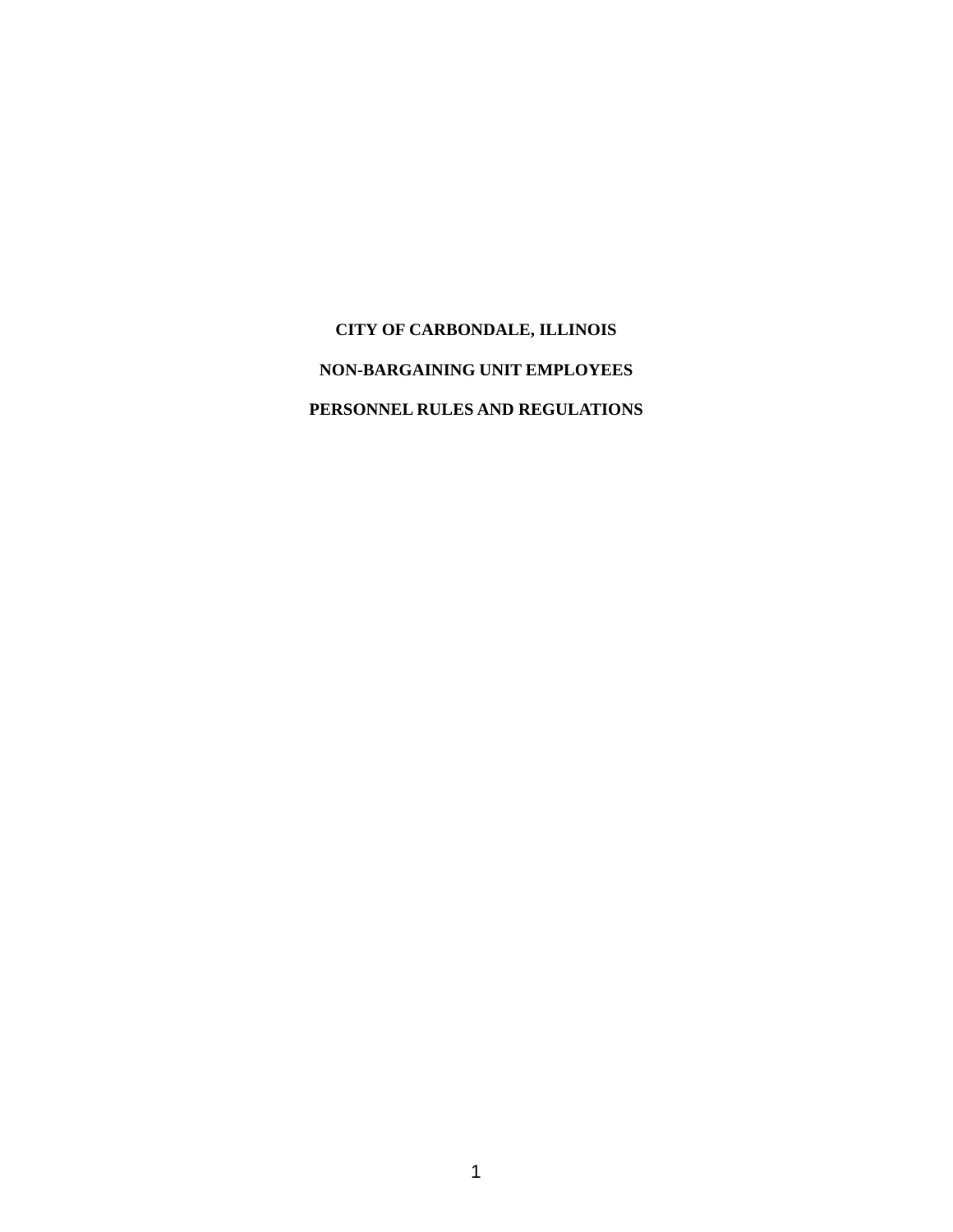# **FOREWORD**

This volume contains the Personnel Rules and Regulations for all City of Carbondale Non-Bargaining Unit Employees.

The basis of these Rules and Regulations were the Revised Non-Union Personnel Rules and Regulations adopted by Ordinance #75-83 on November 3, 1975 and as amended by Ordinance #78-107, Ordinance #79- 66, Ordinance #80-84, Ordinance #80-110, Ordinance #82-21, Ordinance #84-50, Ordinance #84-91, Ordinance #87-24, Ordinance #90-51 and Ordinance #90-77, Ordinance #92-80, Ordinance #93-18, Ordinance #93-45, Ordinance #94-11, Ordinance #97-154, Ordinance #99-41, Ordinance #2000-01, Ordinance #2000- 33, Ordinance #2001-64 and Ordinance #2002-58,

These Non-Union Personnel Rules and Regulations revise and replace the previous Rules and Regulations compiled as of December 28, 2001 to clarify eligibility for holiday pay in Section 12-7. Eligibility for Holiday Pay and to permit the use of Funeral Leave for members of an employee's household in Section 13-8. Funeral Leave.

> Jeff Doherty City Manager July 24, 2002

Ordinance #2011-71, reflects changes in Payment Option at IMRF Retirement, Grievance Procedures, Disciplinary Action, Vacations, Funeral Leave and Holidays Granted to Employees- Birthday. These changes amended the Non-Union Personnel Rules and Regulations as of December 20, 2011.

> Allen Gill City Manager December 20, 2011

Ordinance #2016-46, reflects changes in the Grievance Procedure, Vacations, Funeral Leave, and Employee Development. These changes amended the Non-Union Personnel Rules and Regulations as of August 30, 2016.

> Gary Williams City Manager August 30, 2016

Ordinance #2018-01, reflects changes in the Bereavement Leave, Tuition Reimbursement and Employee Incentive Award program. These changes amended the Non-Union Personnel Rules and Regulations as of January 9, 2018.

> Gary Williams City Manager January 9, 2018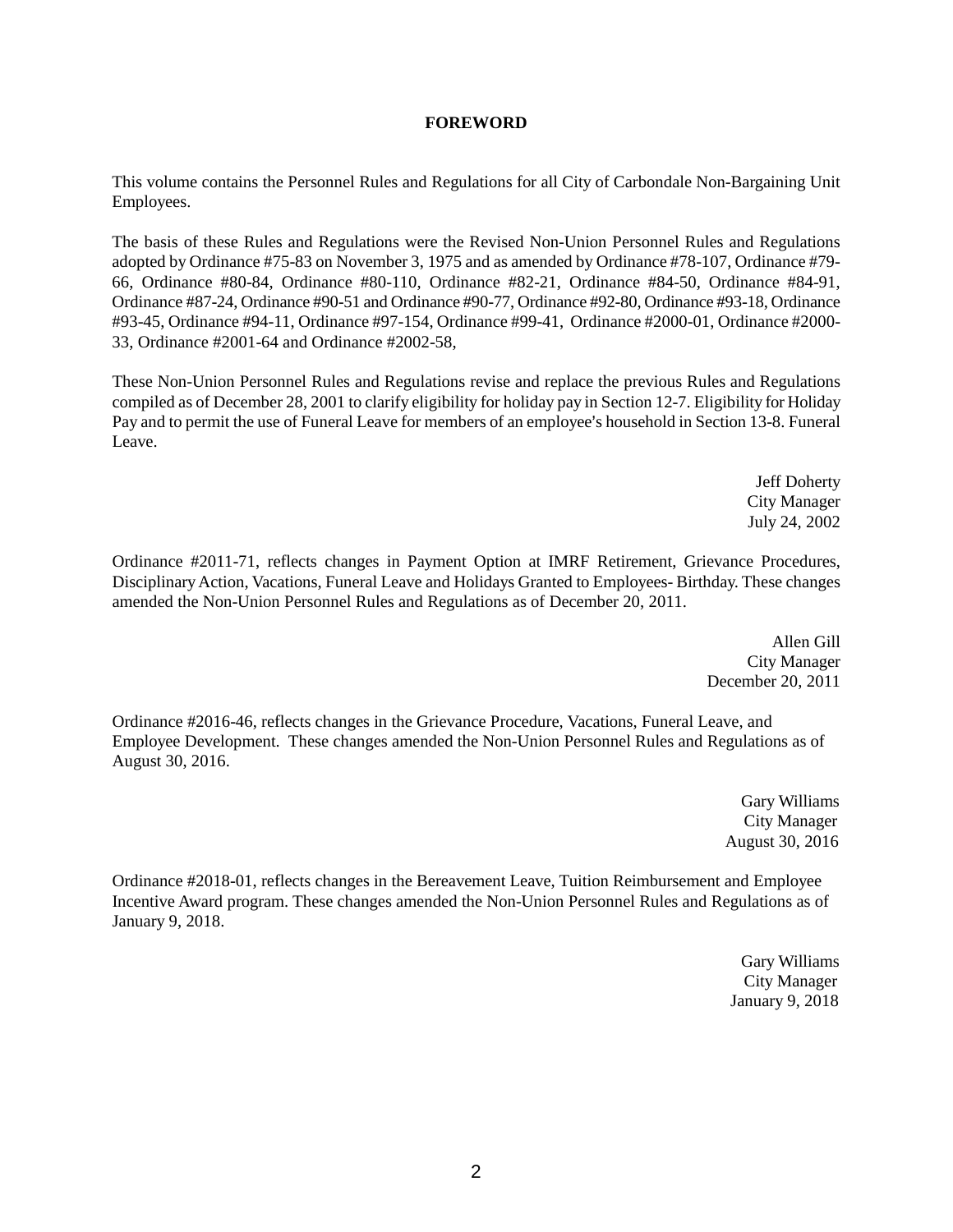# **TABLE OF CONTENTS**

# **Chapter**

| 1.  |  |
|-----|--|
| 2.  |  |
| 3.  |  |
| 4.  |  |
| 5.  |  |
| 6.  |  |
| 7.  |  |
| 8.  |  |
| 9.  |  |
| 10. |  |
| 11. |  |
| 12. |  |
| 13. |  |
| 14. |  |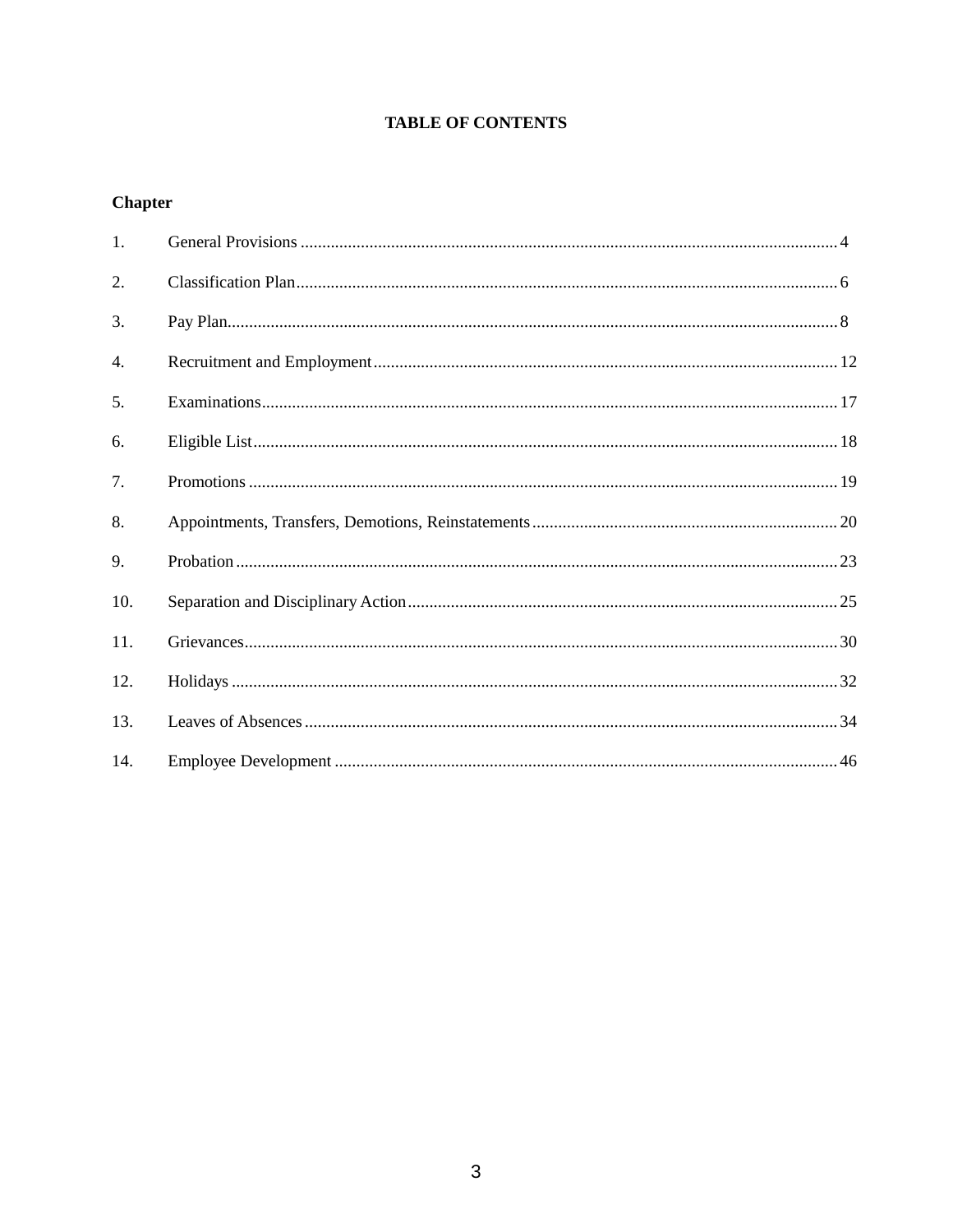#### **GENERAL PROVISIONS**

#### **Sec. 1-1. Purpose.**

In accordance with the ordinance creating and establishing a personnel system, it is the purpose of these Rules to establish normal procedures which will serve as a guide to administrative action concerning the various personnel activities and transactions. They are intended to indicate the customary and most reasonable method whereby the aims of the personnel program, as defined by the personnel ordinance, can be carried out. These rules may be changed or amended by the City at any time and do not constitute a contract with City employees.

#### **Sec. 1-2. Positions Covered.**

These Rules and Regulations shall cover all City employees not represented by a bargaining unit. These Rules and Regulations do not apply to employees who are represented by a recognized bargaining unit. Particular rules and regulations may not apply to certain employees and those are so noted.

#### **Sec. 1-3. Administration.**

These Rules shall be administered by the Human Resources Manager under the direction of the City Manager and in conformity with the ordinance establishing a personnel system.

#### **Sec. 1-4. Definition of a Supervisor.**

A supervisor is an employee whose principal work is substantially different from that of his/her subordinates and has authority, in the interest of the employer, to hire, transfer, suspend, lay off, recall, promote, discharge, direct, reward, or discipline employees, or to adjust their grievances, or to effectively recommend such action, if the exercise of such authority is not of a merely routine or clerical nature, but requires the consistent use of independent judgment.

#### **Sec. 1-5. Part Time Employment with an Employer Other than the City.**

It is not the intent of the City to forbid anyone from being employed part time with an employer other than the City; however, any City employee must consider the City as his/her first and prime employer and any part-time or other employment must be secondary.

Employment with another employer other than the City must not in any manner interfere with City positions.

All employees shall secure the permission of the Human Resources Manager and the City Manager before accepting part-time employment with an employer other than the City. The Human Resources Manager and the City Manager shall determine whether or not the proposed part-time employment interferes with the employee's City position and whether it represents a conflict of interest or not.

No employee may use his/her City position for personal gain, or use City records and information for or in connection with anything other than City employment.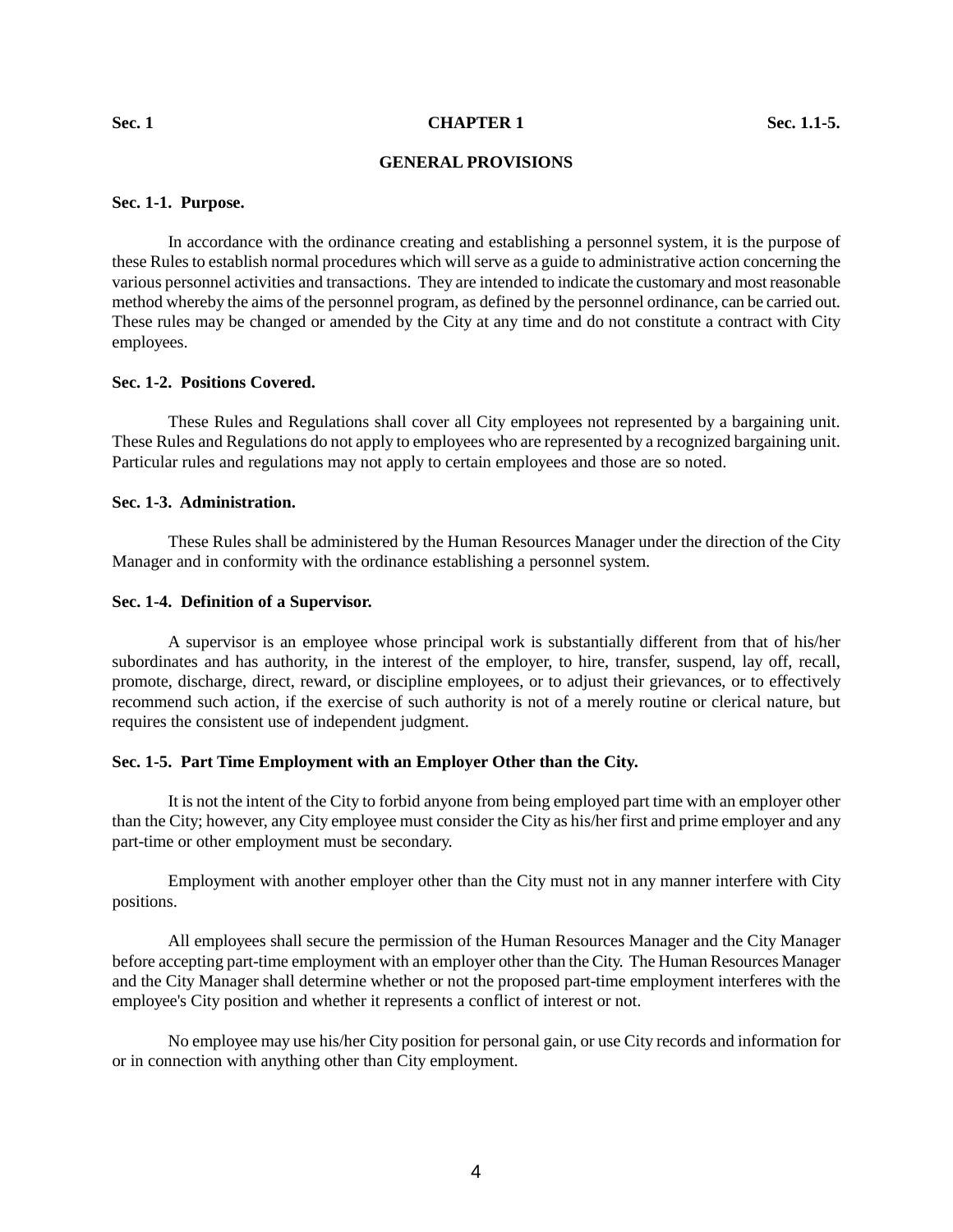#### **Sec. 1 GENERAL PROVISIONS Sec. 1.6**

# **Sec. 1-6. Affirmative Action.**

It is the policy of the Government of the City of Carbondale to provide equal opportunity in City employment for all qualified persons, to prohibit discrimination in employment because of race, color, religion, sex, age, disability, marital status, familial status, sexual orientation, national origin or ancestry, political opinion or affiliation, or unfavorable discharge from military service. The City will take Affirmative Action to ensure all employment practices of hiring, upgrading, demotion, transfer recruitment or recruitment advertising, selection layoff, disciplinary action, rates of pay or other forms of compensation and selection for training are free of discrimination. The City promotes the full realization of equal opportunity through a positive continuing Affirmative Action Program for all City departments, agencies, divisions and all vendors, contractors and subcontractors doing business with the City.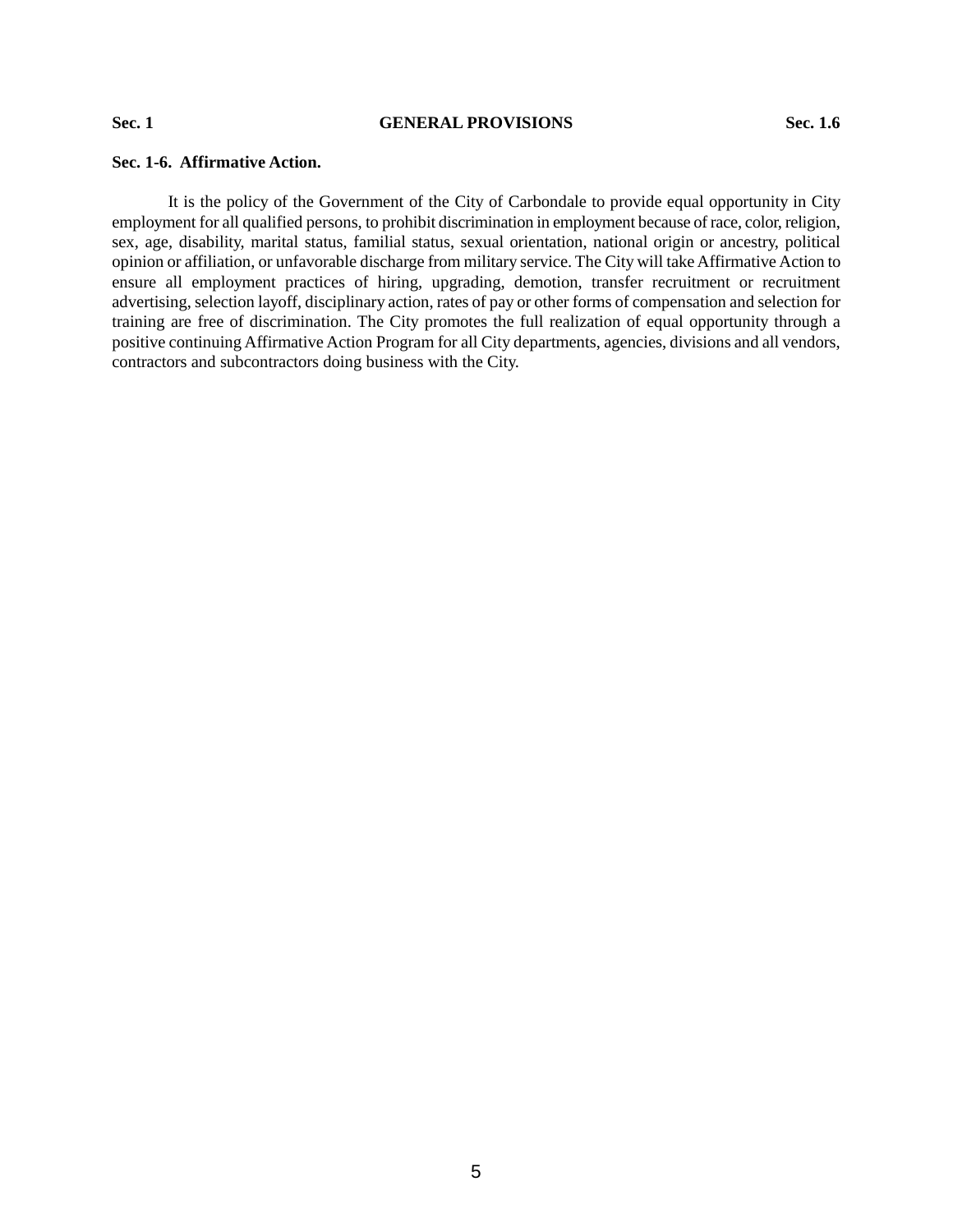#### **Sec. 2** Sec. 2.1-5

# **CLASSIFICATION PLAN**

## **Sec. 2-1. Purpose.**

The classification plan provides a complete inventory of all positions in the City service and accurate descriptions and specifications for each position. The plan standardizes titles, each of which is indicative of a definite range of duties and responsibilities and has the same meaning throughout the City.

#### **Sec. 2-2. Composition.**

The Classification Plan shall consist of:

- A. A grouping of positions, by title, which are approximately equal in difficulty and responsibility, which call for the same general qualifications, and which can be equitably compensated within the same range of pay under similar working conditions.
- B. Position titles, descriptive of the work.
- C. Written specifications for each position.

#### **Sec. 2-3. Use of Position Titles.**

Position titles are to be used in all personnel, accounting, budget, appropriation and financial records. No person will be appointed to or employed in a City position under a title not included in the classification plan.

## **Sec. 2-4. Use of Classification Plan.**

The Classification Plan is to be used:

- A. As a guide in recruiting and examining candidates for employment.
- B. In determining lines of promotion and in developing employee training programs.
- C. In determining salary to be paid for various types of work.
- D. In determining personal service items in departmental budgets.
- E. In providing uniform job terminology understandable by all City officers and employees and by the general public.

## **Sec. 2-5. Administration of the Plan.**

The Human Resources Manager, under the direction of the City Manager, is charged with the maintenance of the classification plan. It is his/her duty to examine the nature of new positions as they are created and to include them in the classification plan in accordance with Section 2-6 of these Rules and Regulations; to make such changes in the classification plan as are made necessary by changes in the duties and responsibilities of existing positions; and periodically to review the entire classification plan and recommend appropriate changes in allocations or in the classification plan.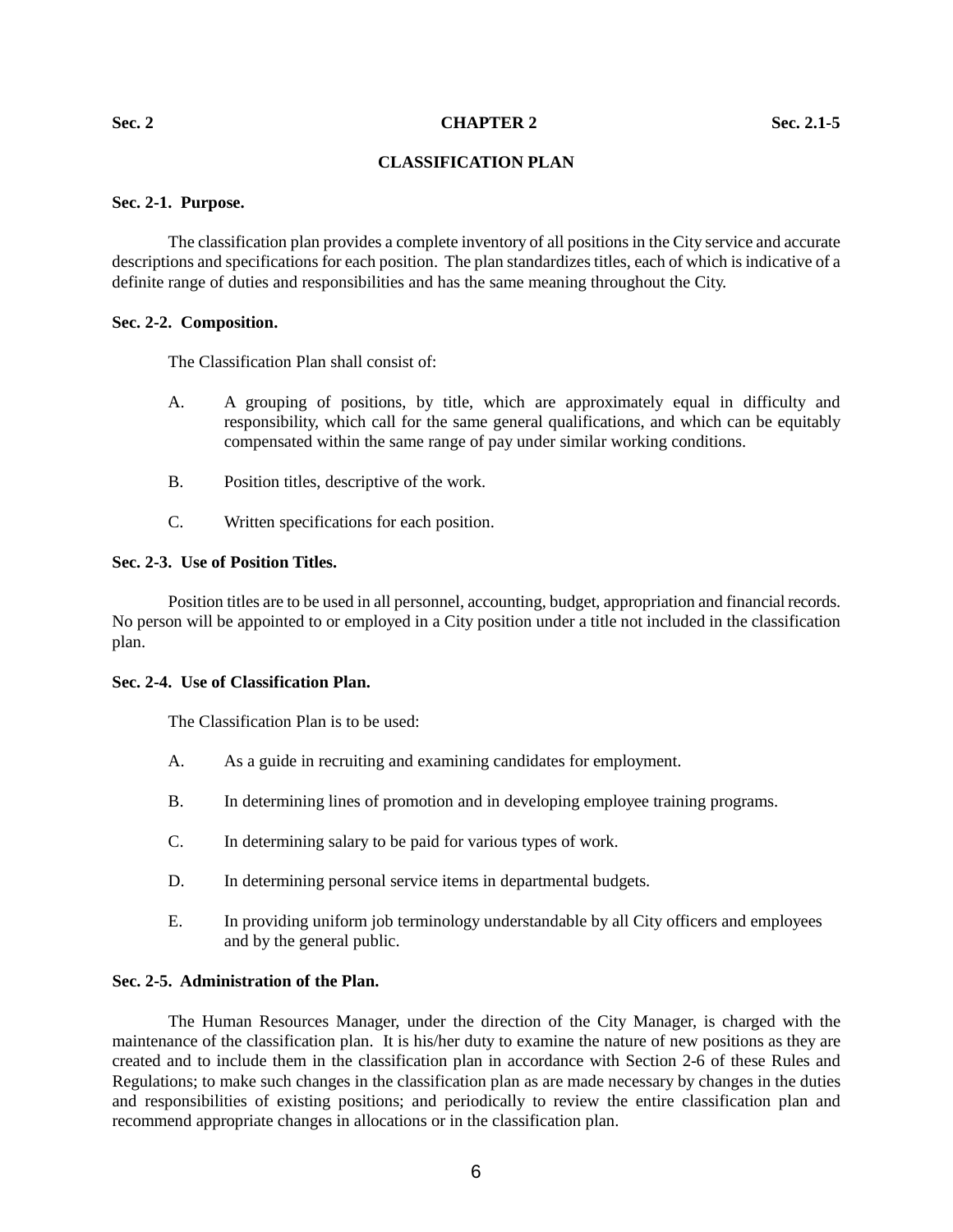# **Sec. 2 CLASSIFICATION PLAN Sec. 2.6-8.**

### **Sec. 2-6. Allocation of Positions.**

Whenever a new position is established, or duties of an old position change, department or division heads shall submit in writing a comprehensive job description describing in detail the duties of such a position. The Human Resources Manager shall thereupon investigate the actual or suggested duties and recommend the position's appropriate placement in the classification plan to the City Manager.

# **Sec. 2-7. Request for Reclassification.**

Any employee who considers his/her position improperly classified shall be entitled to submit the question to the grievance procedure as provided for in Chapter 11 of these Rules and Regulations.

# **Sec. 2-8. Status of Employees upon Reclassification.**

The status of an employee upon reclassification shall be determined in accordance with the applicable sections of Chapters 7, 8, and 9 of these Rules and Regulations.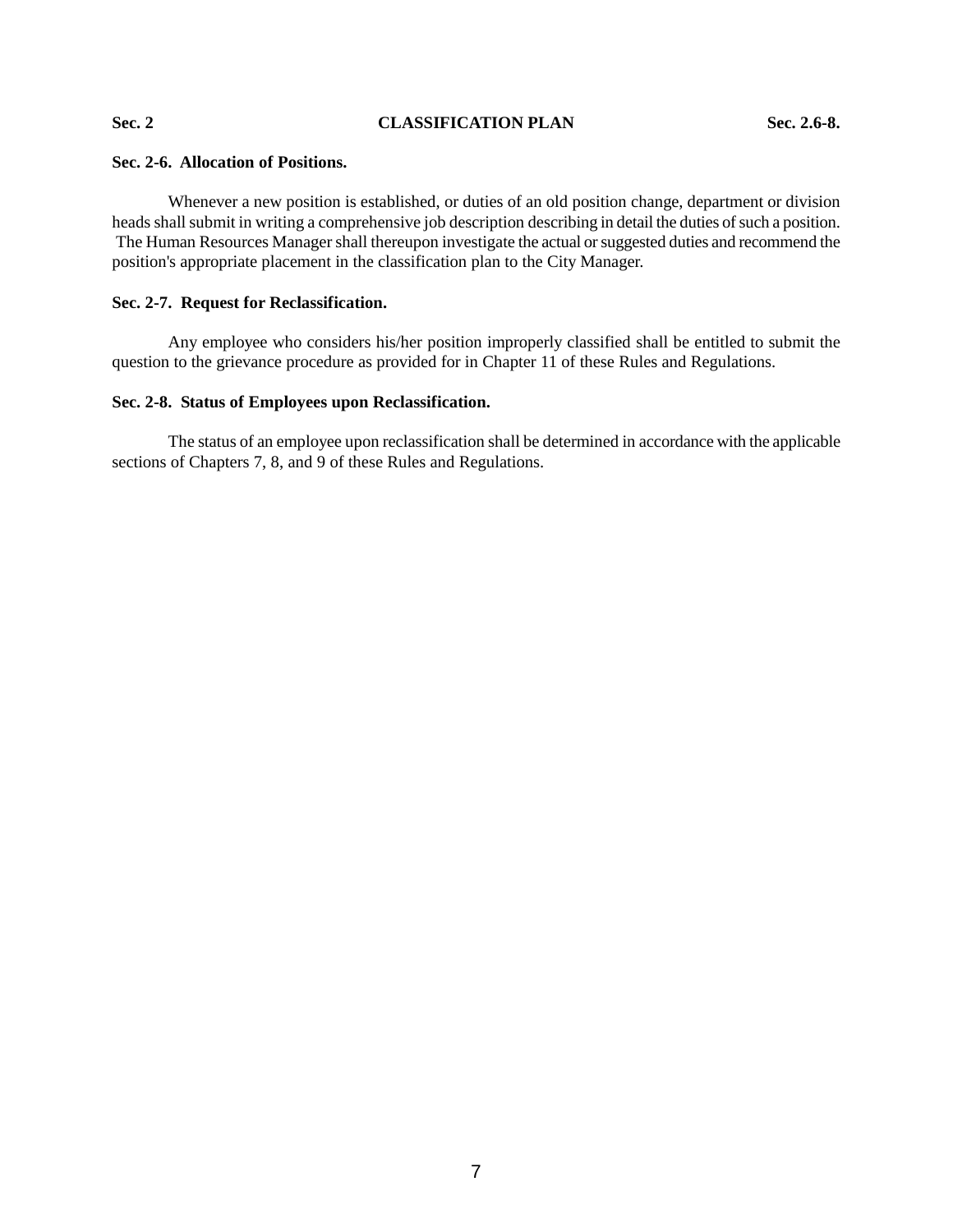#### **Sec. 3 CHAPTER 3 Sec. 3.1-3.**

# **PAY PLAN**

## **Sec. 3-1. Composition.**

The pay plan includes the basic salary schedule as adopted by the City Council and subsequent amendments thereto, and the schedule of salary ranges consisting of minimum and maximum rates of pay and intermediate steps, if any, for all positions included in the classification plan.

## **Sec. 3-2. Maintenance.**

The pay plan is intended to provide fair compensation for all positions in the classification plan with regard to range of pay for other positions, general rates of pay for similar employment in private establishments and other public jurisdictions in the area, the financial condition of the City, and other factors. To this end, the Human Resources Manager will from time to time make comparative studies of all the factors affecting the level of salary ranges as appear to be pertinent. Such recommendations will become effective as approved by the City Council.

#### **Sec. 3-3. Administration - Salary Rates.**

- A. STARTING RATE IN A NEW POSITION: Original appointment or the appointment of a current employee to a new and different position shall normally be made at the entrance rate for that position. Upon recommendations of the department or division head, the City Manager may approve compensation at a rate higher than the minimum rate in the pay range for the position when the needs of the service so require, provided that any such exception is based on the outstanding and unusual character of the employee's experience and ability over and above the qualification requirements specified for the position, or that a critical shortage of applicants exists. In the latter case, any incumbents in the City and holding the same position title and receiving a lower rate shall have their rates increased to the rate established for entrance of new employees.
- B. STARTING DATE ON RETURN FROM MILITARY SERVICE: Any employee who leaves or has left the City service to enter the active service of the Armed Forces of the United States, and who subsequently is reinstated to a position previously held by him/her, shall be entitled to receive the rate of compensation to which he/she would have been entitled had his/her service to the City not been interrupted by service in the Armed Forces, provided that he/she returns to City service within sixty (60) days of release from the Armed Forces.
- C. STARTING RATE ON DEMOTION: When an employee is demoted to a position for which he/she is qualified, he/she shall receive the rate in the lower pay range which provides the smallest possible decrease in pay if the action was not for cause, or, if the action was for cause, any lower point in the range deemed appropriate by the department head involved and approved by the City Manager.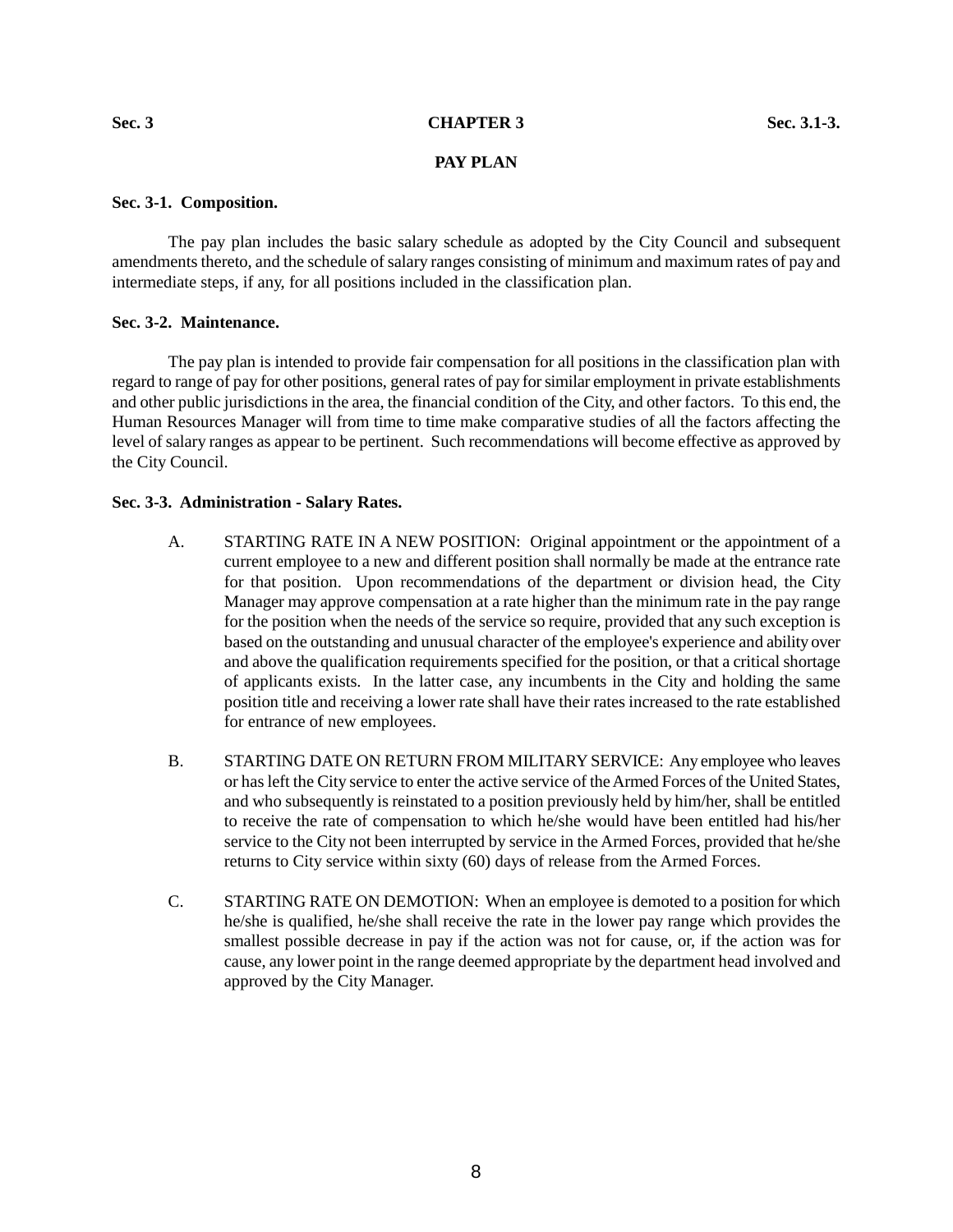# **Sec. 3-4. Movement Through a Pay Range**

Employees in Ranges 1, 2, 3, 4, 5, 6, 7, 8, and 9 shall be eligible to move through the salary range on the basis of merit increases up to 2% annually if salary is below midpoint and 1% when salary is above midpoint until the top of the range is reached. Midpoint is based on April 30 pay rate and merit is added to the April 30 pay rate. Merit increases must be recommended by the department or division head and approved by the Human Resources Manager and the City Manager.

In those cases where an employee in Ranges 1, 2, 3, 4, 5, 6, 7, 8, or 9 is clearly outstanding, a promotion may be made after six (6) months. This type of promotion must be recommended by the department or division head and approved by the Human Resources Manager and City Manager.

#### **Sec. 3-5. Special Merit Salary Advancements.**

Department or division heads may recommend to the City Manager that special merit increases in pay be granted to individual employees at intervals more often than the normal annual increments. Such special merit increases shall be based upon exceptional performance of duties far exceeding the normal standards for the particular position or classification, or based upon exceptional service to the City beyond the normal scope of duties expected of the position. Recommendations for such increases shall be submitted, with justification, to the Human Resources Manager for approval. Where special merit increases are granted, they shall have no effect on the dates for normal increases to which the employee would be entitled through satisfactory performance of duties. Special merit increases shall only be granted when the funds for the increases are listed in the employee's departmental budget.

The City Manager may establish a bonus compensation program for one time lump sum payments to employees for performance based upon predetermined goals. The pay for performance plan will not add the one time bonus payments to the employee's base pay rate.

#### **Sec. 3-6. Requirements for Continuity of Service.**

Service requirements shall have the implication of continuous service which means employment in the City service without break or interruption. All leaves of absence with pay and leaves without pay of two (2) normal work weeks or less shall not interrupt continuous service nor be deducted therefrom. Absences on leave without pay in excess of two (2) normal work weeks, except for extended service with the Armed Forces of the United States, shall be deducted in computing total service but shall not serve to interrupt continuous service. All absences without leave in excess of three (3) consecutive work days shall be deducted from total continuous service and shall interrupt continuity of service.

#### **Sec. 3-7. Compensation for Supervisors.**

All supervisors shall be paid at a base rate higher than their subordinates. Overtime pay and holiday pay shall not be considered in the rate of pay consideration. For purposes of this section, the base pay rates of supervisors and subordinates shall be established using the annual salary and a 40-hour work week.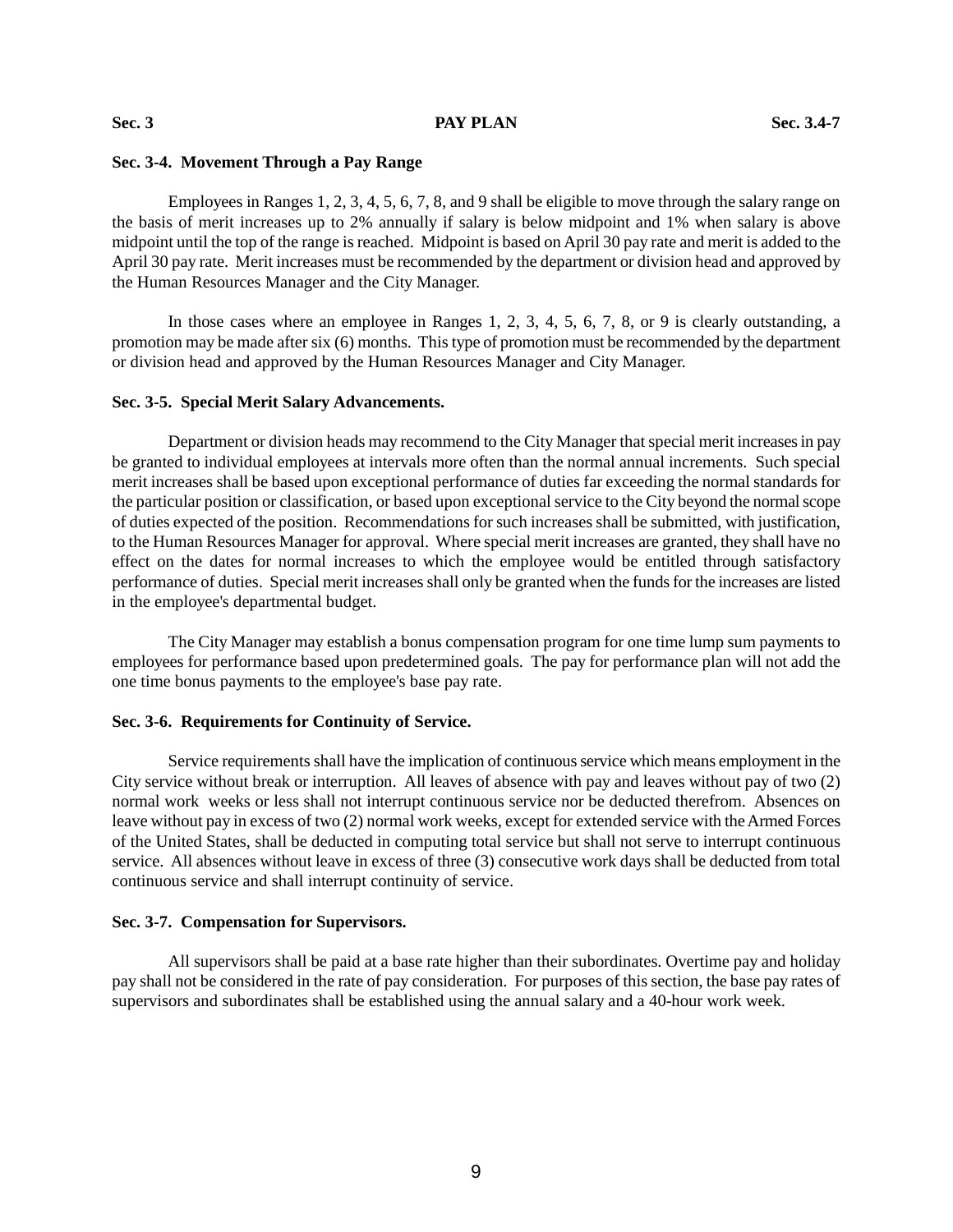# **Sec. 3-8. Overtime.**

- A. Overtime shall be paid as provided for in this Section to all employees except those employed in an executive, administrative or professional capacity. For purposes of this Section only, the terms "executive", "administrative" and "professional" shall be defined and interpreted the same as those terms are currently defined and interpreted under the Fair Labor Standards Act.
- B. The Human Resources Manager shall prepare and keep up-to-date a chart which lists the positions that must be paid overtime and those positions exempt from overtime because they are administrative, executive or professional in nature.
- C. Overtime shall be paid at the rate of time and one-half for all hours exceeding eight (8) hours a day or exceeding forty (40) hours in a work week, except for full-time firefighters and fulltime police officers who shall be eligible for overtime only to the extent that the hours worked exceed the normal work day or normal work week.
- D. All overtime shall be approved by both the department or division head and the City Manager or designee before being paid.
- E. A minimum of two (2) hours overtime will be paid for all call-back duty for employees who are overtime eligible. If the work the employee is called back to perform is completed in less than two (2) hours, he/she shall not be required to do other work to complete two (2) actual hours of work. However, if an employee is recalled to duty for overtime less than two  $(2)$ hours before the start of his/her regular working shift, the employee will receive overtime pay for the work performed only from the time the employee is recalled to duty and to the start of the employee's regular working shift.

# **Sec. 3-9. Total Remuneration.**

The salary rate established for a position shall represent the total remuneration for the employee, not including reimbursement for official travel and overtime. Except as otherwise provided in these Rules, no employee shall receive pay from the City in addition to the salary authorized under the schedules provided in the pay plan for services rendered by him/her either in the discharge of his/her ordinary duties or any additional duties which may be imposed upon him/her or which he/she may undertake or volunteer to perform. No reward, gift, or other form of remuneration is made available to any employee, it shall be credited to a designated employee's fund. Awards, however, may be given to employees under a City-sponsored employee suggestion system, and by the City for services rendered.

## **Sec. 3-10. Skill Rate.**

To hire or maintain individuals with special skills or qualifications, the Human Resources Manager can -- with approval of the City Manager -- recommend an initial starting rate at a level within the grade authorized, commensurate with skills and pay scale of other agencies.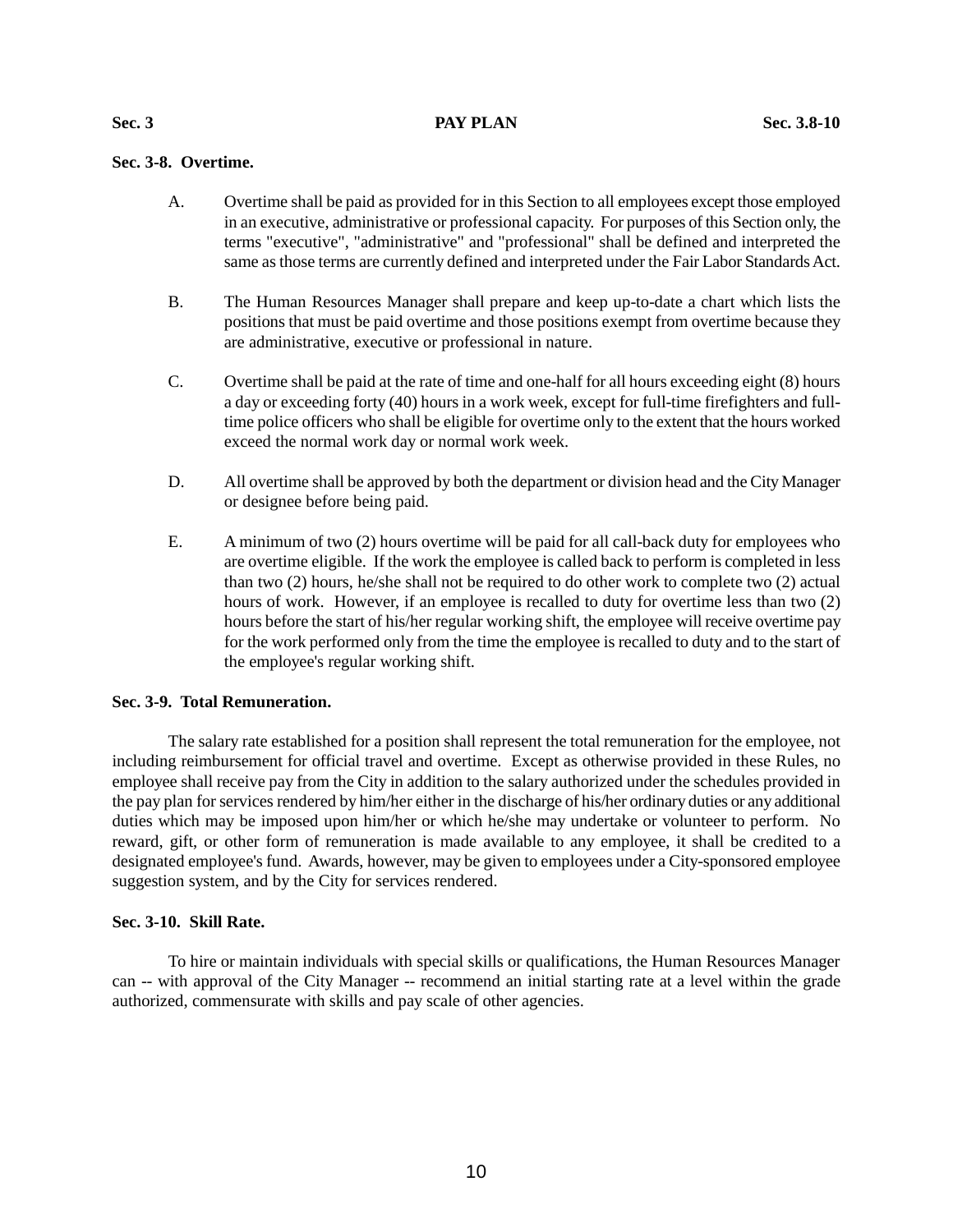# **Sec. 3-11. Pay for Part Time Work.**

Whenever an employee works for a period of less than the regular established number of hours per week, the amount of pay shall be proportioned to the time actually employed.

# **Sec. 3-12. Payment of Salary from Two or More Departments or Divisions.**

The payment of a separate salary from two or more departments or divisions for duties performed in each is permissible if the total salary received is not in excess of the maximum rate of pay assigned to the position that the employee holds.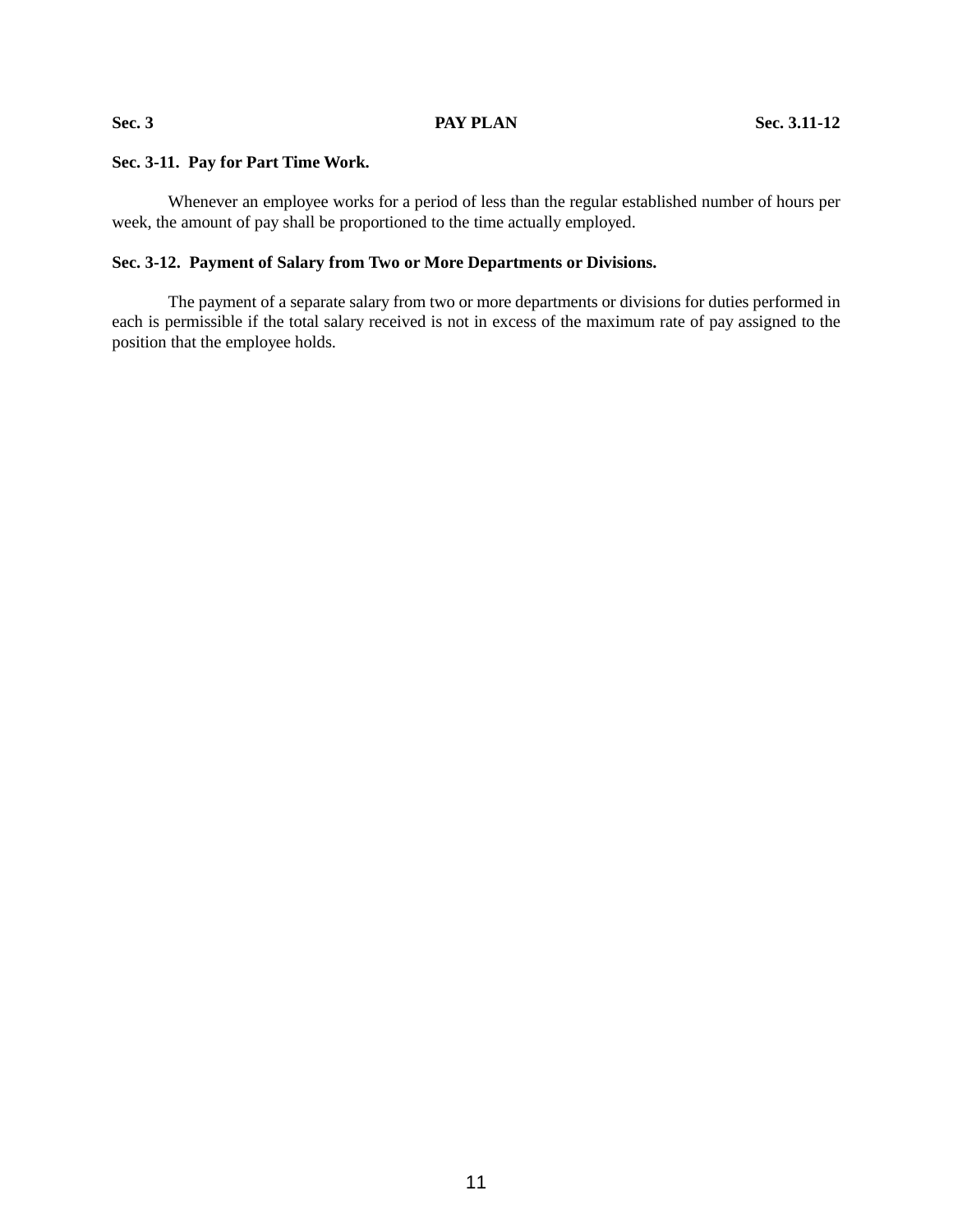#### S**ec. 4 CHAPTER 4 Sec. 4.1-2**

# **RECRUITMENT AND EMPLOYMENT**

#### **Sec. 4-1. Standard Procedure for Filling Vacant City Positions.**

Vacant City positions should be filled in accordance with the following procedure:

- A. The Human Resources Office shall prepare a job announcement and send it to all departments and divisions for posting on their departmental bulletin boards. The job announcement shall contain a notice to all City employees indicating that they have three (3) days to apply for the position. This will allow any City employee eligible for the position the first opportunity to apply. The vacancy may be filled by an eligible City employee if that employee meets all the requirements of the position. The rules governing examinations (Chapter 5), promotions (Chapter 7), and transfers (Sec. 8-2) shall apply. The requirements of this paragraph shall not apply to any position that is filled from an eligibility list prepared by the Board of Police and Fire Commissioners in accordance with Title 1, Chapter 14 of The Revised Code of the City of Carbondale, Illinois.
- B. The Human Resources Manager may advertise the vacancy in the local newspaper and inform local governmental services and departments and divisions of its existence.
- C. Examinations shall be given in accordance with Chapter 5 of these Rules and Regulations.
- D. The Human Resources Manager shall review the applications and where possible select at least three (3) applicants to be interviewed by representatives of the Human Resources Office and the appropriate department or division. These interviews will be scheduled by and held in the Human Resources Office. These shall be the only circumstances under which department and division heads or their representatives may contact prospective employees. Under no circumstances will department and division heads or their representative be allowed to interview prospective employees without a representative of the Human Resources Office being present. After the interviews, one of the candidates shall be recommended to the City Manager for employment with the City.
- E. In accordance with Section 1-3A-4 of The Revised Code of the City of Carbondale, Illinois, the authority to appoint all employees of the City shall rest with the City Manager.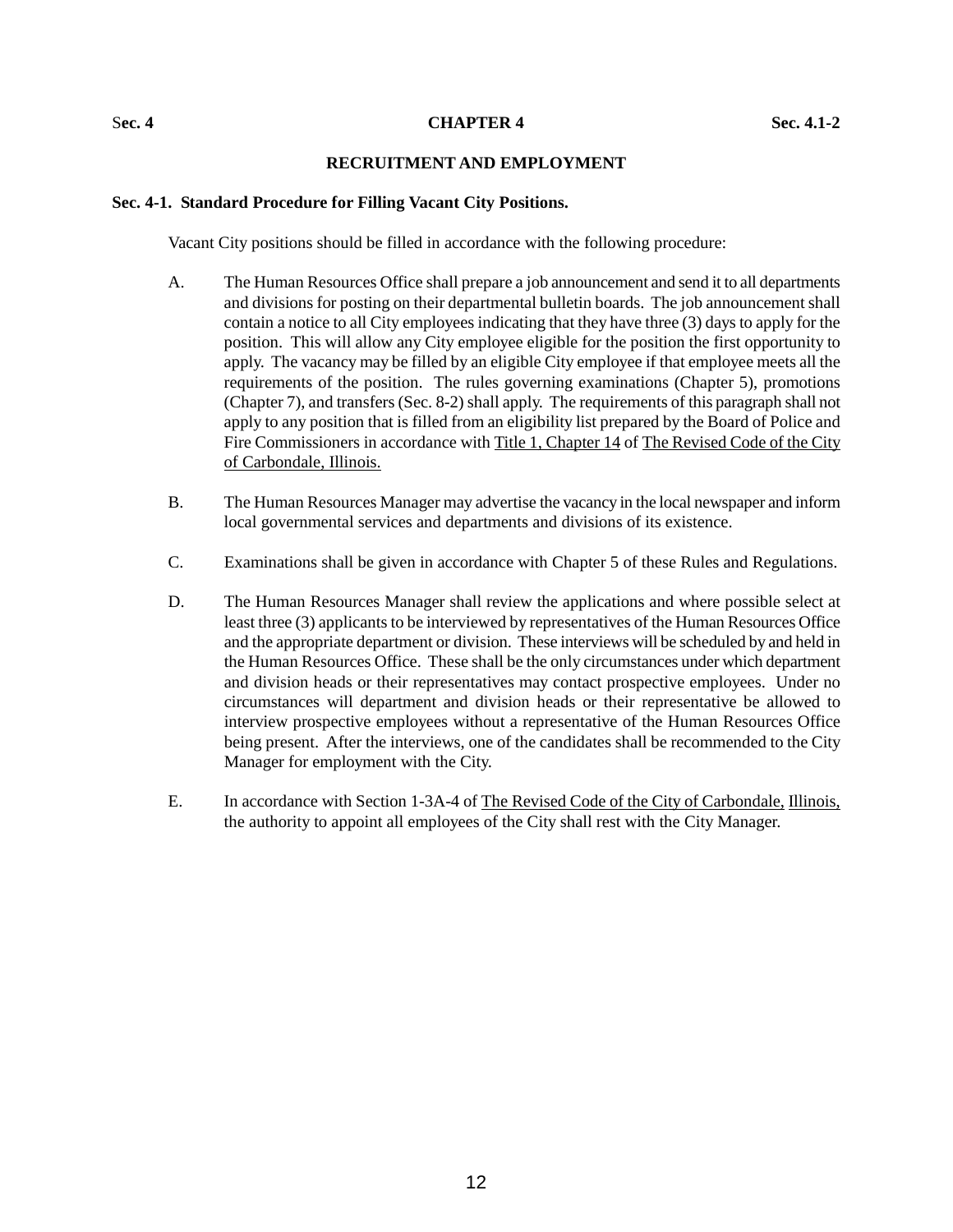# S**ec. 4 RECRUITMENT AND EMPLOYMENT Sec. 4.2**

## **Sec. 4-2. Eligibility - Residency.**

A. Definitions: For purposes of this Section, the following definitions shall apply:

CORPORATE LIMITS: The original Town of Carbondale and those areas that have been annexed into the City of Carbondale as of May 1, 1986, and those areas which are to be annexed into the City of Carbondale in the future as of the effective date of the annexation ordinance.

EXECUTIVE PERSONNEL: All City employees occupying positions classified in pay ranges 8 or 9, the City Manager, and the City Clerk.

RESIDENCY BOUNDARY: Only the following listed land sections shall be deemed to be within the residency boundary:

JACKSON COUNTY, ILLINOIS:

Township 8 South, Range 1 West (DeSoto Township) - All sections (1 through 36);

Township 8 South, Range 2 West (Somerset Township) - Sections 11, 12, 13, 14, 15, 21, 22, 23, 24, 25, 26, 27, 28, 29, 31, 32, 33, 34, 35, and 36;

Township 9 South, Range 1 West (Carbondale Township) - All sections (1 through 36);

Township 9 South, Range 2 West (Murphysboro Township) - All sections (1 through 36);

Township 10 South, Range 1 West (Makanda Township) - All sections (1 through 36);

Township 10 South, Range 2 West (Pomona Township) - Sections 1, 2, 3, 4, 5, 6, 7, 8, 9, 10, 11, 12, 13, 14, 15, 16, 22, 23, 24, 25, 26, 27 and 36;

WILLIAMSON COUNTY, ILLINOIS:

Township 8 South, Range 1 East (BlairsvilleTownship) - Sections 19, 20, 21, 28, 29, 30, 31, 32, 33 and 34;

Township 9 South, Range 1 East (Carterville Township) - Sections 2, 3, 4, 5, 6, 7, 8, 9, 10, 11, 12, 14, 15, 16, 17, 18, 19, 20, 21, 22, 23, 26, 27, 28, 29, 30, 31, 32, 33, 34 and 35;

Township 10 South, Range 1 East (Grassy Township) - Sections 2, 3, 4, 5, 6, 7, 8, 9, 10, 15, 16, 17, 18, 19, 20, 21, 29 and 30. (Ord. 86-32; Ord. 99-15)

B. Residency Requirements for Executive Personnel:

1. Persons employed on and after May 1, 1986, in executive personnel grades and all employees subsequently promoted to executive personnel grades, shall be required to establish their residence within the corporate limits within six (6) months of the date of employment and remain residents within the corporate limits as a condition of employment.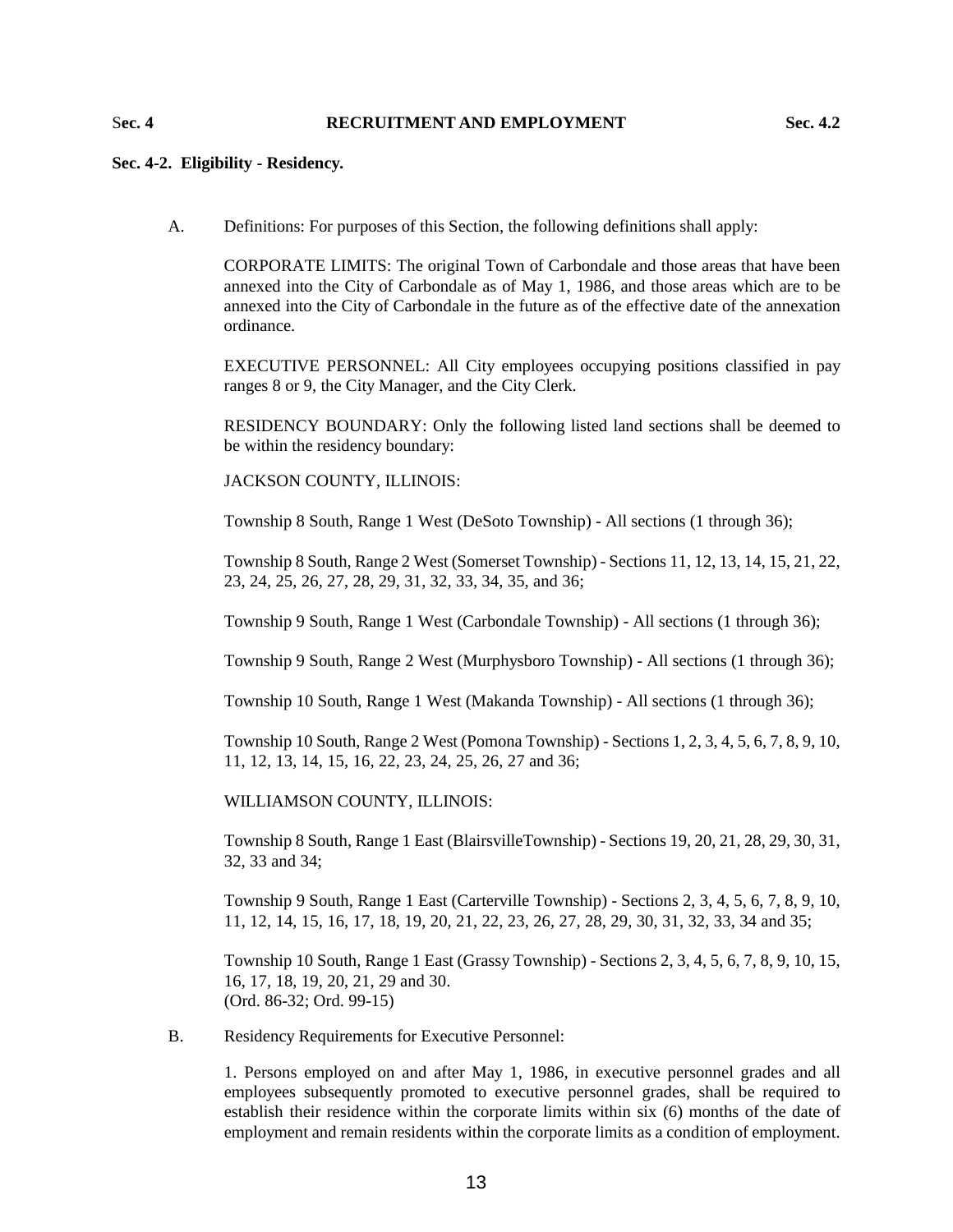#### S**ec. 4 RECRUITMENT AND EMPLOYMENT Sec. 4.2**

#### **Sec. 4-2. Eligibility - Residency.**

The city manager shall have the authority to grant one extension of a maximum of six (6) months for compliance with this requirement. For purposes of this section, the date of employment shall be the first date the employee actually performs services for which he/she is entitled to compensation at the rate paid for the executive personnel position for which he/she has been hired or to which he/she has been promoted. The period a person is appointed to an executive position on an acting basis will not be applied towards the six (6) month residency compliance period. (Ord. 2005-51)

2. Employees hired prior to May 1, 1986, who are classified as executive personnel on May 1, 1986, and who reside outside the corporate limits are not required to establish their residence within the corporate limits. However, once residency within the corporate limits is established, it must be maintained as a condition of employment.

3. Employees hired prior to May 1, 1986, who are classified as executive personnel on May 1, 1986, and who reside within the corporate limits are required to maintain their residence within the corporate limits as a condition of employment.

4. Employees hired prior to May 1, 1986, who are classified as executive personnel on May 1, 1986, and who reside outside the corporate limits but within the residence boundary as described in subsection A of this section must maintain their residence within the residency boundary as a condition of employment.

5. Employees hired prior to May 1, 1986, who are classified as executive personnel on May 1, 1986, and who reside outside the residency boundary as described in subsection A of this section are not required to establish residency within the residency boundary. However, once residency within the residency boundary is established, it must be maintained as a condition of employment.

C. Residency Requirements for Nonexecutive Personnel:

1. Except as provided in subsection B of this section, all persons employed by the city and who live within the corporate limits on or after May 1, 1986, must maintain their residence within the residency boundary as described in subsection A of this section as a condition of employment.

2. Employees hired on or after May 1, 1986, in nonexecutive positions shall be required to establish their residence within the residency boundary as described in subsection A of this section within six (6) months of the date of employment and remain residents of that residency boundary as a condition of employment. The city manager shall have the authority to grant one extension of a maximum of six (6) months for compliance with this requirement. For purposes of this section, the date of employment shall be the first date the employee actually performs services for which he is entitled to compensation.

D. Exemptions:

1. All persons employed by the city on November 1, 1979, are exempt from all requirements of this section, unless they are classified as executive personnel on or after May 1, 1986.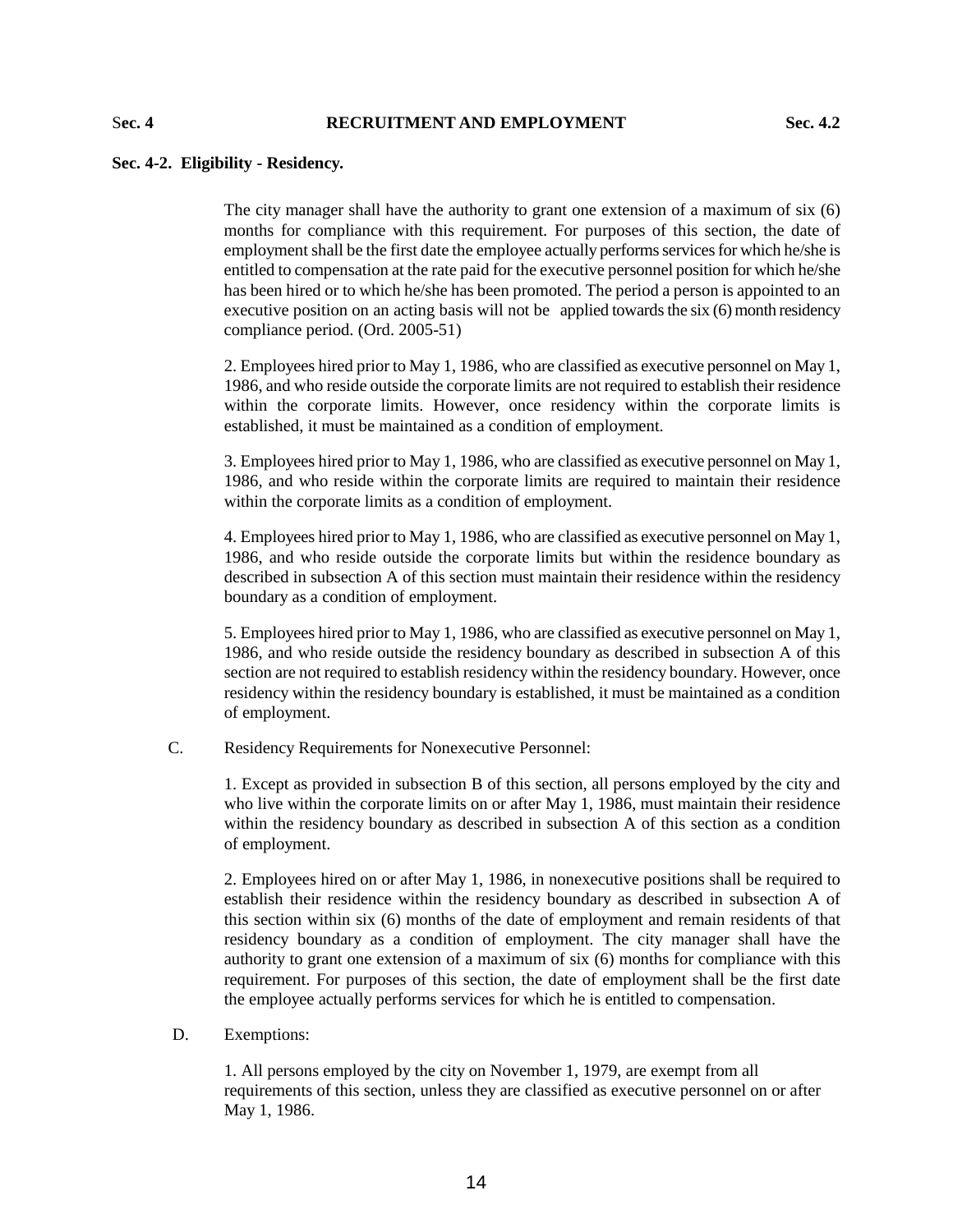### S**ec. 4 RECRUITMENT AND EMPLOYMENT Sec. 4.2**

#### **Sec. 4-2. Eligibility - Residency.**

2. The city manager shall have the authority to exempt from the requirements of this section persons employed pursuant to federally funded or state funded labor intensive programs that prohibit residency requirements for employees in the program.

3. The city manager shall have the authority to exempt from the requirements of this section persons employed to work in programs that are designated at a minimum to serve all the residents of Jackson County; provided, however, that: a) the employee's regular work site is not located within the residency boundary; b) the employee lives in the same area as the work site; and c) the employee's position is funded entirely by federal or state grant funds.

4. Any employee who lives on city owned lands shall be deemed to be in compliance with the requirements of this section.

5. The city manager may grant a waiver of any of the provisions of this section for a maximum of three (3) months for reasons of hardships of an employee. (Ord. 86-32)

6. Due to the promotional nature of the positions which are filled from an eligibility list prepared by the board of police and fire commissioners, employees promoted to the positions of police lieutenant or assistant fire chief are exempt from subsection B1 of this section. (Ord. 99-15)

7. Promotions to the position of deputy police chief shall be exempt from subsection B1 of this section. (Ord. 2000-05)

E. Qualifications for Employment:

1. All persons who otherwise qualify for employment are eligible to apply and be considered for a position without regard to residency; provided, however, that all persons who accept employment with the city shall be required to comply with the residency requirements of this section.

2. The city shall give preference to persons who reside within the corporate limits of the city when filling vacant job positions.

F. Disciplinary Action: Any employee who fails to comply with the requirements of this section shall be dismissed from such employment. (Ord. 86-32)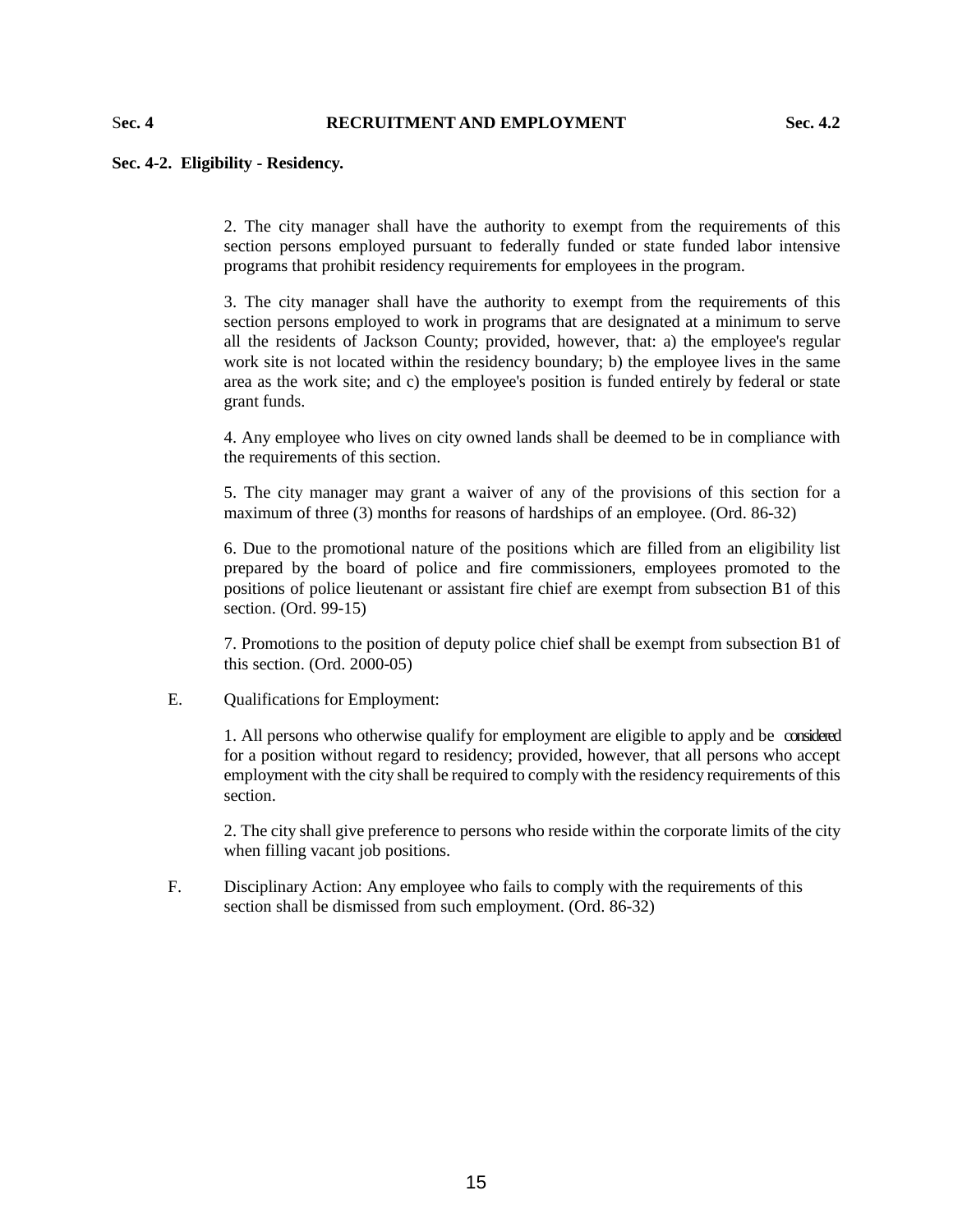# S**ec. 4 RECRUITMENT AND EMPLOYMENT Sec. 4.3-5**

## **Sec. 4-3. Acceptance of Applicants.**

Application for employment shall be accepted at any time. As a result of a single application, a candidate shall be considered for all positions in which his/her principal qualifications might be profitably used. Each candidate for municipal employment shall make application in the manner prescribed by the Human Resources Manager. Such information may be required as is deemed necessary in order to judge the applicant's fitness. Instead of a completed application form, it might be desirable to take the name of the person and his/her address, age, and the type of work he/she is qualified for. Then when a position is open in this area he/she can be so notified and complete a formal application form. The reason for this is that if any time lapses between the initial application and a job opening the initial application may be out of date.

## **Sec. 4-4. Reference Checks.**

As part of the pre-employment procedure, former supervisors, employers, and references provided by candidates shall be checked as a precaution against obtaining undesirable employees. Reference checks made by personal or telephone contact shall be documented and made part of the applicant's file. These reference checks shall be completed prior to an offer of employment, and the information shall be made part of the application file. All such information is to be handled as privileged information.

#### **Sec. 4-5. Disqualifications.**

The Human Resources Manager shall remove from further consideration at any time the application of any applicant who:

- A. Does not possess the minimum qualifications;
- B. Does not pass all City tests and examinations;
- C. Has established an unsatisfactory employment or personnel record as evidence by reference check of such a nature as to demonstrate unsuitability for employment;
- D. Has made false statement of any material fact or practiced deception in his/her application;
- E. Is afflicted with any mental or physical disqualifying disease or defect that would prevent satisfactory performance of his/her duties;
- F. Is addicted to the habitual use of drugs or intoxicants;
- G. Does not reply to a mail inquiry within ten (10) days or does not return a telephone inquiry within two  $(2)$  days;
- H. Fails to accept appointment within two (2) days or to report for duty within the time prescribed in the offer. All applicants disqualified shall be notified immediately.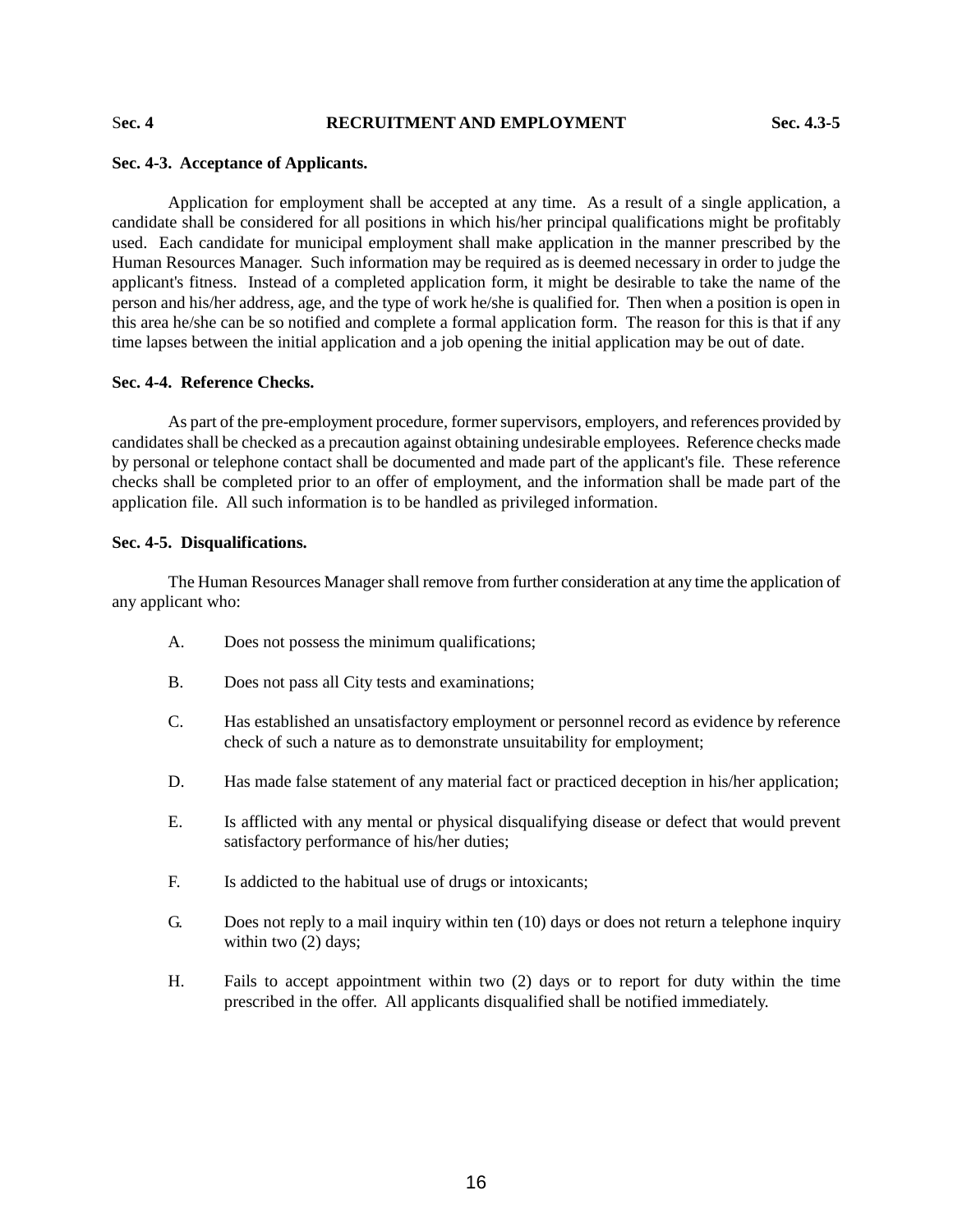# **EXAMINATIONS**

#### **Sec. 5-1. Competitive Examination.**

All applicants for vacant City positions (whether a new applicant or whether a current employee requesting a transfer or promotion) shall be subject to competitive examination. All competitive examinations shall be open to current City employees as well as any non-employee who wishes to apply for a vacant City position.

# **Sec. 5-2. Character of Examinations.**

City examinations shall consist of one or more of the following: written test, performance test, oral interview (used to evaluate personality traits and general fitness for the job), oral test, physical test, aptitude test, practical test, and other appropriate tests; and a rating of experience and/or training.

# **Sec. 5-3. When Examinations Shall be Given.**

All clerical and non-professional positions shall be filled by competitive examination wherever possible. Job aptitude examinations normally will not be given to applicants for professional positions. The Human Resources Manager shall make the final decision on whether or not an examination shall be given to fill a vacant position.

#### **Sec. 5-4. Time Restriction on the Re-Taking of Examinations.**

No applicant for any vacant City position (whether a new applicant or whether a current employee requesting a transfer or promotion) shall be eligible to take any specific City examination, with the exception of the oral interview, more than once in any six (6) month period.

#### **Sec. 5-5. Rating Examinations.**

Sound measurement techniques and procedures shall be used in rating the results of tests and determining the relative ranking of the candidates. In all examinations the minimum rating by which eligibility may be achieved shall apply also to the ratings of any part of the test. Candidates may be required to attain at least a minimum rating on each part of the test in order to receive a passing grade or to be rated on the remaining parts of the test. The final earned rating of a competitor shall be determined by averaging the earned rating on each part of the examination in accordance with the weights established for each part prior to the date of the examination.

#### **Sec. 5-6. Notification of Examination Results.**

Each person who takes an examination shall have access to the results of that examination. The Human Resources Manager shall, upon request, inform all applicants of their test results. Each person in an examination shall be entitled to inspect his/her rating and the examination papers within ten (10) days of the date of said examination, but examination papers shall not be opened to the general public. Such inspections shall be permitted only during the regular business hours and at the office of the Human Resources Manager.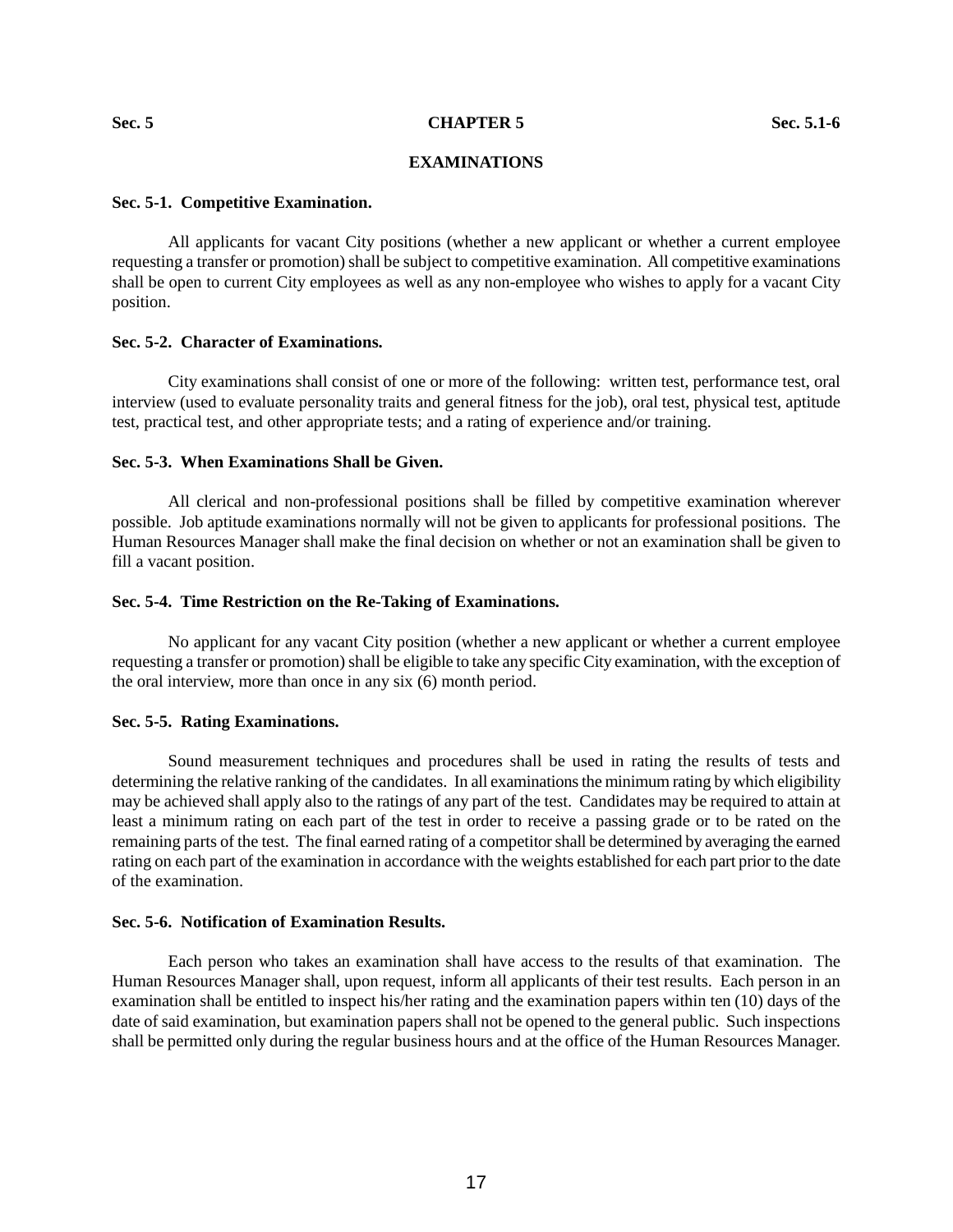#### S**ec. 6-1. CHAPTER 6 Sec. 6.1-5**

# **ELIGIBLE LIST**

#### **Sec. 6-1. Maintenance of Eligible Lists.**

The Human Resources Manager shall establish and maintain such employment lists for various positions in the City service as are necessary to meet the needs of the service. Candidates shall be placed upon the eligible list in the relative order of their grades.

#### **Sec. 6-2. Duration of List.**

Eligibility lists and the names appearing thereon shall normally remain in force for one year. However, any list that has fewer than three (3) names may be abolished and a new examination held whenever, in the judgment of the Human Resources Manager, the interest of the public service makes such a course desirable.

#### **Sec. 6-3. Removal from Eligible List.**

The name of any person appearing on an eligible list may be removed by the Human Resources Manager if the eligible person requests in writing that his/her name be removed, or if he/she cannot be located by postal authorities or other means of ordinary communication within five (5) days following the date of notification. The name of any eligible person may also be removed if the eligible person has waived appointment twice. Any cause specified in these Rules and Regulations for rejection of an application can likewise be cause of the removal of a name from an eligible list.

#### **Sec. 6-4. Transfer to Lower Class.**

The name of any eligible person may at any time upon his/her written request be transferred to the eligible list for a lower class of positions requiring qualifications of the same general character. He/she shall be ranked thereon according to his/her grade.

#### **Sec. 6-5. Exceptions.**

The requirements of this chapter shall not apply to any eligible list that is formulated by the Board of Police and Fire Commissioners.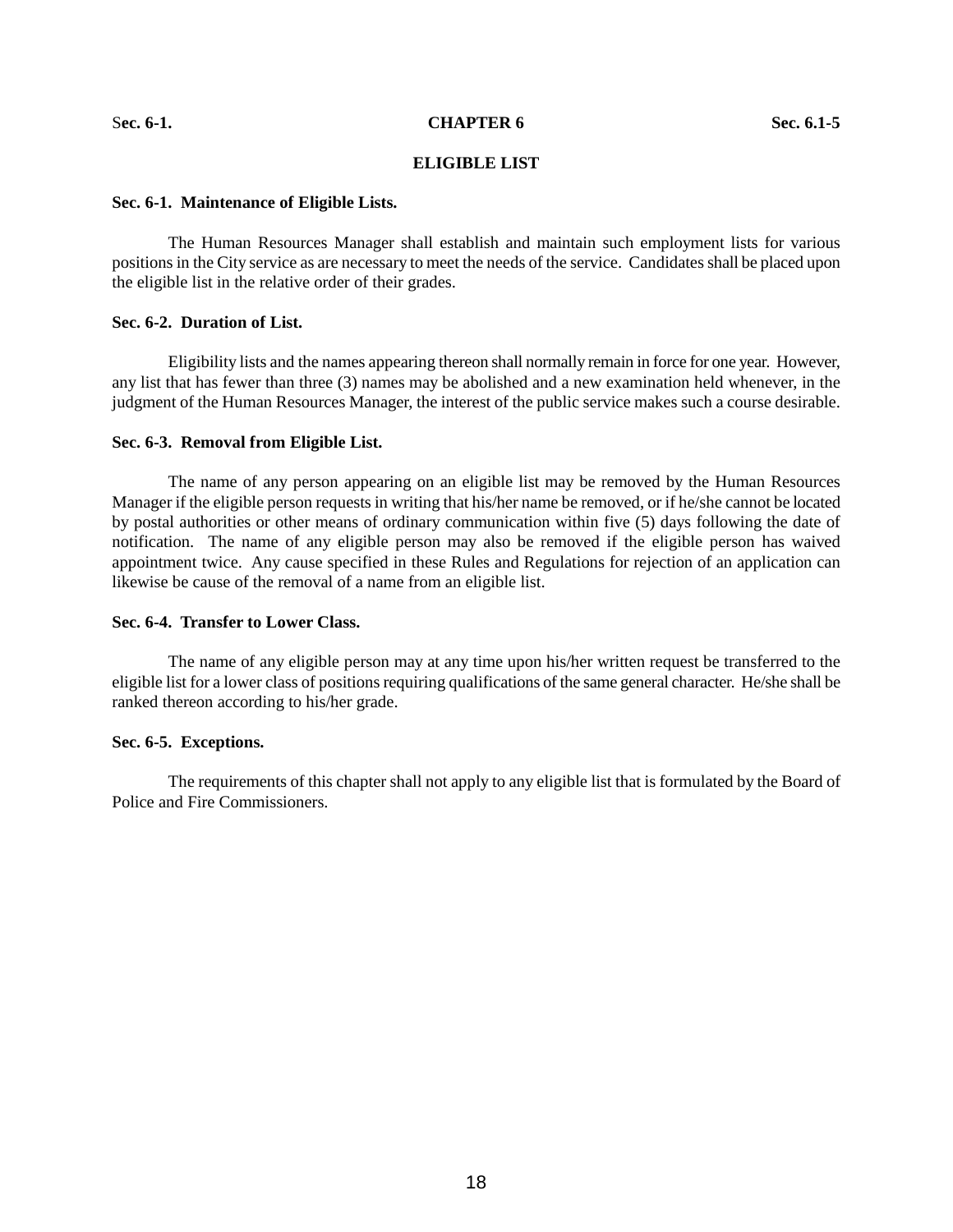# **PROMOTIONS**

#### **Sec. 7-1. Promotional Policy.**

Vacancies in City positions shall be filled by the promotion of employees in the service when it is in the best interest of the City to do so. The Human Resources Manager shall in each case determine whether an open competitive examination in accordance with Chapter 5 of these Rules and Regulations or a promotional examination will best serve the interests of the service in attracting well qualified candidates. Promotions in every case must involve a definite increase in duties and responsibilities and shall not be made merely for the purpose of effecting an increase in compensation.

#### **Sec. 7-2. Promotional Examinations.**

The term "promotional examination" signifies an examination given to determine the relative standing of current City employees applying for a position that constitutes a promotion in job responsibility and salary. Promotional examinations shall be open only to employees in the classified service who have served a set length of time in positions specified by the Human Resources Manager. A promotional examination may include employees who meet the above requirements in all departments or divisions or only in the department or division for which the eligible list is being established, as determined by the Human Resources Manager. No employee shall be deemed eligible for a promotional examination whose last employee evaluation was not satisfactory.

# **Sec. 7-3. Notification.**

Whenever the Human Resources Manager orders a promotional examination to be held, notice of such examination shall be published and posted in the department or division in which those eligible are employed. It shall be the duty of the department or division head in each department or division where those eligible are employed to see that each eligible person is notified of the examination or has access to such notice.

# **Sec. 7-4. Application.**

The Human Resources Manager may require that each eligible person, who cares to compete for promotion, fill out application blanks as prescribed and present the application to the Human Resources Office on or before a specified date.

# **Sec. 7-5. Promotion without Examination.**

In exceptional cases, the City Manager may authorize the promotion without competition based upon a written statement, presented by the department or division head, showing that the duties performed by the employee nominated are natural preparation for the higher position, that such employee is entitled to promotion by reason of service and effective performance, and that no other employee of the department or division meets the foregoing conditions.

#### **Sec. 7-6. Exceptions.**

The requirements of this chapter shall not apply to any position that is filled from an eligibility list prepared by the Board of Police and Fire Commissioners.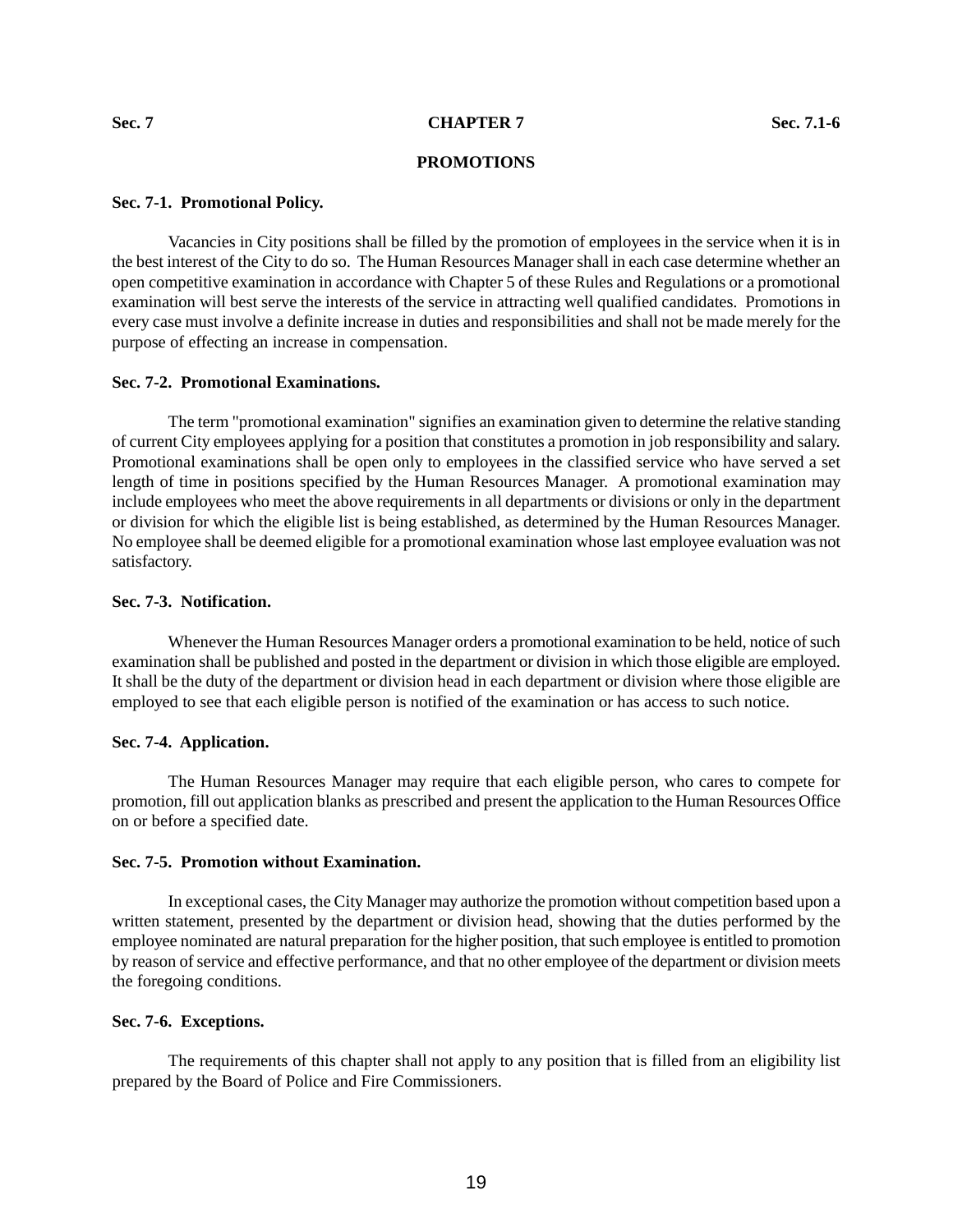#### **Sec. 8 CHAPTER 8 Sec. 8-l**

# **APPOINTMENTS, TRANSFERS, DEMOTIONS, REINSTATEMENTS**

## **Sec. 8-1. Types of Appointments.**

The following types of appointments may be made to the City service: regular, full-time, part-time, temporary, student intern, emergency and "on-call".

- A. REGULAR APPOINTMENTS: A regular employee is an employee who works on a continuous basis (indefinite). A regular employee is subject to all Rules and Regulations and receives all benefits and rights as provided by the Personnel Ordinance and these Rules and Regulations.
- B. FULL-TIME APPOINTMENTS: A full-time employee is an employee who works forty (40) hours per week (or the normal police and fire work weeks where applicable) on a regular basis.
- C. PART-TIME APPOINTMENTS: A part-time employee is an employee who works less than a normal work week, but on a continuing and regular basis.
- D. TEMPORARY APPOINTMENTS: Temporary appointments are made when a special project requires the addition of employees for a specific time or to fill a position of an employee on leave of absence. Such employees are not placed on the re-employment list. Temporary appointments may be made for a period not in excess of six (6) months with the approval of the City Manager when services are required for a special job or project. Temporary appointments may be extended by the City Manager to cover an additional six (6) months. Temporary appointments may also be made to fill vacancies resulting from regular employees on authorized leave of absence. Duration of such temporary appointments shall be for the period of absence of the regular employee on such leave of absence.
- E. STUDENT INTERN APPOINTMENTS: Student Intern appointments have the purpose of affording students of professional areas an opportunity to gain actual work experience. Such appointments are for a definite period of time, and require the approval of the City Manager. With the approval of the City Manager, students majoring in fields of value to the City, from qualified universities, may be employed on an "internship" basis for a specified period of time.
- F. EMERGENCY APPOINTMENT: In order to prevent stoppage of public business or loss or serious inconvenience to the public, appointments on an emergency basis may be authorized by the City Manager, but such appointments shall not exceed sixty (60) working days in any twelve (12) month period. In an emergency, the City Manager may authorize the appointment of any qualified person in the position to prevent stoppage of public business or loss or serious inconvenience to the public. However, a vacancy of which the department or division head has had reasonable notice, or an employment condition of which he/she had, or might with due diligence have had previous knowledge, shall not be considered an emergency under this section.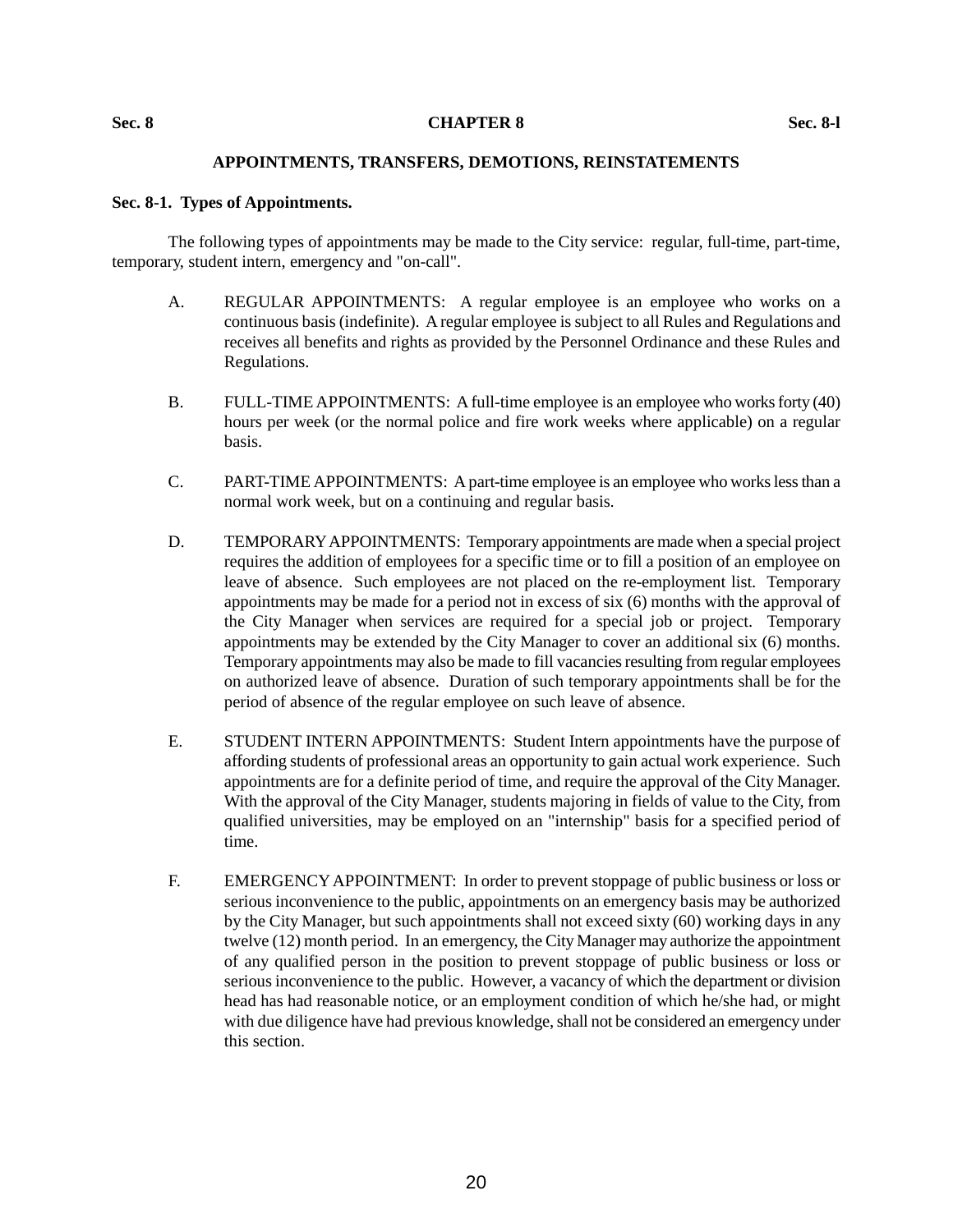# **Sec. 8 APPOINTMENTS, TRANSFERS, DEMOTIONS, REINSTATEMENTS Sec. 8.1-3**

# **Sec. 8-1. Types of Appointments (Cont'd)**

G. ON-CALL APPOINTMENT: An On-Call appointment may be made for programs that do not require the worker to work a set schedule, but rather work as needed. Included in this group are substitute workers and casual or day laborers. The term of the appointment may be indefinite.

# **Sec. 8-2. Transfers.**

A. PROCEDURE: Any City employee who has successfully completed the probationary period may be transferred to the same position (i.e., the same position title) in a different department or division without being subject to the probationary period. An employee desiring to be transferred should make that request in a letter to the Human Resources Manager. As vacancies occur to which the employee would be eligible for transfer, the employee's name will be submitted to the department or division head for consideration. If the department or division head is willing to approve the transfer, the employee must write a letter requesting such transfer and have it approved by the employee's current department or division head, the Human Resources Manager, the department or division head receiving the employee, and the City Manager.

Transfers may be approved when the employee meets the qualification requirements for the particular position, if it is in the best interest of the City, further training and development of an employee in another position will be beneficial to future staffing potential of the City, and if it meets the personal need of the employee as consistent with other requirements of this rule.

B. TRANSFERS FROM ONE POSITION TITLE TO ANOTHER: Transfers that involve the change of a position title (without regard to changes in the employee's pay level) shall be handled in accordance with Chapter Seven entitled "Promotions" of these Rules and Regulations.

# **Sec. 8-3. Demotions.**

An employee may be demoted to a position of lower grade for which the employee is qualified for any of the following reasons:

- A. When an employee would otherwise be laid off because the position is being abolished; the position is being reclassified to a higher range; lack of work; lack of funds; or because of the return to work from authorized leave of another employee to such position in accordance with the rules on leave;
- B. When an employee does not possess the necessary qualifications to render satisfactory service in the position the employee holds;
- C. When an employee voluntarily requests such demotion; and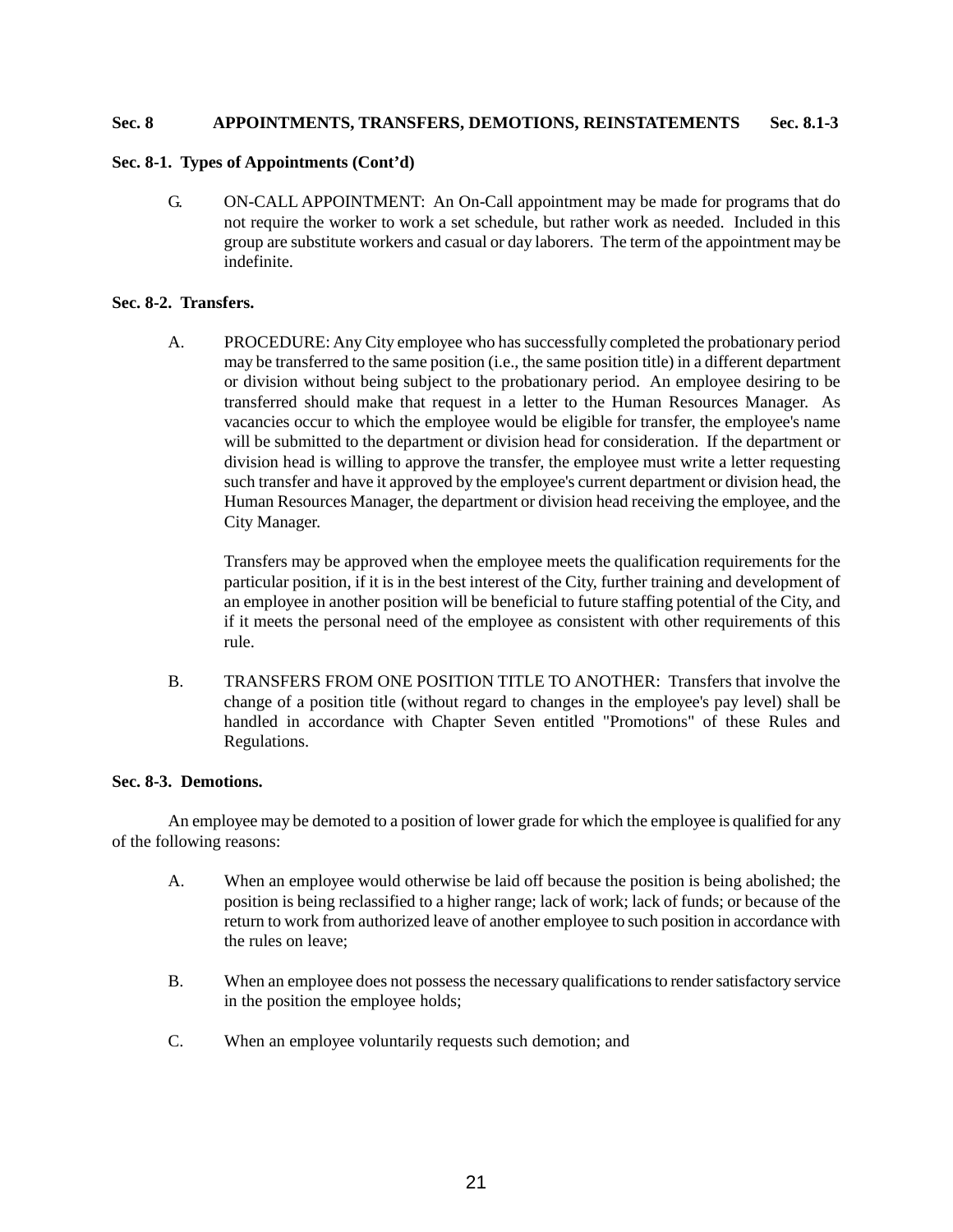# **Sec. 8 APPOINTMENTS, TRANSFERS, DEMOTIONS, REINSTATEMENTS Sec. 8.3-4**

# **Sec. 8-3. Demotions. (Cont'd)**

#### D. When an employee is reduced in rank for disciplinary reasons.

If an employee is demoted for any of the reasons listed in A through C of this Section, the demotion must receive the approval of the City Manager, Human Resources Manager, and the department or division head concerned. If the demotion is for any of the reasons listed in A through C of this Section, the employee may appeal such action through the grievance procedures.

If an employee is demoted for disciplinary reasons, then the notice and hearing procedures stated in Section l0-11 shall be followed.

# **Sec. 8-4. APPOINTMENTS, TRANSFERS, DEMOTIONS, REINSTATEMENTS Sec. 8-4.**

#### **Sec. 8-4. Reinstatements.**

An employee who has resigned with a good record may be rehired, if a vacancy exists, to the same or similar position from when he/she resigned within one year of the date of resignation without qualifying in competitive examination. This is known as reinstatement. Such action originates only from departmental request. Request for the approval of the action must be submitted to the Human Resources Manager in letter form, giving name, title, salary, date of separation, date of proposed reinstatement, and cause of vacancy which the reinstatement will fill, together with a report of personnel changes that must be approved by the Human Resources Manager before the employee enters on duty.

The reinstatement cannot be made if the department has a layoff list for the position. Reinstated employees are considered new employees for the purposes of seniority, vacation, and salary.

Employees restored to duty after military service are not reinstated in the sense of this rule. They retain all privileges of regular employees. (See Section 13-5 of these Rules and Regulations).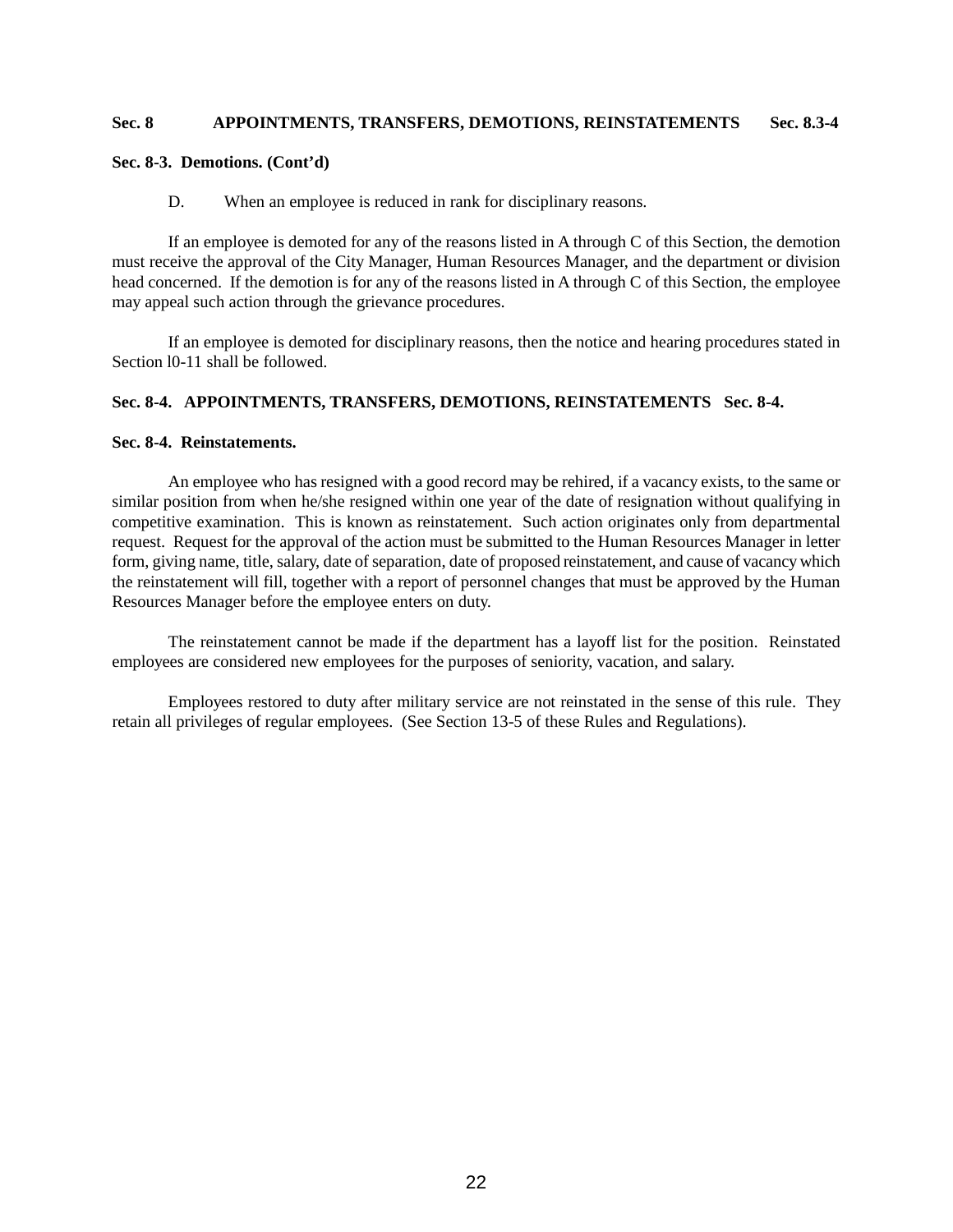#### **Sec. 9 CHAPTER 9 Sec. 9.1-5**

# **PROBATION**

# **Sec. 9-1. Object.**

The probationary or working test period is an integral part of the examination process. It shall be utilized to observe closely the employee's work, to secure the most effective adjustment of a new or promoted employee to his/her position, and to reject any employee whose performance does not meet required work standards. During this period the employee is an employee "at will".

# **Sec. 9-2. Duration.**

The probationary period for all employees in a new position (a new employee or an employee who has been transferred or promoted) shall normally be twelve (12) months long. However, the probationary period may be extended an additional six (6) months if the employee's job performance has been less than totally satisfactory. The extension of an employee's probationary period must have the approval of the Human Resources Manager and the City Manager.

# **Sec. 9-3. Evaluation of Performance.**

Periodically during the probationary period the Human Resources Manager shall require the department or division head to report to the Human Resources Office his/her observation of the employee's work and his/her judgment as to the employee's willingness and ability to perform his/her duties satisfactorily. During the probationary period, the employee's supervisor will tell the employee when he/she is not performing satisfactorily and is not meeting probationary test period requirements.

# **Sec. 9-4. Probationary Period Reports.**

At least twenty (20) working days prior to the expiration of an employee's probationary period, the employee's department or division head shall notify the Human Resources Manager in writing whether the service of the employee has been satisfactory and whether the department or division head recommends that the employee's service with the City should be continued.

# **Sec. 9-5. Dismissal of Probationary Employees.**

- A. During the probationary period, the City Manager may remove any employee who is unable or unwilling to perform the duties of the position satisfactorily or whose work habits and dependability, and the needs of the City do not merit the employee's continuance in the City service.
- B. At least five (5) working days prior to the effective date of such action, the employee shall be given written notice, either by certified mail or in person. The notice shall state the effective date of such action, the reasons therefore, and the employee's right to request a hearing on the matter.
- C. If a hearing is requested within five (5) working days of the sending of such notice, a hearing shall be conducted by the City Manager or his designee. It shall be scheduled no sooner than five (5) working days after the request for a hearing has been received unless the employee agrees to an earlier date.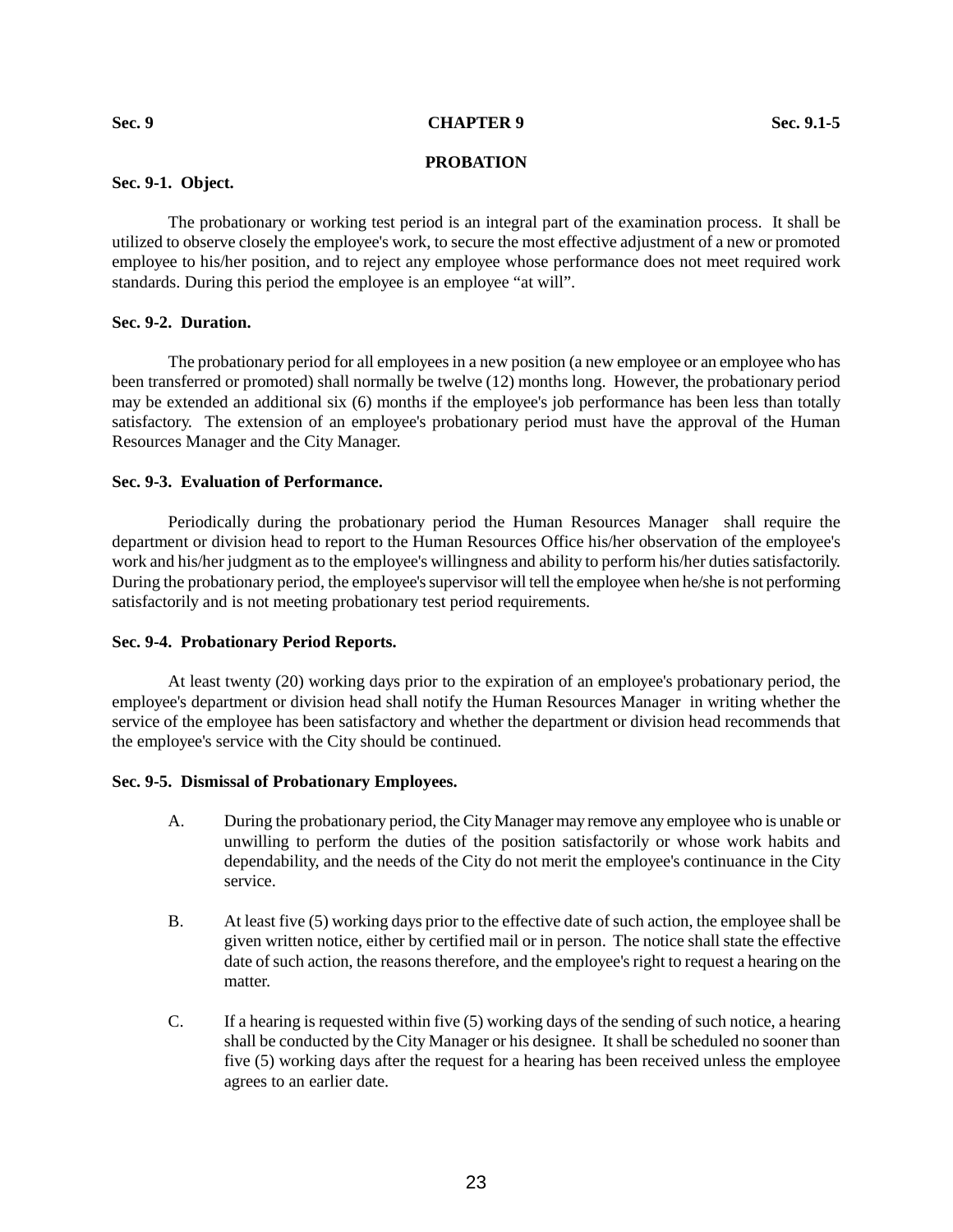#### **Sec. 9 PROBATION Sec. 9.5-7**

# **Sec. 9-5. Dismissal of Probationary Employees (Cont'd.**)

- D. Formal rules of evidence need not be adhered to at the hearing, but only relevant and material evidence shall be considered. The employee shall have the right to cross-examine witnesses and submit evidence.
- E. After hearing all of the evidence, the City Manager shall make a prompt decision; a copy of which shall be forwarded to the employee.
- F. After receiving notice, but prior to the proposed effective date of the dismissal, the employee may be retained in duty status, placed on leave or suspended with or without pay at the discretion of the City Manager.
- G. Any employee whose probationary status is terminated pursuant to this Section shall not have a right to appeal the decision to the Personnel Board.
- H. The probationary status of the employee shall be extended, if necessary, during the pendency of these procedures.

## **Sec. 9-6. Restoration of Dismissed Employee to Appropriate List.**

If an employee is removed from his/her position during or at the end of his/her probationary period and the Human Resources Manager determines that he/she is suitable for appointment to another position, his/her name may be restored to the list from which he/she was certified.

## **Sec. 9-7. Unsuccessful Completion of Probation Period for Promoted or Transferred Employees.**

An employee who is promoted or transferred to his/her current position and who did not successfully complete his/her probationary period in that position shall be reinstated to the position that he/she occupied immediately prior to his/her promotion or transfer if that position is available. (Vacant positions would be provisional until promotee or transferee completes probation).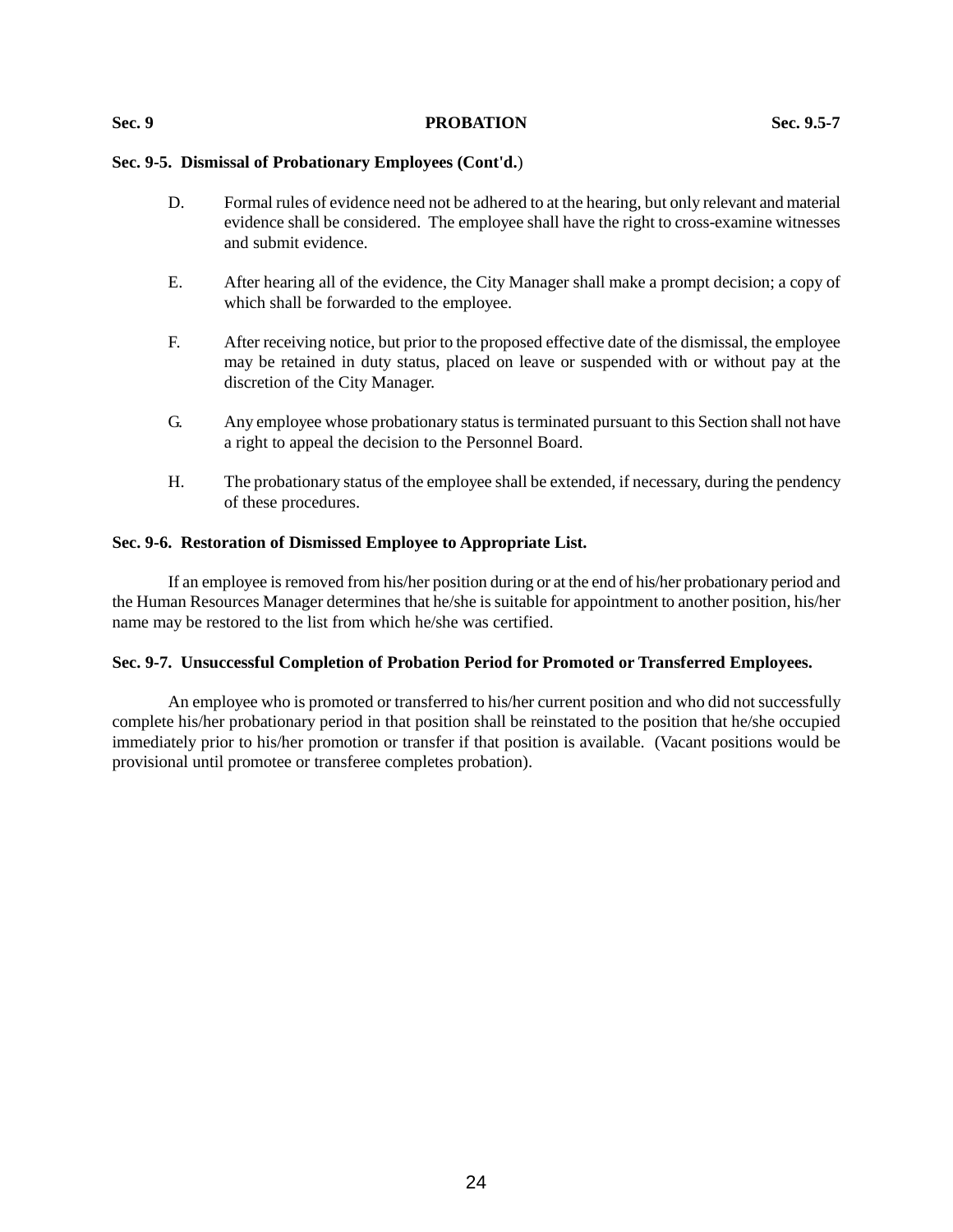**Sec. 10 Sec. 10.1-5 CHAPTER 10 Sec. 10.1-5** 

# **SEPARATION AND DISCIPLINARY ACTION**

#### **Sec. 10-1. Types of Separation.**

All separation of City employees shall be designated as one of the following types: resignation, lay off, disability, death, retirement, probationary termination, and dismissal.

#### **Sec. 10-2. City Equipment.**

At the time of separation and prior to final payment, all records, assets, and other items of City property in the employee's custody shall be transferred to the department or division head. Any amount due because of a shortage in the above shall be collected through other appropriate action.

# **Sec. 10-3. Right of Employees.**

Regular employees who separate from City employment shall receive payment for all earned salary, sick leave buyback if any, and all earned and accrued vacation leave subject to any deductions for indebtedness pursuant to Section 10-2 above, any applicable vacation pay limits contained in Chapter 13 of these Rules and Regulations, and any restrictions referred to in Section 10-4 below.

#### **Sec. 10-4. Resignation.**

An employee may resign by submitting in writing the reasons therefore and the effective date to his/her department or division head as far in advance as possible, but a minimum of two (2) weeks notice is required. Failure to comply with this requirement may be cause for denying future employment with the City.

## **Sec. 10-5. Layoff.**

The City may lay off an employee when it is deemed necessary by reason of shortage of funds for work, the abolition of the position, or other material changes in the duties of the position, or for related reasons which are outside the employee's control and which do not reflect discredit upon the service of the employee. The duties performed by any employee laid off may be reassigned to other employees already working. No regular employee shall be laid off while another person in a classified position is employed on a probationary or temporary basis in the same class.

A. ORDER OF LAYOFF: The layoff of employees in Ranges 1 through 7 shall be made in inverse order. This determination will be based on first, the length of service in the job classification and division; second, length of service in the job classification and in the department; and third, the length of service in the job classification and with the City. In addition, an employee who is subject to layoff and whose classification is in a promotional line may bump the least senior employee of any lower classification within the promotional line. However, an employee who is subject to layoff may not bump a lower classified employee who has more seniority within the promotional line. Positions in Ranges 8 and 9 are not included in any promotional lines and employees in these positions do not have a right to bump another employee.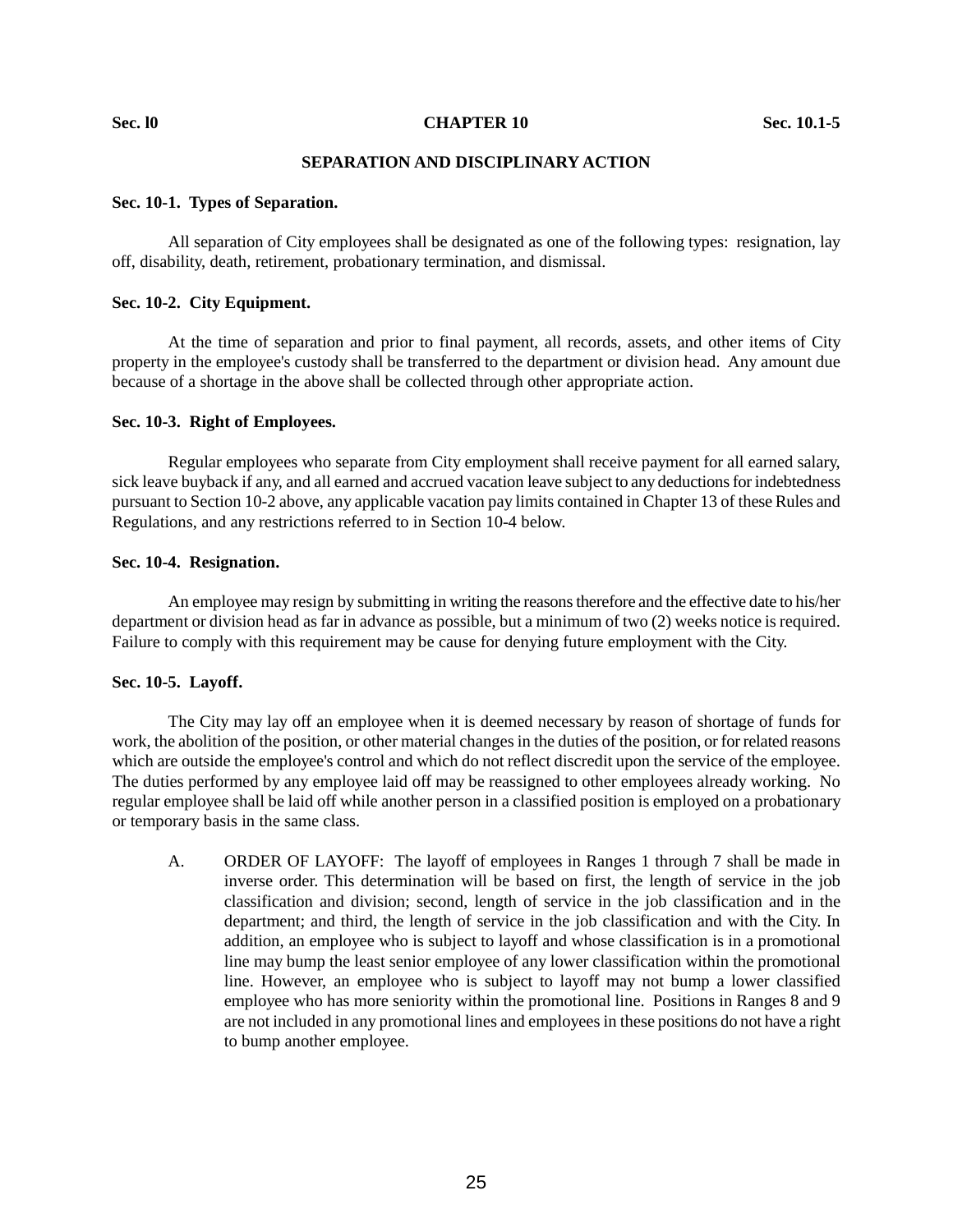# **Sec. 10 SEPARATION AND DISCIPLINARY ACTION Sec. 10.5-9**

# **Sec. 10-5. Layoff (Cont'd.)**

If it is found that two (2) or more persons in the classification or organizational unit in which layoff is to be made have equal ratings, as determined on the basis of seniority, the order of layoff in all such cases of the tie shall be in the inverse order of the date when an employee first entered the service of the City. If said employees entered the service of the City on the same date, then the order of layoff shall be determined by the drawing of lots.

- B. Promotional line, as referred to in Part A of this section, should refer only to those lines recommended by the Human Resources Manager and the department head and established by the City Manager. A list of the promotional lines established by the City Manager shall be kept on file by the Human Resources Manager, and shall be used as a basis for layoff.
- C. Re-employment Lists: Employees separated from the service through no fault of their own (excluding dismissal for cause) will be placed on a re-employment list in the order of ratings to be determined by their length of service with the City. Any employee who bumps an employee within a lower classification in a promotional line will be placed on the reemployment list for the classification he/she vacated. The eligibility of all candidates on a reemployment list will expire one year from the date on which they become entitled to reemployment rights.

#### **Sec. 10-6. Disability.**

An employee may be placed on disability when he/she cannot perform the required duties because of physical or mental impairment. Action may be initiated by the employee, his/her legal representative, or the City, but in all cases it must be supported by medical evidence acceptable to the Human Resources Manager. The City may require an examination at its expense and performed by a physician of its choice when it feels that an employee should be placed on disability. (Refer to the Illinois Municipal Retirement Fund for further disability data).

# **Sec. 10-7. Death.**

Separation shall be effective as of the date of death. All compensation due in accordance with Section 10-3 of these Rules and Regulations shall be paid to the estate of the employee, except for such sum by law which must be paid to the surviving spouse.

# **Sec. 10-8. Retirement.**

There is no mandatory retirement age.

## **Sec. 10-9. Probationary Termination.**

For rules governing probationary termination refer to Section 9-5 of these Rules and Regulations.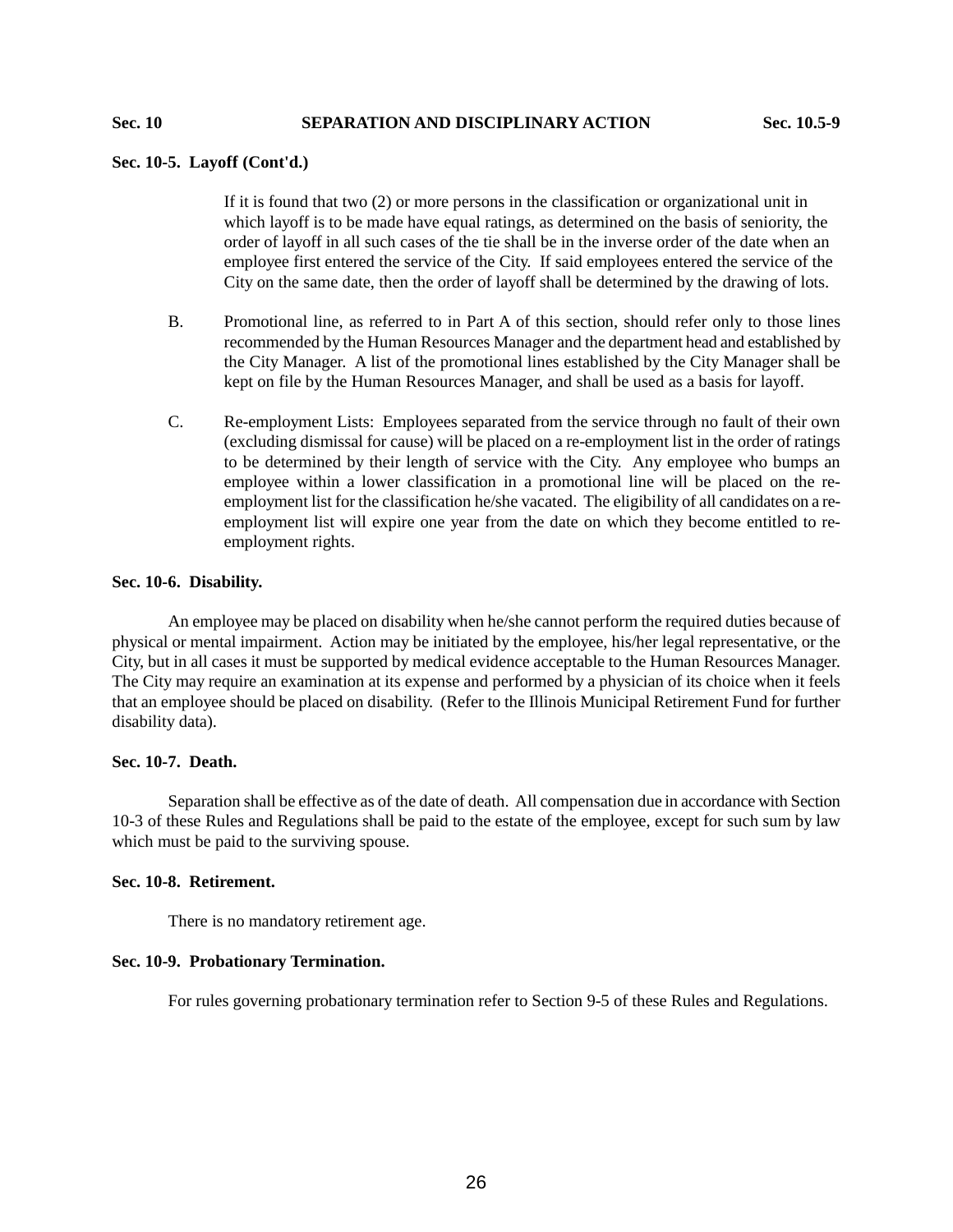# **Sec. 10 SEPARATION AND DISCIPLINARY ACTION Sec. 10.10**

#### **Sec. 10-10. Disciplinary Action.**

Whenever employee performance, attitude, work habits, or personal conduct falls below a desirable level, supervisors shall promptly and specifically inform employees of such lapses and provide counsel and assistance. If appropriate and justified, a reasonable period of time for improvement may be allowed before initiating disciplinary action in and of itself; however, the action to be taken depends on the seriousness of the incident and the total pattern of the employee's past performance and conduct.

Disciplinary actions or measures which may be taken within departments and divisions by supervisors include:

ORAL REPRIMAND: An oral reprimand represents a verbal admonishment and warning to an employee by a supervisor.

WRITTEN REPRIMAND: In situations where an oral warning has not resulted in the expected improvement, or where more severe initial action is warranted, a written reprimand may be issued by a supervisor to the employee, and a copy shall be placed in the employee's personnel file in the Human Resources Office. The employee may, at his or her option, provide a written response to the written reprimand which will be placed in the employee's personnel file.

In the event an incident occurs which may justify disciplinary action beyond a written reprimand, the supervisor shall present the relevant facts to the Human Resources Manager for a fact-finding. The Human Resources Manager shall have the duty to consult with the employee and the supervisor to determine whether there exists sufficient cause for formal action, and may conduct such investigation as is necessary for such purpose. If sufficient cause for formal action is determined, the matter shall be presented to the City Manager for formal action in accordance with these rules.

The City Manager may in his/her discretion schedule a hearing on the specific charges if he/she deems it necessary or the employee may be disciplined without a hearing. If the City Manager schedules a hearing prior to taking formal action, the employee shall be given five (5) working days written notice of the hearing date and the reasons for the proposed action.

When formal action is taken without a hearing, the City Manager shall have at least five (5) working days prior to the effective date of the discipline (except for reprimands) to send to the employee written notice of the reasons for the proposed action, the proposed effective date of the action, and a statement concerning the employee's right to request a hearing. If an employee requests a hearing within five (5) working days of the sending of the notice of discipline, it shall be conducted prior to the discipline taking effect. The hearing shall be conducted by the City Manager and shall not be scheduled sooner than five (5) working days after the request for the hearing has been received unless the employee agrees to an earlier date.

After receiving notice, but prior to the hearing or the effective date of the discipline, the employee may be retained in duty status, placed on leave, or suspended with or without pay at the discretion of the City Manager.

Formal rules of evidence need not be adhered to at the hearing, but only relevant and material evidence shall be considered. The employee shall have the right to cross-examine witnesses and to submit evidence.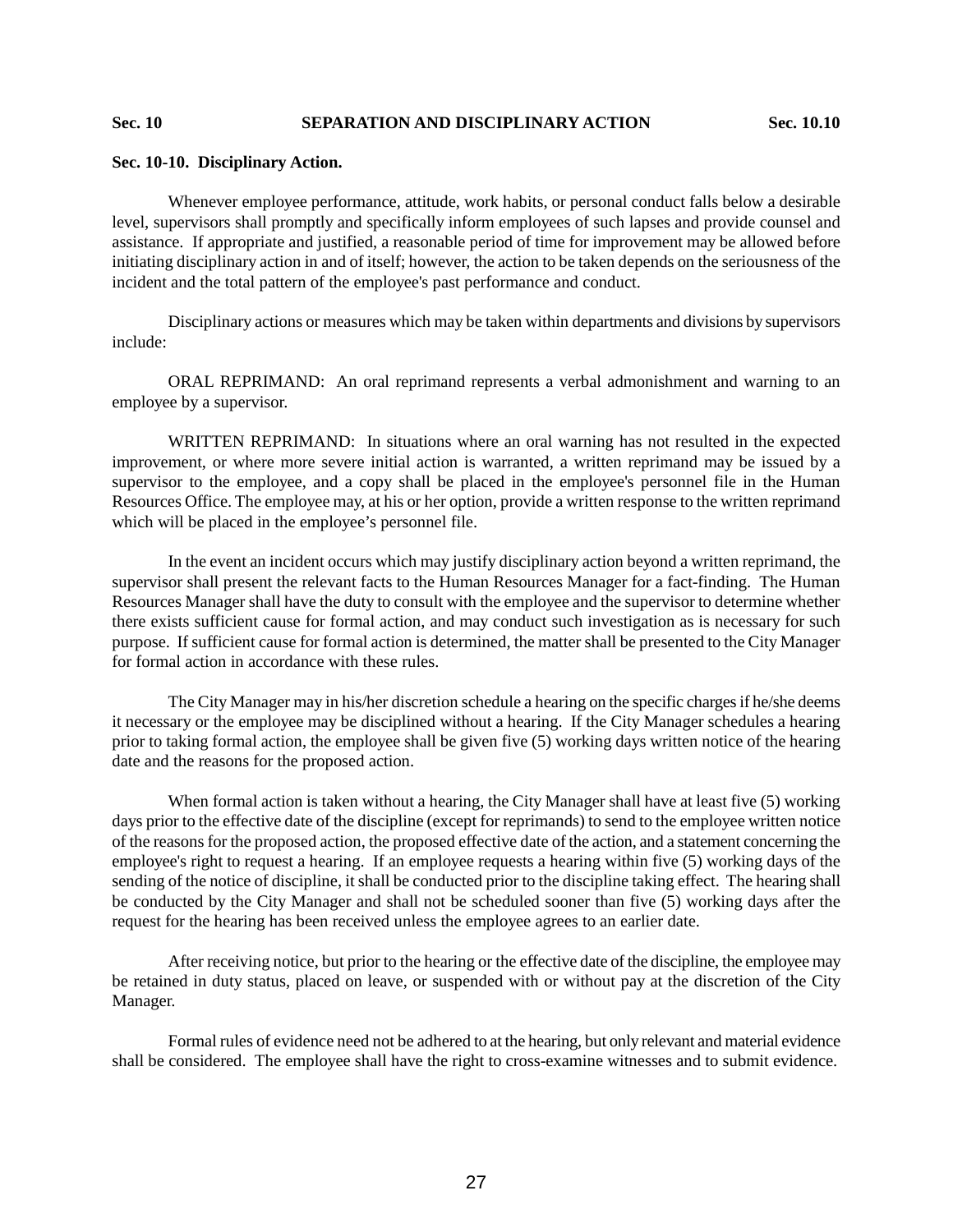# **Sec. 10 SEPARATION AND DISCIPLINARY ACTION Sec. 10.10**

# **Sec. 10-10. Disciplinary Action (Cont'd.)**

After hearing the evidence, the City Manager shall promptly render a decision. The City Manager, after hearing the evidence, may suspend, demote, or dismiss the employee, or take other appropriate disciplinary action, or take no disciplinary action against the employee. The City Manager may also order the payment of any regular pay the employee would have earned during the pendency of the action.

If the employee fails to respond to the advance notice, the proposed action of the City Manager shall be effective on the date specified with no need for further action.

The employee may appeal the decision to the Personnel Board but the disciplinary action shall not be stayed by such action. The appeal to the Personnel Board shall start at Step "B" of the Grievance Procedure outlined in Section 11-3 of these rules and regulations. The appeal to the Personnel Board shall be made within five (5) working days of the effective date of the City Manager's actions. Except that Police Lieutenants, Police Sergeants, Assistant Fire Chiefs and Fire Captains shall appeal to the Board of Fire and Police Commissioners and shall have no right to appeal discipline to the Personnel Board.

Disciplinary action or measures can be taken against an employee based on charges that include, but are not limited to, the following charges:

- 1. Incompetence.
- 2. Inefficiency.
- 3. Negligence.
- 4. Misconduct.
- 5. Insubordination that constitutes a serious breach of discipline.
- 6. Theft or malicious destruction of City property.
- 7. Conviction of a felony.
- 8. Unauthorized absence.
- 9. Abuse of leave privileges.
- 10. Acceptance of valuable consideration which was given with the expectation of influencing the employee in the performance of his/her duties.
- 11. Violation of the City's Residency Requirement, the Ordinance governing City employment and Family Relationships or other ordinances and rules pertaining to City employment working conditions or conditions of employment.
- 12. Drinking alcoholic beverages, or being under the influence of alcohol or controlled substances, or in possession of alcohol or controlled substances, all during work hours or on City property.
- 13. Behavior unbecoming a City employee.
- 14. Falsification of records.
- 15. Use of City position for personal advantage or gain.
- 16. Use of City information and records for anything other than City work.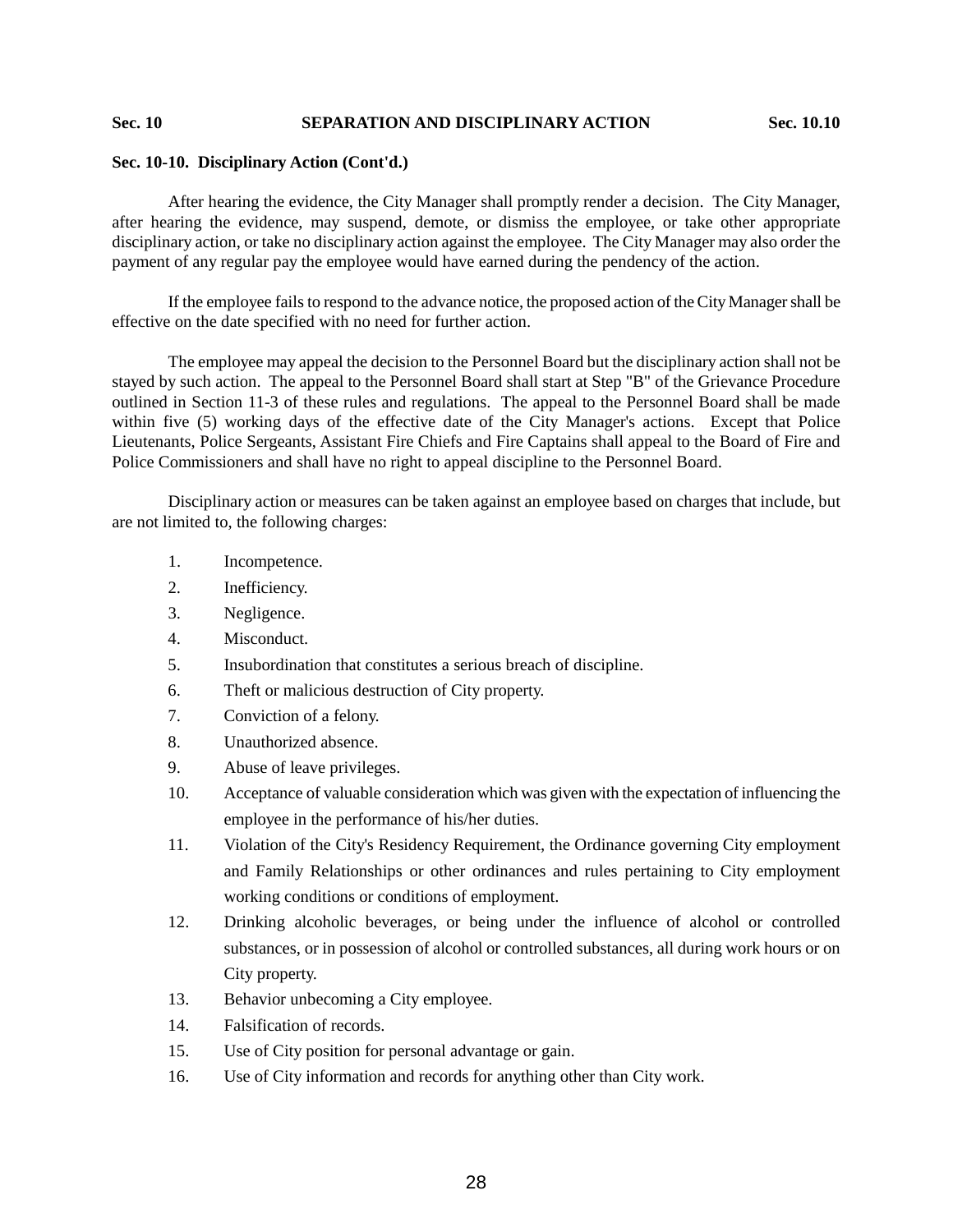# **Sec. 10 SEPARATION AND DISCIPLINARY ACTION Sec. 10.10**

#### **Sec. 10-10. Disciplinary Action (Cont'd.)**

Disciplinary action or measures that can be taken by the City Manager for the good of the service include the following in progressive discipline order:

- 1. ORAL REPRIMAND.
- 2. WRITTEN REPRIMAND.
- 3. SUSPENSION WITHOUT PAY: The City Manager may suspend an employee for up to thirty (30) working days in a calendar year.
- 4. DISMISSAL.

Discipline of an employee should be progressive in nature; however, there are situations that occur that justify certain disciplinary action in and of itself. Nothing in these rules and regulations shall prevent the City Manager from taking specific disciplinary action including any of the four actions of progressive discipline, demotion or reassignment.

The City Manager shall exercise the power to suspend without pay, demote and dismiss in accordance with Title 1 of The Revised Code of the City of Carbondale, Illinois.

Nothing in this section shall limit the authority of the City Manager to suspend an employee with or without pay prior to a dismissal hearing as provided for in these Rules and Regulations.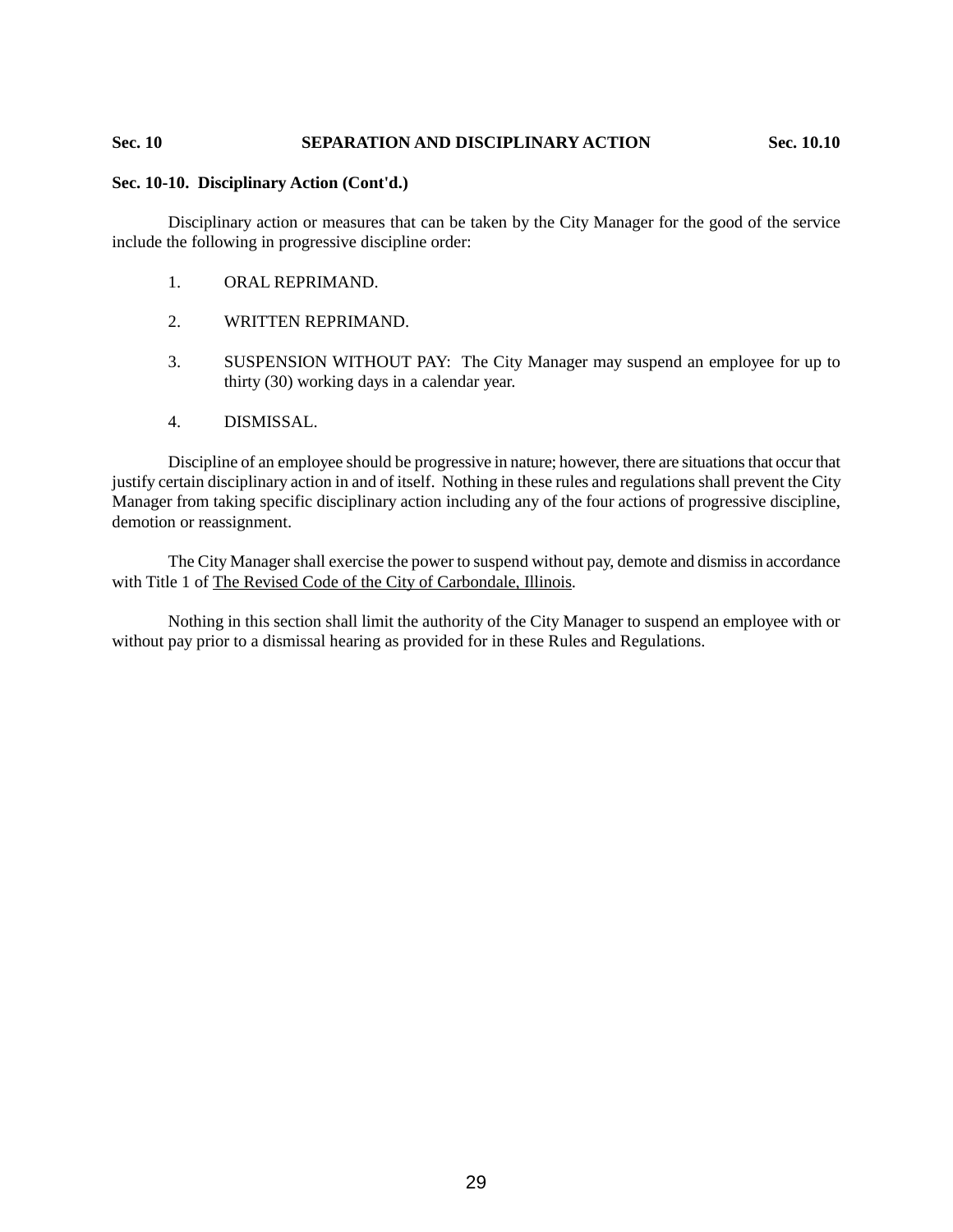# **Sec. 11 CHAPTER 11 Sec. 11.1-3**

# **GRIEVANCES**

# **Sec. 11-1. Policy.**

The most effective accomplishment of the work of the City requires prompt consideration and equitable adjustment of an employee grievance. It is the desire of the City to adjust grievances informally, and both supervisors and employees are expected to make every effort to resolve problems as they arise. It is recognized, however, that there will be grievances which will be resolved only after a formal appeal and review. Accordingly, the following procedure is established.

# **Sec. 11-2. Definition of a Grievance.**

A grievance is a wrong, real or fancied, considered by an employee as grounds for complaint. All grievances shall be processed through the grievance procedures as set out in Section 11-3 of these Rules and Regulations. However, grievances arising out of a demotion for disciplinary reasons, suspension, or the dismissal of non-probationary employee may be appealed directly to the Personnel Board.

# **Sec. 11-3. Procedure.**

- A. An employee or the employee's representative shall first present the employee's grievance to his/her department or division head within five (5) working days of the occurrence of the incident that caused the grievance. The employee's department or division head shall make a careful inquiry into the facts and circumstances of the complaint. The department head shall attempt to resolve the problem promptly and fairly and shall inform the employee in writing of his/her finding and decision within fifteen (15) working days after the receipt of the employee's grievance.
- B. At any time within five (5) working days after receipt of the decision, the employee may submit a written request for review to the Personnel Board. The Personnel Board shall, with all due speed, investigate such complaints made to it in writing by an employee. The Board shall transmit its recommendations, which shall be advisory in nature, in writing to the City Manager.

If the employee chooses, he/she may skip the review by the Personnel Board and go directly to the City Manager.

C. The City Manager, within fifteen (15) working days after the receipt of the Personnel Board's written recommendations, or by the employees request for direct review shall inform the employee in writing of his/her decision. The decision of the City Manager, at this point in the grievance procedure, shall be final.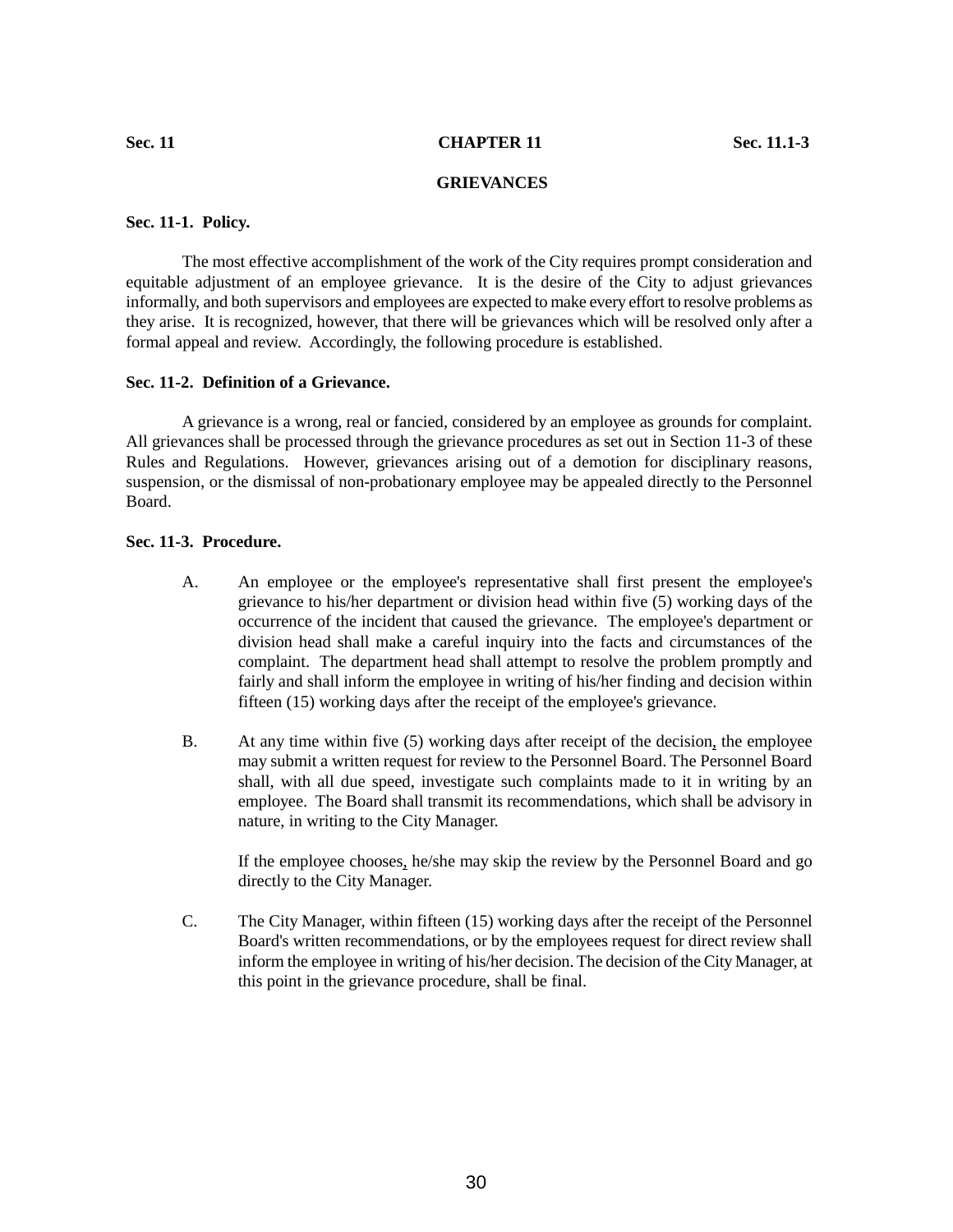#### **Sec. 11 GRIEVANCES Sec. 11.1-4**

# **Sec. 11-4 Employee Conflict Resolution**

The purpose of the following procedure is to establish an internal process for employees to express and work towards resolving issues, with any employee of the City, in a fair and timely manner. For issues that are related to the interpretation or implementation of the terms of the nonbargaining unit employee policy and procedures, please see grievances.

Issues excluded from this conflict resolution process:

- 1. Sexual harassment, sex discrimination, or disabled discrimination complaints. For these concerns, employees need to be referred to the appropriate procedures as outlined in the City's Policy for Handling Discrimination Complaints.
- 2. Pay and benefits disputes.

#### Informal Conflict Resolution Procedure;

Conflicts happen at work. While the City strives towards facilitating a work environment that is conducive to productivity, teamwork, and civility - disagreements are inevitable. When conflict arises or an employee believes that he/she needs to document an issue for their chain of command to review, the employee may choose to resolve the dispute at the informal level by completing the Employee Conflict Resolution form (attached). Parties involved shall be encouraged to meet and openly discuss the matter in order to understand divergent perspectives, explore alternatives, and attempt to arrive at a satisfactory resolution to the issue. The supervisor at each level will have 15 days from the date they receive the request to complete a written response to the petitioning employee. If the dispute is between a subordinate and his or her immediate supervisor, the complaint shall be filed with the director of the department, and in such cases as the director is involved it should be filed with the City Manager.

The process is summarized as follows:

Step 1 - Employee completes the form

Step 2 - Immediate Supervisor attempts resolution and gives a written response. (15 days)

Step 3 (if needed) – City Manager attempts resolution and gives written response. (15 days)

\* After each step the employee indicates, on the form, if the issue is resolved or not.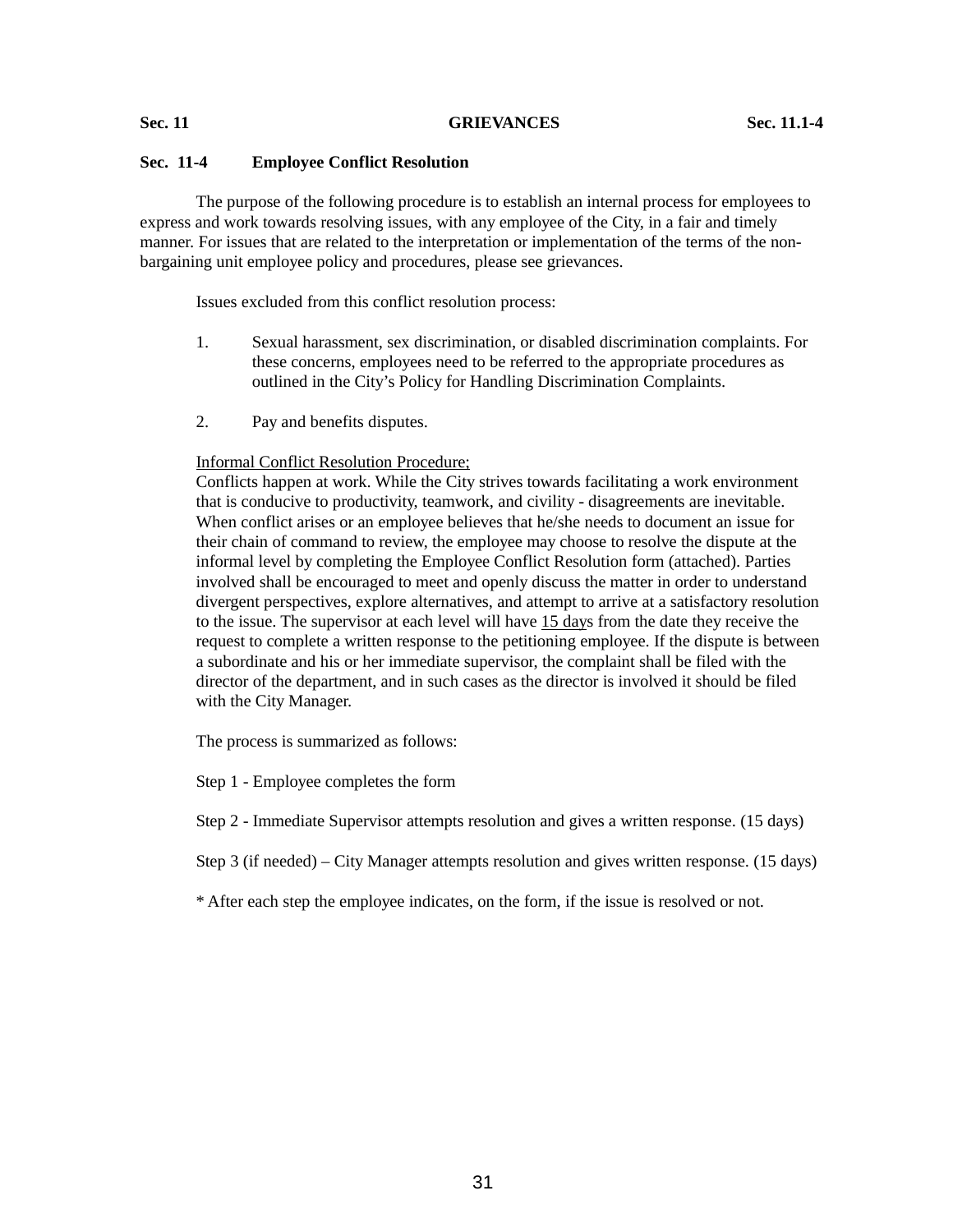#### **Sec. 12 CHAPTER 12 Sec. 12.1-4**

# **HOLIDAYS**

# **Sec. 12-1. General Policy.**

It shall be the policy of the City to insure that all regular employees enjoy the same number of holidays with pay each year.

# **Sec. 12-2. Holidays Granted to Employees.**

A. The following holidays with pay are hereby granted to all regular City employees:

| New Year's Day                | Veterans Day                                                         |
|-------------------------------|----------------------------------------------------------------------|
| Martin Luther King's Birthday | Thanksgiving Day                                                     |
| Presidents Day                | Day-After-Thanksgiving                                               |
| Good Friday                   | Christmas Eve $(\frac{1}{2} \text{ day}) - (\text{except in years})$ |
| Memorial Day                  | when Christmas falls on a Saturday,                                  |
| Fourth of July                | Sunday or Monday)                                                    |
| Labor Day                     | Christmas Day                                                        |

B. All regular employees shall be entitled to one day off with pay during the calendar year for the employee's birthday. The employee shall be entitled to take the day off on his/her birthday or thereafter within 365 days, as determined by the employee's supervisor and/or department/division head or it will be lost.

# **Sec. 12-3. Day on Which a Holiday is to be Observed.**

- A. All holidays listed in Sec. 12-2 A. will be observed on the day designated by the State of Illinois.
- B. Except for the Christmas Eve holiday, when a holiday falls on a Sunday, the following Monday shall be observed as the holiday; when a holiday falls on a Saturday, the preceding Friday shall be observed. The Christmas Eve holiday shall be observed on the last one-half of the last regular work shift preceding the observed Christmas holiday only in those years when Christmas Day (December 25) falls on a Tuesday, Wednesday, Thursday or Friday. In years when Christmas Day (December 25) falls on a Saturday, Sunday or Monday, the Christmas Eve holiday shall not be granted.

# **Sec. 12-4. Holiday Pay for Employees who Work on a Holiday and who are Eligible for Overtime.**

Regular full-time employees who qualify for overtime compensation in accordance with Section 3-9 of these Rules and Regulations and who work on a holiday shall receive compensation equal to one regular shift's pay plus one and one-half times their regular hourly rate of pay for all hours actually worked.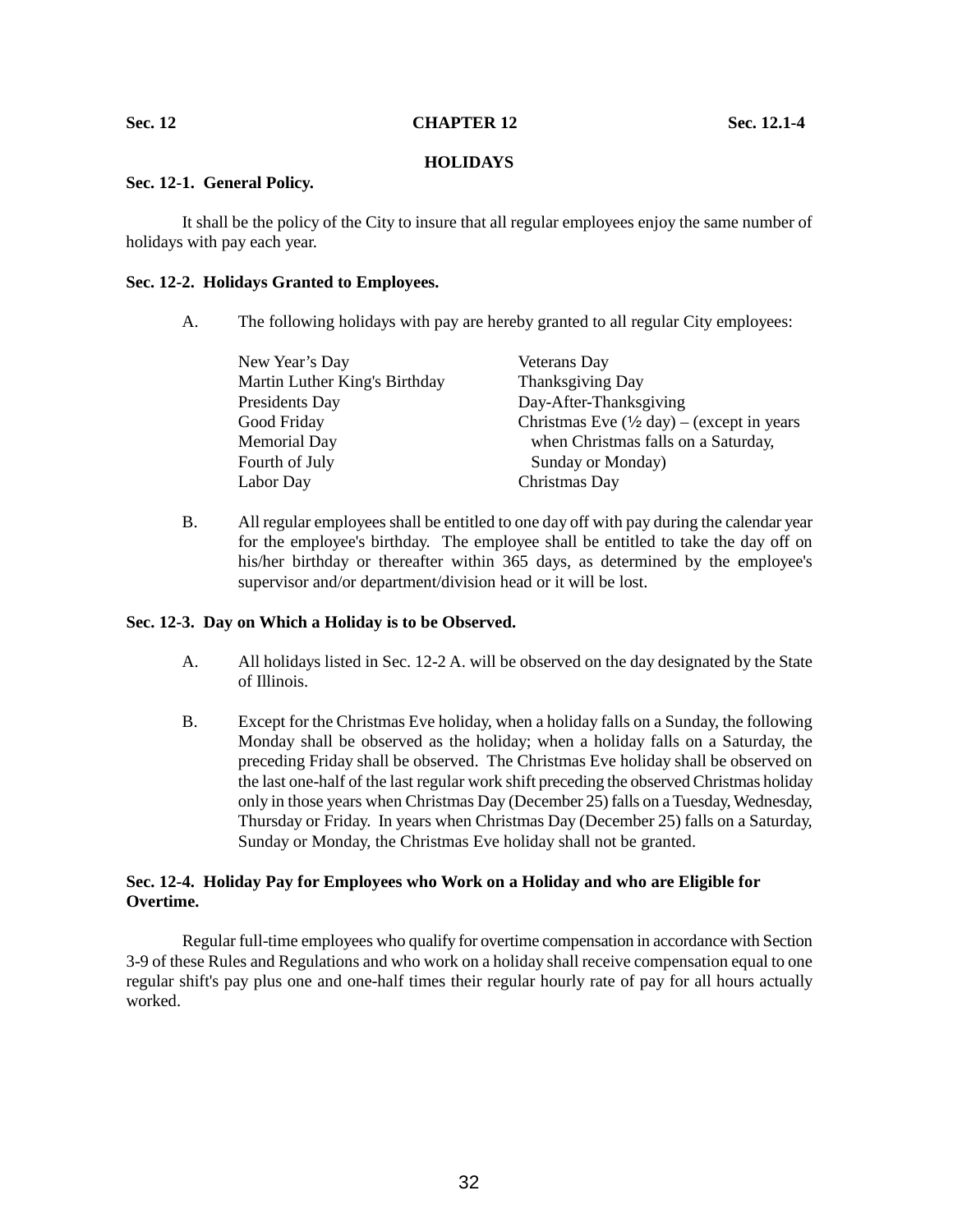### **Sec. 12 HOLIDAYS Sec. 12.5-8**

# **Sec. 12-5. Holiday Pay when a Holiday Falls on an Employee's Day Off.**

If a holiday falls on a regular full-time employee's normal day off, said employee shall receive one normal working days' worth of pay in addition to all hours that were worked in said week.

If a holiday falls on a regular part-time employee's normal day off, said employee shall receive compensation equal to the ratio of budgeted hours to full time hours times the amount equal to a full-time shift.

# **Sec. 12-6. Holiday Pay for Part-Time Employees.**

Regular part-time employees who qualify for overtime compensation in accordance with Section 3-9 of these Rules and Regulations and work on a holiday shall receive compensation equal to one and onehalf times their regular hourly rate of pay for all hours worked plus holiday pay based on the ratio of budgeted hours to full-time hours times the amount equal to a full-time shift.

# **Sec. 12-7. Eligibility for Holiday Pay.**

 In order to receive holiday pay for an observed holiday, an employee must have worked or been on approved paid leave either the work day before or the work day after the holiday.

# **Sec. 12-8. Special Holiday Provisions for Employees Not Eligible for Overtime.**

- A. Employees who in accordance with Section 3-9 of these Rules and Regulations are not eligible for overtime payments and who are required to work on a holiday shall be paid at their regular hourly rate for a set day. Additionally, said employees will have the option of being paid for one additional normal tour of duty (either 24, 10 or 8 hours depending on the day which the holiday falls and the employee's job) of holiday pay at their normal hourly rate or being granted a day off with pay within seven (7) days of the holiday, if possible. If it is not possible for the department or division head to schedule a day off for said employee within seven (7) days from the holiday worked, the department or division head and the employee shall meet with the Human Resources Manager who shall establish the date for the employee's day off.
- B. All employees whose normal tour of duty does not require them to work on the day on which the normal holiday falls, shall be granted one normal tour of duty (either 24, 10 or 8 hours depending on the day which the holiday falls and the employee's job) of holiday pay at their normal hourly rate.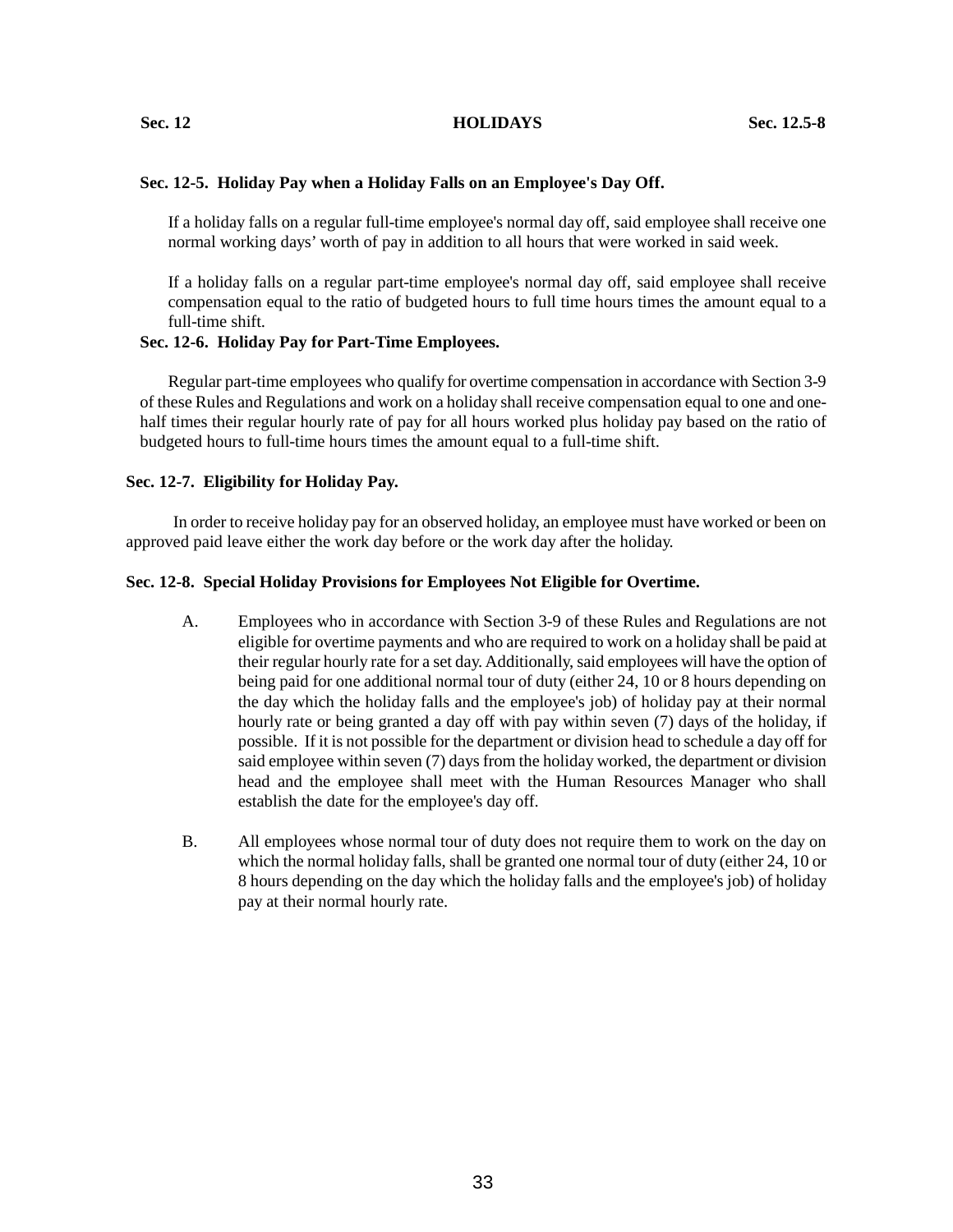#### **Sec. 13 CHAPTER 13 Sec. 13.1-2**

# **LEAVES OF ABSENCE**

## **Sec. 13-1. General Policy.**

The following types of leave, and no other, are officially established for regular employees:

| Vacation Leave       | Military Leave         |
|----------------------|------------------------|
| Sick Leave           | Civil Leave            |
| Injury Leave         | Leave Without Pay      |
| <b>Funeral Leave</b> | <b>Maternity Leave</b> |
| Suspension           | Family and Medical     |

All leaves shall be granted by the department or division head in conformance with rules established for each type of leave and shall receive the approval of the Human Resources Manager or the City Manager as specified. All departments and divisions are required to maintain a permanent record of any absence from duty of their employees.

All absences, no matter what their duration, are to be reported to the Human Resources Office on forms provided by the Human Resources Manager.

The various types of leave shall be earned by regular part-time employees in direct proportion to the number of hours that they work during the normal work week. EXAMPLE -A regular half-time employee would earn one-half the normal leave that a regular full-time employee would earn.

## **Sec. 13-2. Vacations.**

- A. GENERAL POLICY: Vacations with pay shall be granted to regular and probationary employees in accordance with the following schedule:
	- 1. After one (1) year of full time and continuous employment, an employee shall be granted two (2) normal work weeks of vacation.
	- 2. After five (5) years of full time and continuous employment, an employee shall be granted three (3) normal work weeks of vacation.
	- 3. After ten (10) years of full time and continuous employment, an employee shall be granted four (4) normal work weeks of vacation.

Vacation shall be earned during the work year and granted to employees once a year on the anniversary date of their employment. Vacation time shall be granted every six months in amounts equal to one-half of the vacation earned in one year. Employees shall be granted vacation time equal to one normal work week after six (6) months of employment. Vacation time equal to an additional one normal work week shall be granted to all employees at the completion of their first year of employment. Thereafter, all vacation time shall be granted every six months in amounts equal to one-half of the vacation earned in one year.

Allowances for vacation time shall be in addition to any recognized holidays which may fall during the employee's vacation.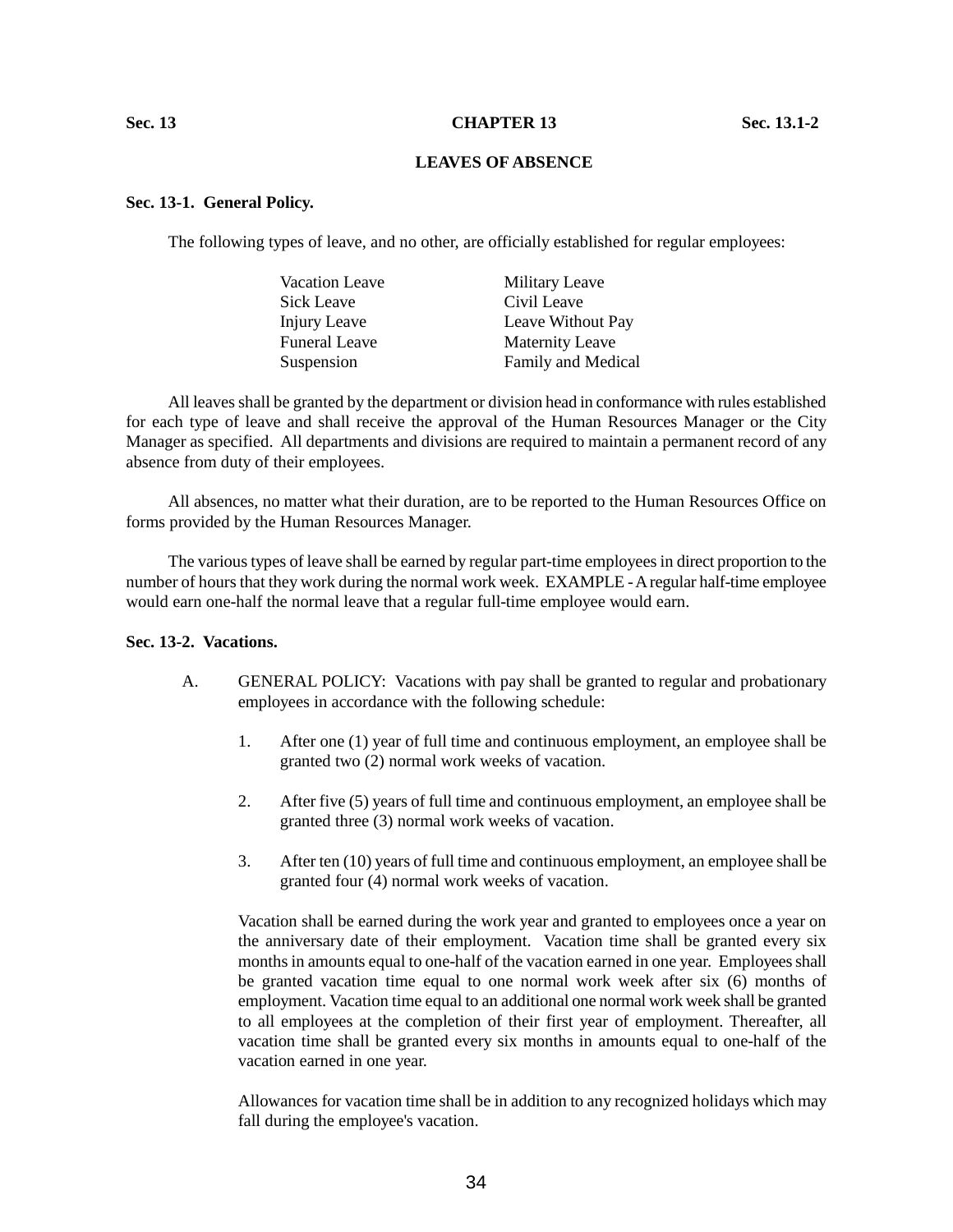# **Sec. 13-2. Vacations (cont'd.)**

- B. USE OF VACATION:
	- 1. Employee requests for vacation leave must be approved by the appropriate department or division head.
	- 2. Every employee who earns in excess of eighty (80) hours of vacation on an annual basis shall use the equivalent of at least forty (40) hours of vacation leave, (equivalent work week for Fire Captains and Assistant Fire Chiefs) in consecutive fashion in every twelve (12) month period or thirty-two (32) hours of vacation plus eight (8) holiday hours (equivalent for Fire Captains and Assistant Fire Chiefs) in consecutive fashion in every twelve (12) month period. Nothing herein shall restrict the employee from using additional vacation leave in increments of more or less than forty (40) consecutive hours if approved by the employee's supervisor. Upon written request to the Department Head and Personnel Office an employee may be excused from using the consecutive (40) hours of vacation leave if the (40) hours is already designated to be used for a planned upcoming event (ex: maternity, vacation, illness) in accordance with other paid leave.
	- 3. Employees may be directed to use vacation leave by their department or division head based on the good of the service.
- C. RESIGNATION, RETIREMENT, TERMINATION, AND REINSTATEMENTS: When an employee's service with the City is terminated in good standing, he/she shall receive compensation for unused vacation leave earned through the end of fiscal year 2017. Starting May 1, 2017, for fiscal year 2018 and thereafter, an employee shall, at the start of any such fiscal year, be paid for any unused vacation leave in excess of one and one-half  $(1 \frac{1}{2})$  times the amount of vacation leave that can be earned in that fiscal year payable at the current rate of pay as on April 30 of the prior fiscal year. An employee may, then, only accumulate one and one-half  $(1 \frac{1}{2})$  times the amount of vacation leave that can be earned in the current fiscal year. Employees who exceed the vacation accumulation cap, and who plan to leave the employment of the City, shall submit to the Human Resources Manager a written plan to reduce the accumulated total of vacation below the cap within a reasonable period of time. The plan must be approved by the City Manager. When such termination is by voluntary resignation of the employee, he/she shall give the City at least two (2) weeks' notice or compensation for unused vacation leave may be denied. A new employee who leaves the service of the City before completing six (6) months will receive no vacation pay. Compensation for earned vacation of employees who die in the service shall be paid in cash to the spouse or estate of said individual.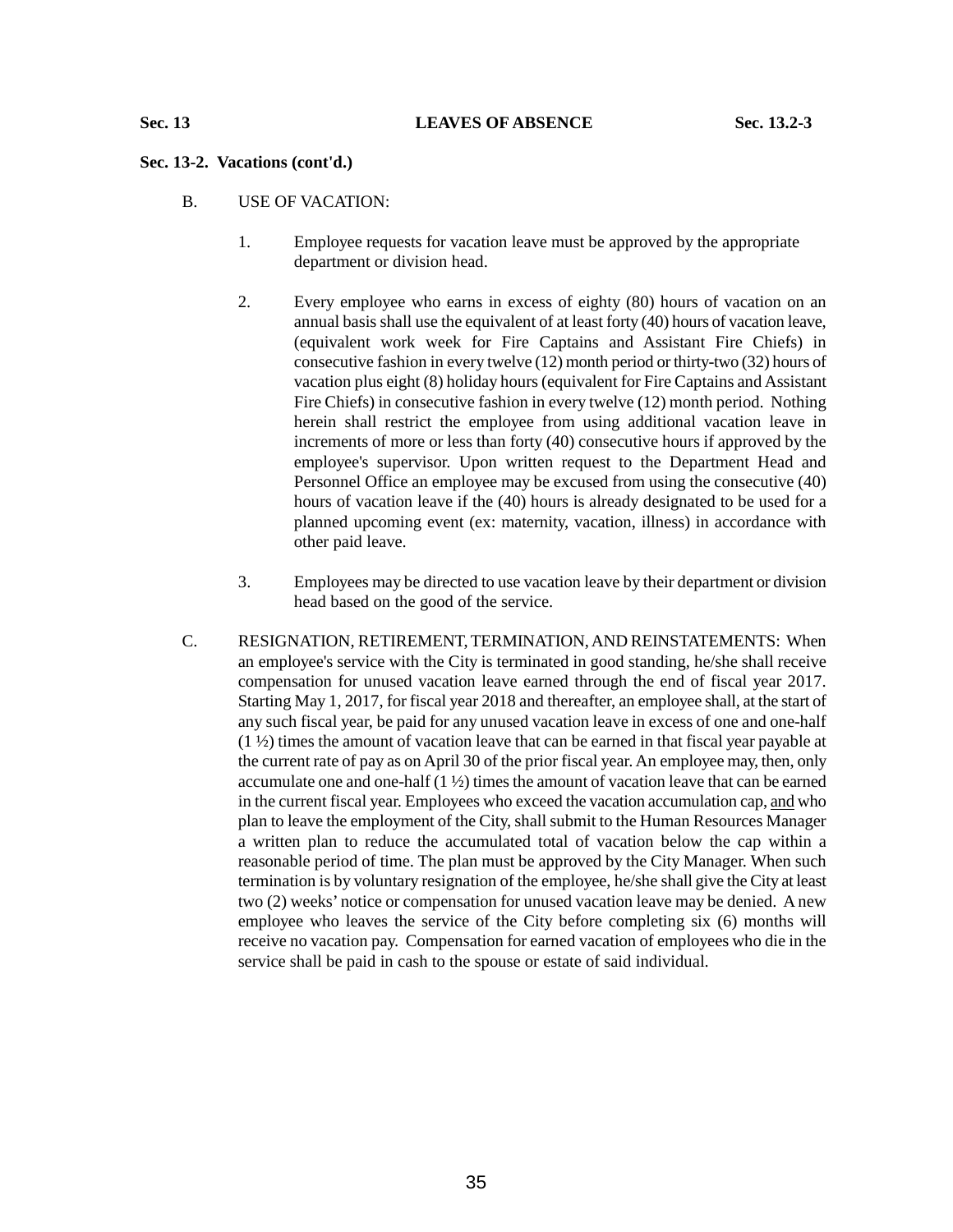#### **Sec. 13 LEAVES OF ABSENCE Sec. 13.3**

# **Sec. 13-3. Sick Leave.**

- A. GENERAL POLICY: All regular employees are eligible for sick leave after one month of service. Sick leave with pay shall be granted for the following reasons: personal illness or physical incapacity resulting from causes beyond the employee's control; illness of a member of the employee's immediate family or household that require the employee's personal care and attention; enforced quarantine of the employee in accordance with community health regulation; or a doctor's or dentist's appointment. For these purposes, the immediate family is defined as spouse, child, step-child, parent, step-parent, sibling and step-sibling. Household includes anyone maintaining a family relationship living in an employee's home.
- B. AMOUNT OF SICK LEAVE: Each full time regular employee shall earn sick leave credits at a rate of eight (8) hours per month. Sick leave need not be used within a specified leave year, but may be accumulated indefinitely.
- C. CHARGES AGAINST SICK LEAVE: Any absence from an employee's normal working shift shall be reported to the City's Human Resources Office on a "leave request form". It is the employee's responsibility to report all absences from the normal working shift to the Human Resources Office. The leave request forms shall be completed by the employee and submitted to the employee's department or division head on the date that the employee returns from sick leave. The employee's department or division shall then be responsible for submitting the leave request form to the Human Resources Office.
- D. NOTIFICATION TO SUPERVISOR: Any employee who will be absent from the regular working shift to which he/she has been assigned shall notify his/her immediate supervisor on or before the time when he/she is expected to report to work. Failure to so notify, except under extenuating circumstances which may be approved by the Human Resources Manager, shall cause the loss of right to claim sick leave (or any other type of leave) for such absences and, if occurring repeatedly, shall be cause for disciplinary action.
- E. DOCTOR'S CERTIFICATE: The City may require sufficient proof for the use of sick leave. All absences due to illness or injury which result in an absence of more than three (3) days shall be substantiated by a physician's statement giving the nature of the illness or injury and attesting to the employee's physical incapacity to perform the duties of his/her position before sick leave with pay will be granted. The City will accept documentation from a doctor as defined in the Illinois Medical Practice Act of 1987, the Illinois Optometric Practice Act of 1987, the Podiatric Medical Practice Act of 1987 or the Illinois Dental Practice Act. The City will not normally require a doctor's certificate for absences of three (3) days or less, except in cases of suspected abuse. Errors of fact or omission which present an incorrect statement of justification for absence may be considered as cause for disciplinary action.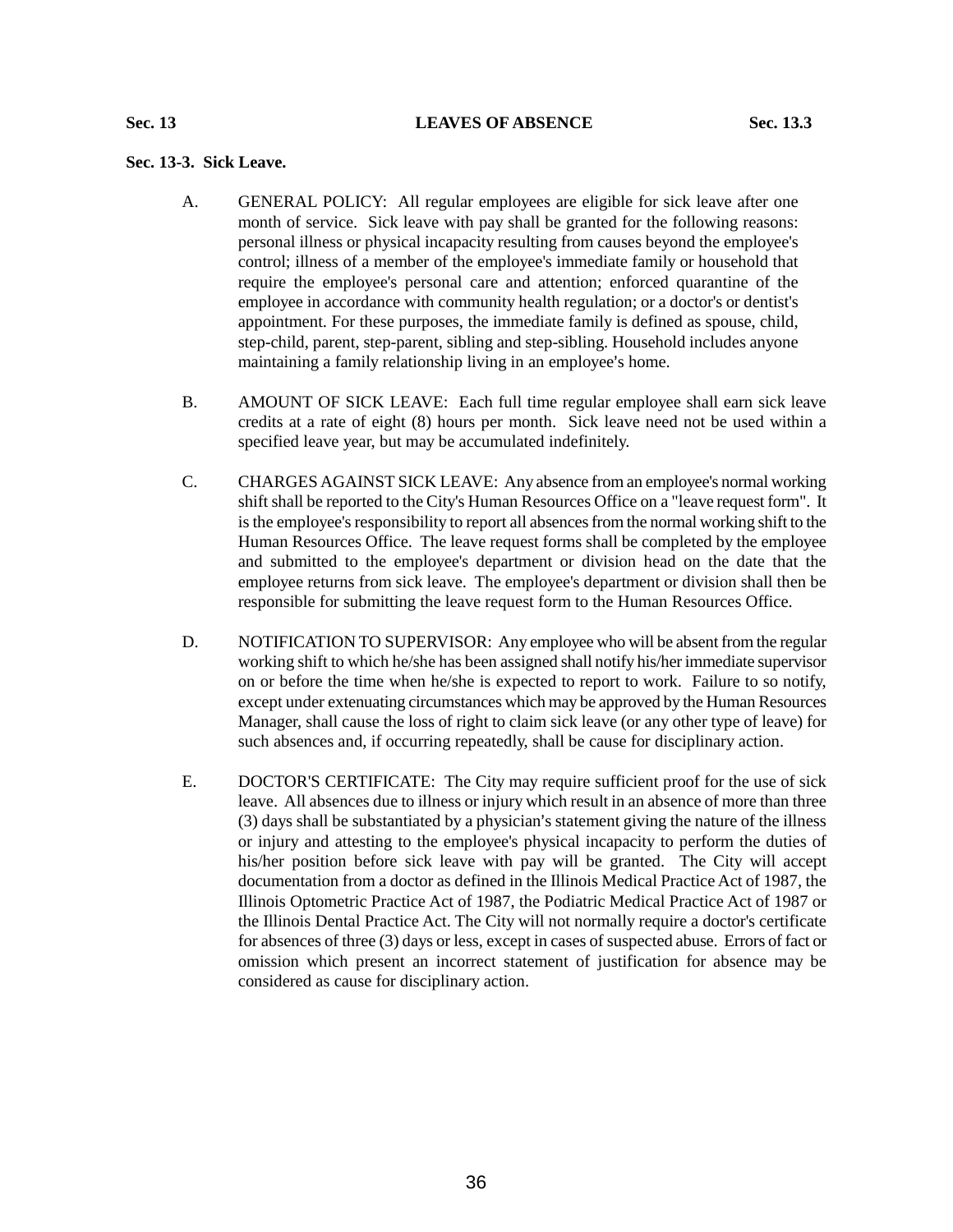## **Sec. 13 LEAVES OF ABSENCE Sec. 13.3**

# **Sec. 13-3. Sick Leave (cont'd.)**

# F. COORDINATION WITH INJURY LEAVE AND WORKMEN'S

COMPENSATION: An employee receiving sick leave with pay and simultaneously receiving compensation under Workmen's Compensation laws or who is receiving benefits under injury leave as provided by these Rules and Regulations for the duration of such compensation, shall receive only that portion of his/her regular salary which will together with said compensation, equal his/her regular salary. Sick leave credit shall be charged accordingly.

G. TRANSFER OR PROMOTION: When an employee is transferred or promoted to another position within the City Service, any unused sick leave which may have accumulated to his/her credit shall continue to be available for his/her use as necessary.

# H. SICK LEAVE BUY BACK AND/OR CONVERSION TO VACATION LEAVE

- 1. **General Policy:** It is the policy of the City to provide incentives for the elimination of the abuse of Sick Leave and therefore to increase employee productivity by reducing the amount of Sick Leave time that is used. To that end, the City shall purchase unused Sick Leave on an annual basis and at retirement or honorable termination in accordance with the below-listed paragraphs.
- 2. **Definitions:** Unless the context clearly indicates otherwise for purposes of this Subsection H, the following terms shall be defined as follows:
	- a. Measurement year means the fiscal year in which the sick leave hour(s) were earned. Measurement day means the last day of the measurement year.
	- b. Fiscal year means the City's fiscal year which is May 1 through the following April 30.
	- c. Forty hour employee means an employee assigned to a position which is scheduled for an average of 40 hours of work per week.
	- d. Fifty-six hour employee means an employee assigned to a position which is scheduled for an average of 56 hours of work per week.
- 3. **Annual Option to Purchase Sick Leave**: At the option of the employee, the City shall buy back from each sick leave eligible 40 hour employee who is employed on the measurement day all or any part of the employee's unused sick leave hours earned during the measurement year in excess of 64 hours up to a maximum buy back for each measurement year of 32 hours. At the option of the employee, the City shall buy back from each sick leave eligible 56 hours employee who is employed on the measurement day all or any part of the employee's unused sick leave hours earned during the measurement year in excess of 96 hours up to a maximum buy back of 48 hours.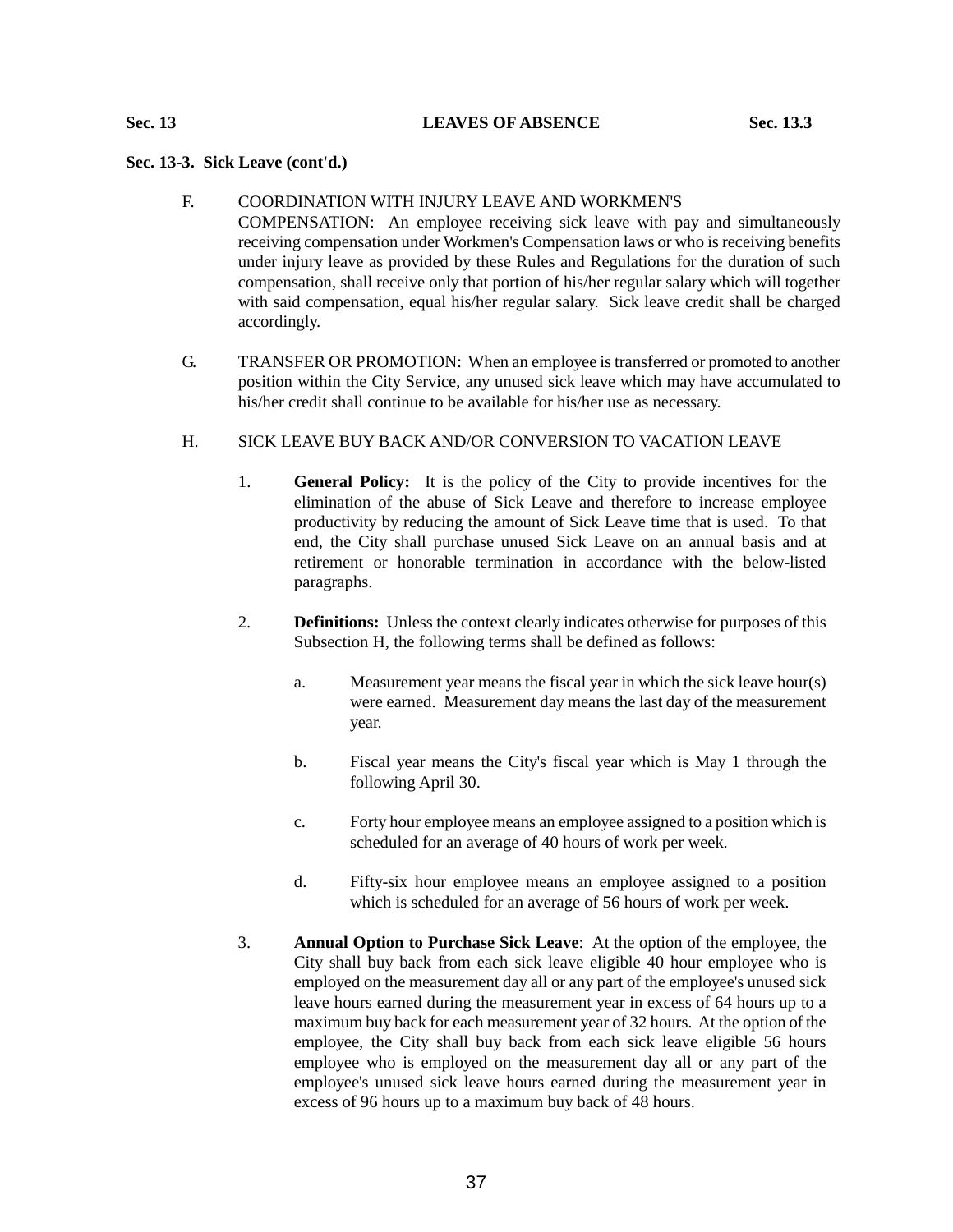# **Sec. 13-3. Sick Leave (cont'd.)**

- 4. **Amount of Annual Buy Back:** The amount to be paid by the City for Subsection H shall be determined based upon the ratio of one hour's pay at the employee's rate of pay on the measurement day for each two (2) hours sick leave bought back. The City shall make such payments no later than the September 30 immediately following the measurement day.
- 5. **Effect on Accumulated Sick Leave:** Upon the Human Resources Office's receipt of the employee's notification to sell back sick leave hours, all sick leave hours to be bought back by the City shall be deducted from the employee's total accumulated sick leave hours as of 11:59 p.m. on the measurement day..
- 6. **Exercise of Annual Option:** The employee shall notify the Human Resources Office in writing of the employee's decision to exercise the buy back option no later than May 15th immediately following the measurement day. The employee shall designate the number of sick leave hours to be bought back in the notification. If the employee fails to notify the Human Resources Office as provided for in this paragraph, it shall be deemed that the employee has irrevocably waived the buy back option for the applicable measurement year.
- 7. **Implementation Date:** The first measurement year shall be the City's fiscal year 1982-83.
- 8. **Termination/Retirement Purchase:** Upon a sick leave eligible employee's retirement after May 1, 1982, or honorable termination after May 1, 1982, the City shall buy back all of the employee's unused accumulated sick leave hours, whether earned before or after May 1, 1982. The amount to be paid by the City for these sick leave hours shall be determined based upon the following formula:

Total unused accumulated sick leave hours multiplied by the employee's rate of pay as of the date of honorable termination or retirement, multiplied by the percentage determined in accordance with the following table. (Total sick leave hours times rate of pay times percent from table).

# **PERCENTAGE DETERMINATION TABLE**

| Total Accum. Sick Leave    | <b>Total Accum. Sick Leave</b> | Percent of              |
|----------------------------|--------------------------------|-------------------------|
| Hours for 40 hr. Employees | Hours for 56 hr. Employees     | <b>Current Pay Rate</b> |
| $0 - 239$                  | $0 - 319$                      | None                    |
| $240 - 479$                | $320 - 639$                    | 10%                     |
| $480 - 719$                | $640 - 959$                    | 20%                     |
| $720 - 959$                | $960 - 1279$                   | 30%                     |
| 960-1199                   | 1280 - 1599                    | 40%                     |
| $1200 - \&$ over           | 1600 - & over                  | 50%                     |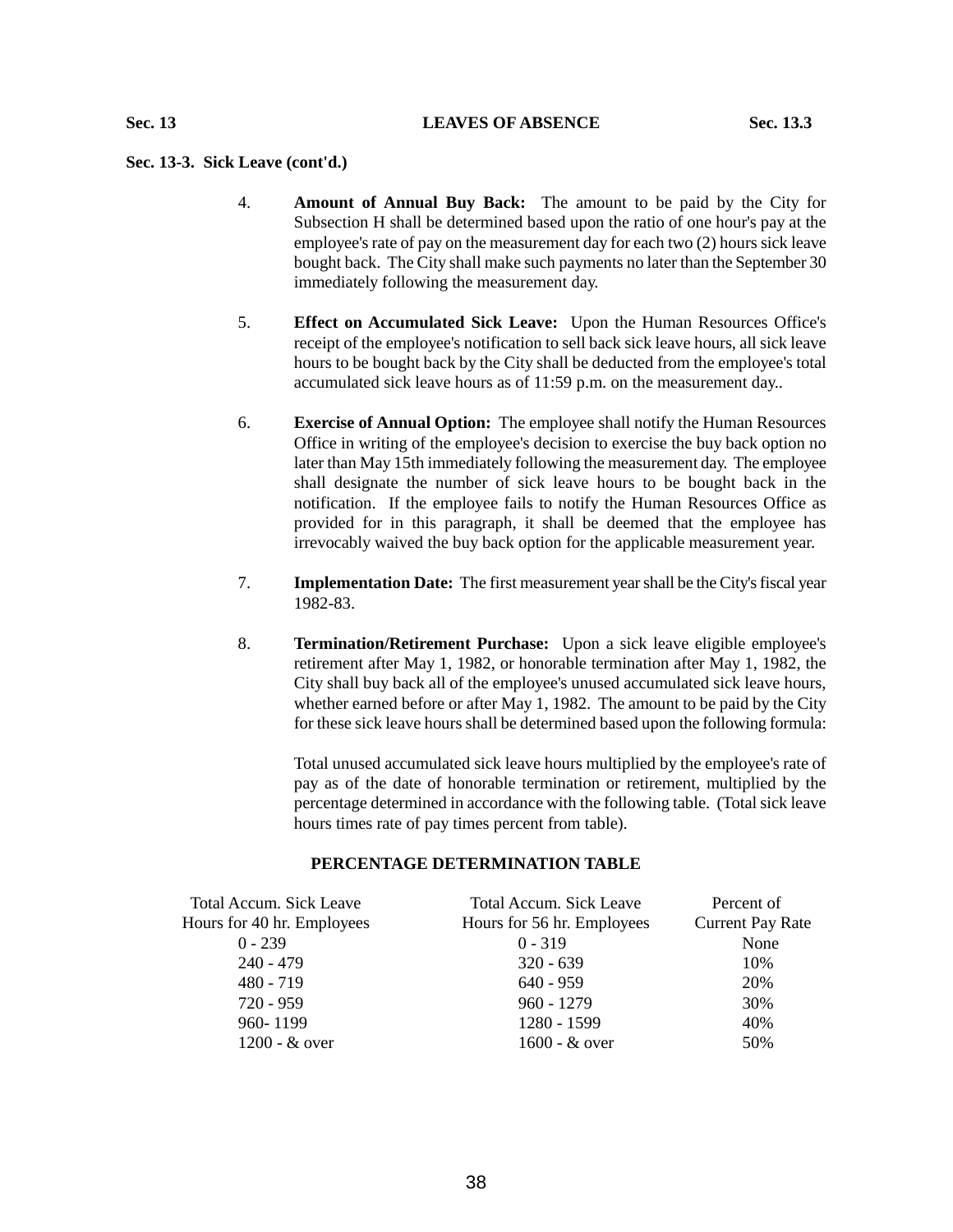# **Sec. 13-3. Sick Leave (cont'd.)**

- 9. **Payment Date:** The City shall pay to the employee amounts due, pursuant to a termination or retirement purchase of sick leave, no earlier than the month after the first full month after the date of termination.
- 10. **Payment Option at IMRF Retirement:** In lieu of a lump sum payment of sick leave buy back at retirement and upon the City's receipt of an employee's written statement of intent to retire pursuant to IMRF eligibility, an employee who was hired prior to January 1, 2012, who qualifies for sick leave buy back and who provides at least four months advance written notice to the City of their intent to retire has the option of receiving sick leave buy back payments in three (3) monthly installments beginning four (4) months prior to the anticipated date of separation. For any employee who was hired after January 1, 2012, and qualifies for sick leave buy back, he or she shall be paid pursuant to Sections 8 and 9 above, in one lump sum payment and shall not have the option of being paid in three (3) monthly payments.

Amounts paid to qualifying employees hired prior to January 1, 2012, for each of the three  $(3)$  monthly installments shall be based on the employee's current hourly rate at the time of the payment of said installments. Amounts shall be paid on the last paycheck of the  $4<sup>th</sup>$ ,  $3<sup>rd</sup>$ , and  $2<sup>nd</sup>$  month prior to the date of separation. Amounts paid cannot be used to make the employee's earnings in the last three months of employment exceed 125% of the employee's highest earnings in the 45 months preceding the employee's separation.

Amounts paid shall be recalculated and adjusted for any sick leave earned or used during the period and if sick leave is earned or used which alters eligibility for sick leave buy back or changes the percentage pay rate amount for purchased sick leave, buy back payments shall be recalculated accordingly and the City shall pay any additional amounts due the employee or the employee shall repay any overpayments due the City as a result of the recalculation.

Should an employee who begins to utilize this option decide not to retire and the City concurs with and approves of this decision, all sick leave paid in advance pursuant to this option shall be repaid in full to the City and the sick leave restored to the employee.

An employee who utilizes this option shall be required to enter into an agreement with the City consistent with this option and prior to any payments pursuant to this option.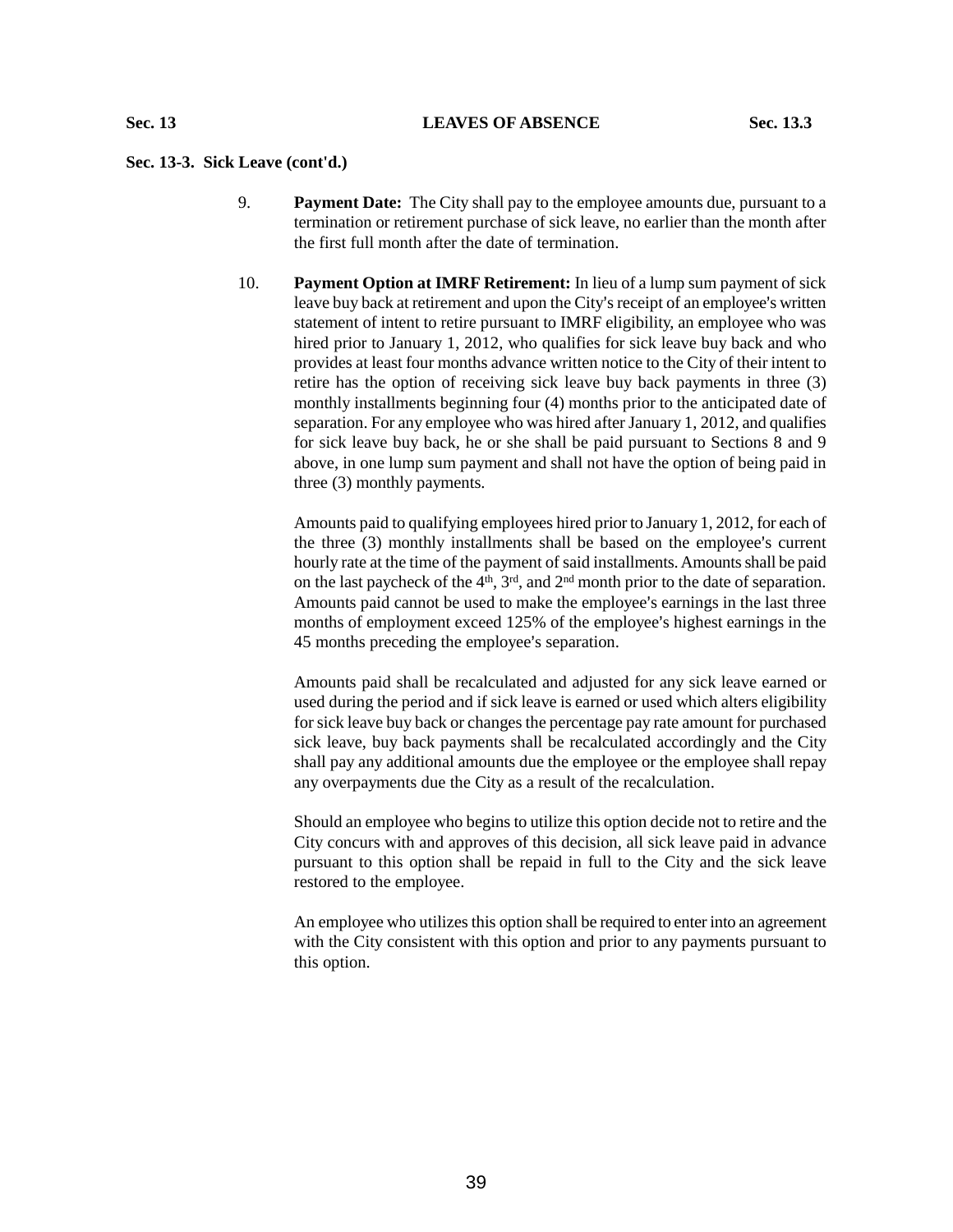#### **Sec. 13-3. Sick Leave (cont'd.)**

11. **Annual Option to Convert Sick Leave to Vacation Leave:** At the option of the employee, the City shall offer each sick leave eligible forty hour employee who is employed on the measurement day, the ability to convert unused Sick Leave hours earned during the measurement year in excess of 64 hours, up to a maximum of 32 hours as Vacation Leave in lieu of Sick Leave Buy Back.

At the option of the employee, the City shall offer each sick leave eligible fiftysix hour employee who is employed on the measurement day, the ability to convert unused Sick Leave hours earned during the measurement year in excess of 96 hours, up to a maximum conversion of 48 hours as Vacation Leave in lieu of Sick Leave Buy Back.

Sick Leave shall be converted to Vacation Leave in increments of no less than 8 hours of Sick Leave for 8 hours of Vacation Leave for a sick leave eligible forty hour employee.

Sick Leave shall be converted to Vacation Leave in increments of no less than 12 hours of Sick Leave for 12 hours of Vacation Leave for a sick leave eligible fiftysix hour employee.

Sick leave eligible forty hour employees may buy back any remaining unused sick leave hours in excess of 64 hours which were not converted to Vacation Leave pursuant to the Sick Leave Buy Back provision.

Sick leave eligible fifty-six hour employees may buy back any remaining unused sick leave hours in excess of 96 hours which were not converted to Vacation Leave pursuant to the Sick Leave Buy Back provision.

Use of converted vacation shall be subject to approval by the appropriate department or division head.

Unused converted vacation leave shall be counted in accumulated vacation and lost and unavailable to the employee at such time as the employee's accumulated vacation cap is exceeded.

#### **Sec. 13-4. Injury Leave.**

- A. GENERAL POLICY: Employees who are otherwise eligible for sick leave accumulation and are injured on the job shall be paid to the extent of 90 working days for each new and separate injury, in addition to and prior to the use of sick leave accumulations except as provided hereafter in this section. After all injury leave is used, the employee may elect to use any sick leave or vacation leave due him/her at the time of injury.
- B. USE OF INJURY LEAVE: The employee's eligibility for payment of injury leave will be based on the determination of the City's Worker Compensation insurance carrier under the terms of the State Worker's Compensation Act if such employee is covered by said Act.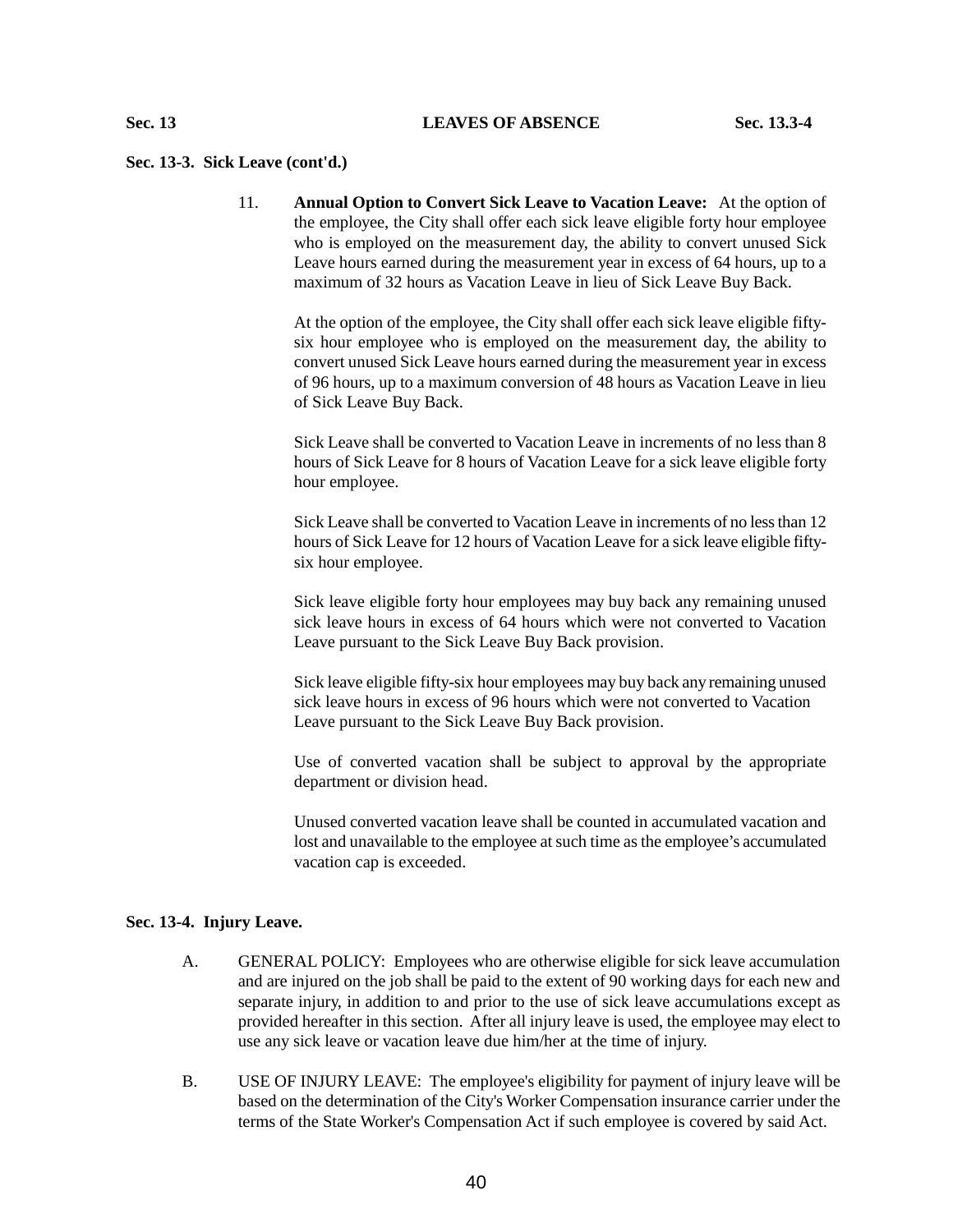# **Sec. 13-4. Injury Leave (cont'd.)**

Such employee, if eligible for Workers Compensation, shall be paid the difference between his/her actual wages and that received from the Worker's Compensation insurance carrier. Under no conditions shall an employee receive injury leave until the insurance carrier rules whether or not the employee's accident was job related and covered by Worker's Compensation. Further, the City will not pay injury leave to any employee unless the employee provides documentation from a licensed medical doctor that an injury exists. Should a question arise concerning the employee's ability to return to work, the employee shall submit documentation concerning the injury from a licensed medical doctor.

- C. PERIOD NOT COVERED BY WORKER'S COMPENSATION: Charges shall be made against sick leave accruals for the three day waiting period not covered by the State Worker's Compensation Act.
- D. USE OF SICK LEAVE AND VACATION: After the payment and use of all injury leave charges shall be made against sick leave accruals, if any, an employee may elect to use his/her accumulated vacation leave after sick leave accrual is used.
- E. CONTESTED INJURIES: Charges may be made against sick leave accrual, if any, in any case the City or its Worker's Compensation insurance carrier is contesting that the injury occurred on the job. In the event that the final determination is in favor of the employee, sick leave so charged shall be re-credited to the employee's sick leave accrual balance and all payments in excess of the difference between his/her actual wages and that received from the insurance carrier shall be recoverable by the City and deducted for future payments to the employee under injury leave. In the event eligibility for payment is denied, the employee shall be eligible to utilize sick leave accruals, if any, retroactive to the date of his/her injury, and for vacation leave.
- F. MEDICAL PROOFS: In order to limit the obligation of the City for each new separate injury, the City may require the employee to furnish medical proof or submit to medical examination by the City at its expense to determine whether a subsequent injury is a new and separate injury or an aggravation of a former injury received while in the City service.

## **Sec. 13-5. Military Leave.**

- A. DEFINITION: Military duty means training and service performed by an inductee, enlistee, or reservist, or any entrant into a temporary component of the armed forces of the United States and time spent in reporting for and returning from such training in service or, if a rejection occurs, from the place of reporting for service. It also includes active duty training as a reservist in the armed forces of the United States or as a member of the National Guard of the United States where the call is for training only.
- B. ELIGIBILITY: Any permanent employee who has completed his/her probationary period and who leaves the City service for compulsory military duty shall be placed on military leave without pay, such leave to extend through a date of ninety (90) days after his/her release from the service. Also a permanent employee who has completed his/her probationary period shall be granted a leave of absence for the purpose of being inducted or otherwise entering military service. If not accepted for such duty, the employee shall be reinstated in his/her position without loss of seniority or status or reduction in pay.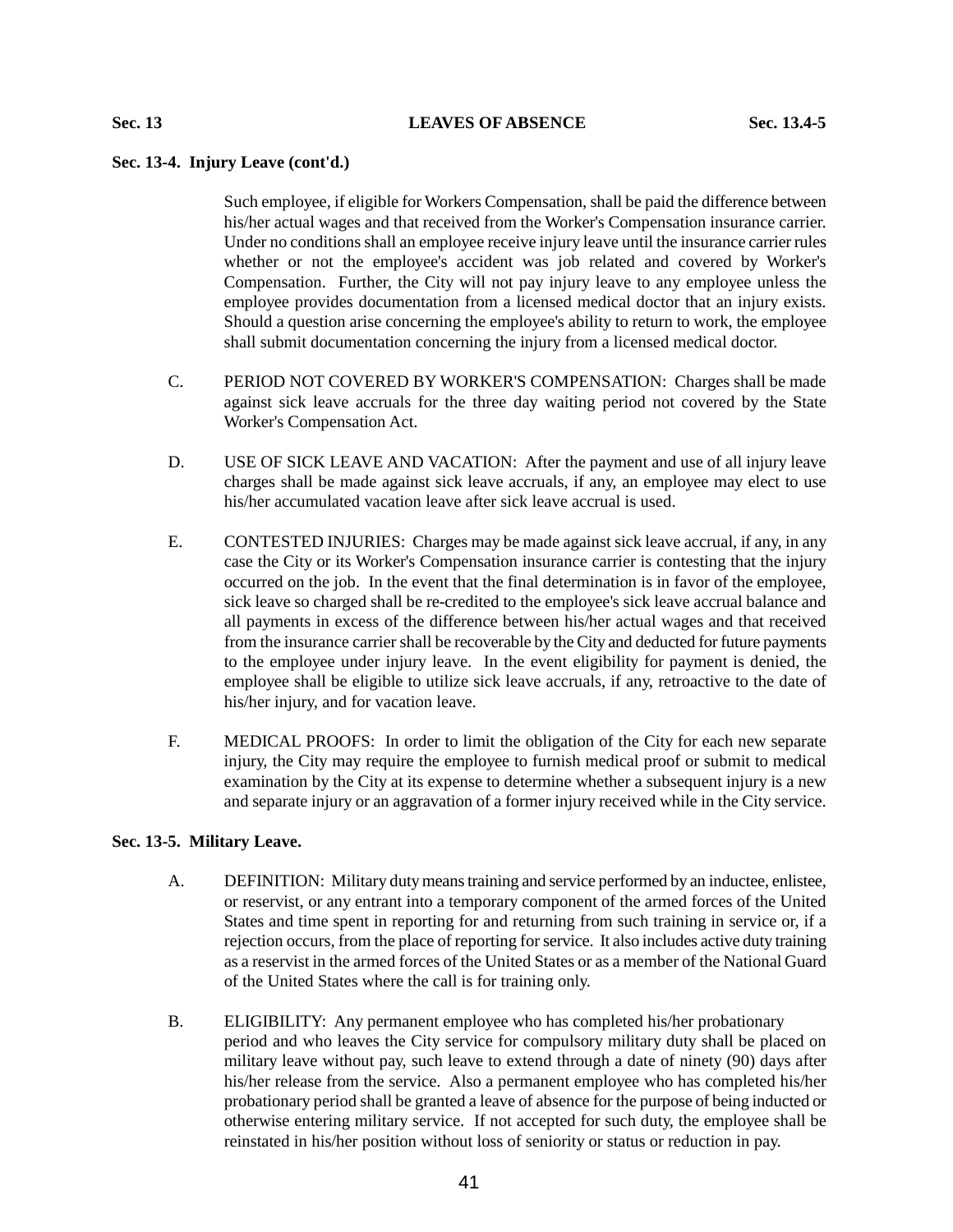# **Sec. 13 LEAVES OF ABSENCE Sec. 13.5**

# **Sec. 13-5. Military Leave (Cont'd)**

- C. RESTORATION: Any employee returning from military leave shall be entitled to restoration to his/her former position, provided he/she makes application within ninety (90) days after his/her release from duty under conditions other than dishonorable, (this will warrant review before reinstatement), and is physically and mentally capable of performing the duties of the position involved. In the event that the position he/she vacated no longer exists at the time he/she qualified for return to work, such persons shall be entitled to be reemployed in another existing position of the same class provided such employment does not necessitate the laying off of another person with greater seniority.
- D. DISPOSITION OF VACATION AND SICK LEAVE: A regular employee who leaves City service directly for such military leave without pay may elect to be paid for any accrued vacation as he/she may be entitled to if he/she was actually separating from the City service. His/her decision shall be noted on the Human Resources action form affecting the leave. If the employee elects not to be paid for such leave, the accrued leave credits shall be reinstated upon return of the employee. Employees returned to duty under this provision shall have unused sick leave credits restored for their use.
- E. MILITARY RESERVE TRAINING: A regular employee who has completed his/her probationary period and who is a member of any reserve component of the United States armed forces will be allowed military leave with pay for required training or duty for a period not exceeding fifteen (15) working days during any one calendar year. In the event that the time of such training is optional, the time shall be designated at the discretion of the City.
- F. NATIONAL GUARD SERVICE: All employees who are members of the National Guard shall be entitled to military leave with pay for not to exceed thirty (30) days in any calendar year from their City duties at times during which they shall be engaged in field training ordered or authorized at times when they are called into the actual service of the State by the Commander in Chief.
- G. METHOD OF PAYING MILITARY LEAVE WITH PAY: An employee on military leave may elect to be paid in one of the following manners:
	- 1. The employee may receive his/her regular pay check. All military salaries and fees received by an employee on military leave up to that amount paid as salary by the City (other than meal, housing or travel allowances) shall be paid to the City by the employee.
	- 2. The employee may receive a pay check based on his/her regular rate of pay minus all salaries and fees received by the employee on military leave (other than meal, housing or travel allowances). The employee must notify Human Resources in writing and in advance of the check issuance if he/she elects this method of payment; otherwise, the payment procedure described in G.1 above will be followed. A copy of the employee's orders and military pay rate must be submitted to the Human Resources Office before any request for military leave with pay shall be granted.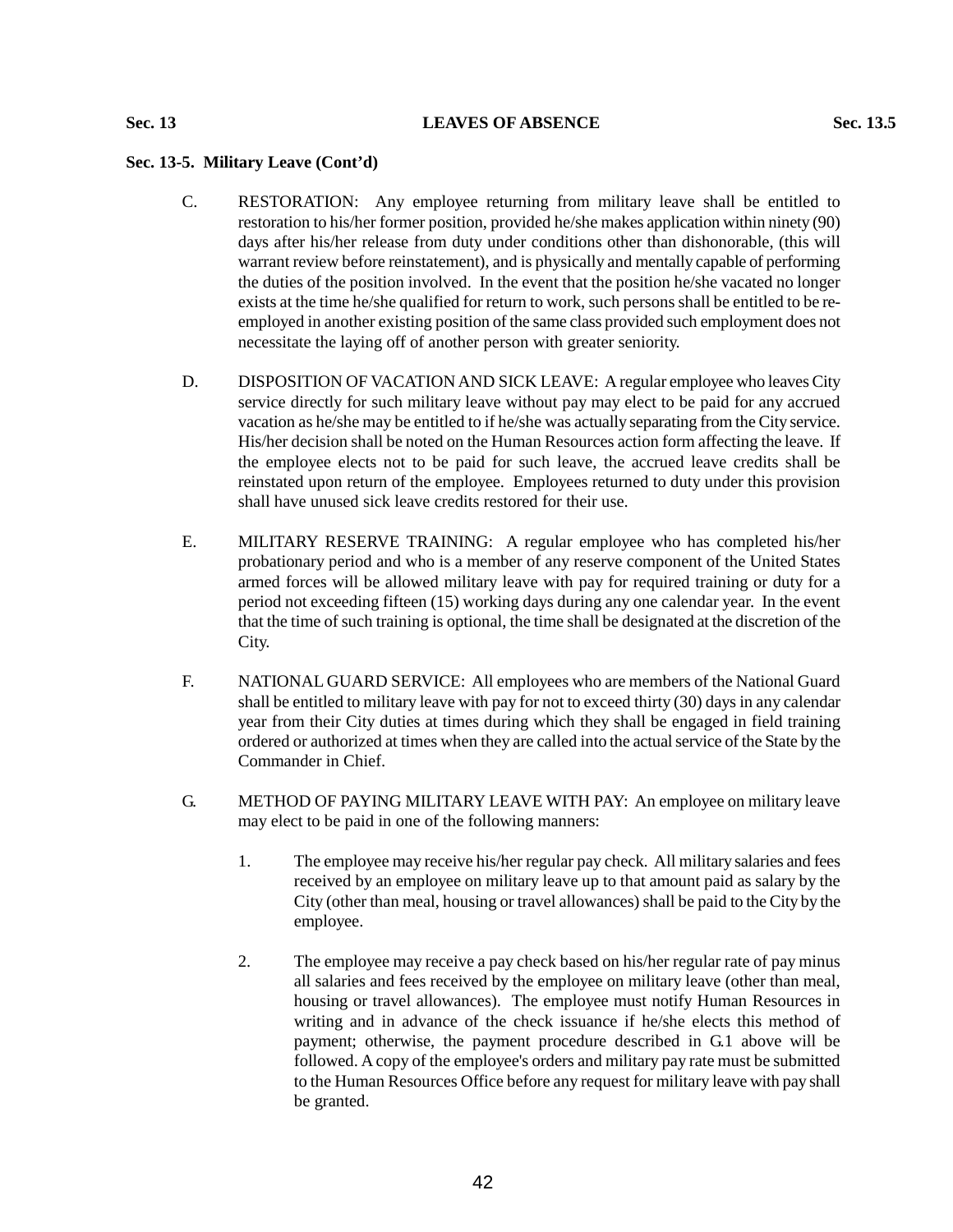# **Sec. 13 LEAVES OF ABSENCE Sec. 13.6-7**

# **Sec. 13-6. Civil Leave.**

Any employee shall be given necessary time off without loss of pay when performing jury duty, performing emergency civilian duty in connection with national defense, and for the purpose of voting when the polls are not open at least two (2) hours before or after the employee's scheduled hours of work. In the case of an employee performing jury duty, all fees received (other than meal or travel allowances) shall be returned to the City.

The City of Carbondale recognizes the responsibility of its employees to fulfill their civic duties as jurors and witnesses in court proceedings. Therefore, the City agrees to grant non-job related and job-related civil leave with pay to regular employees;

## **Non-Job Related –**

A. who have not volunteered for jury duty and are called for jury duty; or

B. who are not a party in a civil or criminal court proceeding, but are subpoenaed as a witness to attend such a court proceeding.

**NOTE:** An employee who is a party (plaintiff or defendant) in a court procedure is not considered a witness: therefore, vacation or leave without pay must be used.

Leave is granted for the period of time (including reasonable travel time) the employee's regular work schedule conflicts with the required court attendance time. Evidence such as written notification or the subpoena should be submitted to the employee's supervisor as far in advance as possible. Any payment for services must be turned over to the City. This excludes the reimbursement for expenses such as meals, mileage, parking, etc.

A Leave Request Form is required for non-job related civil leave and until the form can be updated, in the TYPE OF PAID LEAVE REQUESTED section, next to OTHER, indicate "civil leave".

# **Job Related –**

Leave with pay is provided to an employee to attend court or a job related proceeding in connection with official job duties. If this is the case, no leave request is required and any payment for services as a witness must be turned over to the City (excludes reimbursements for meals, parking, mileage, etc.).

# **Sec. 13-7. Leave Without Pay.**

The City Manager may grant a regular employee leave without pay for a period not to exceed one year when it is in the interest of the City to do so. The employee request shall be considered when he/she has shown by his/her record to be of more than average value to the City and where it is desirable to retain the employee even at some sacrifice. During the employee's approved leave of absence, his/her position may be filled by a temporary appointment, temporary promotion, or temporary reassignment of any employee. At the expiration of the leave without pay, the employee has the right to, and shall be reinstated to, the position he/she vacated if the position still exists; or, if not, to any other vacant position in the same class. Approved leave without pay shall not constitute a break in service.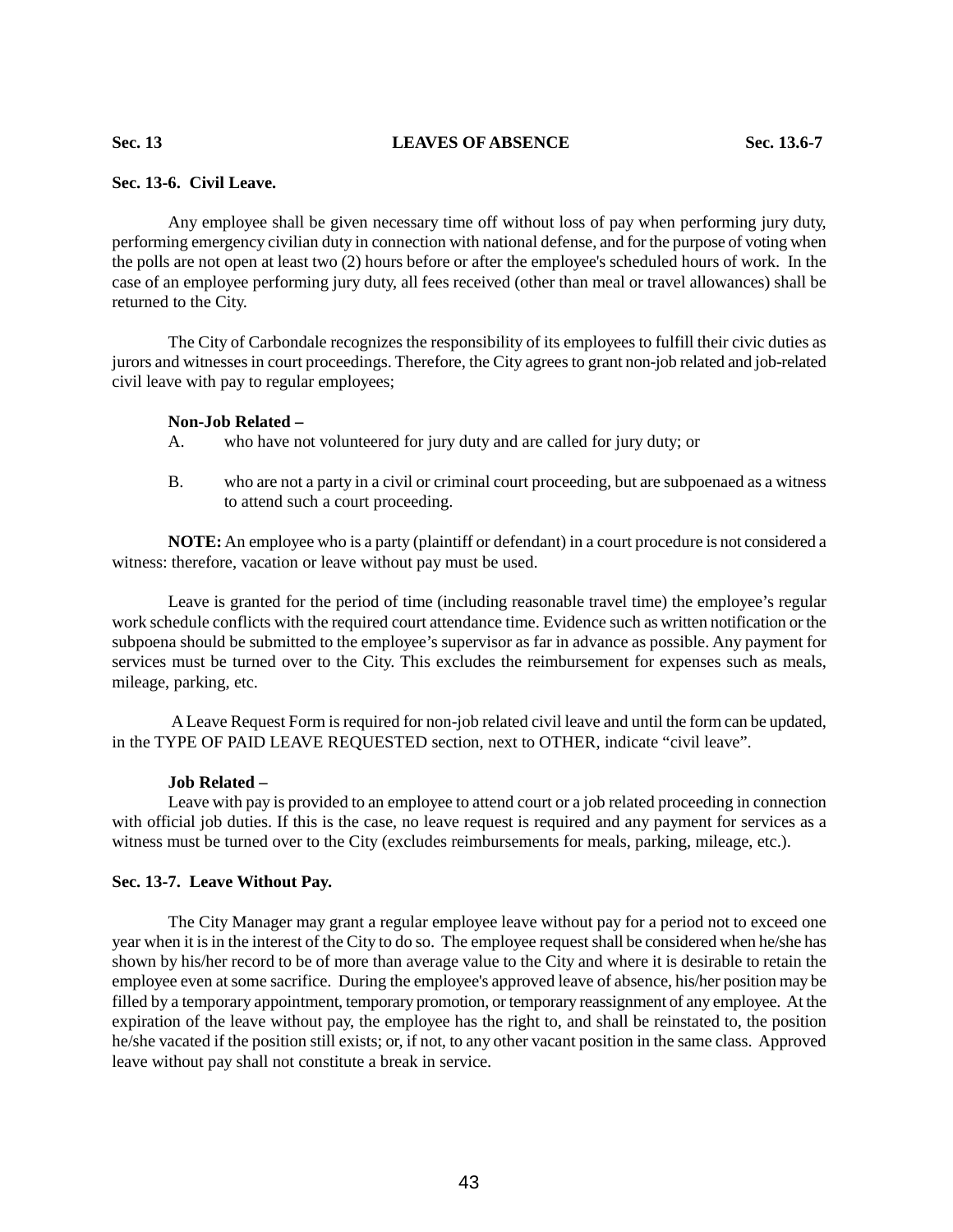# **Sec. 13-8.1 Bereavement Leave.**

Up to three (3) days leave with pay may be granted an employee within fourteen (14) days of the death for the attendance of a funeral or comparable services, related travel time and/or time necessary to conduct arrangements or other necessary business related to the funeral of a member of his/her immediate family or member of his/her household. Immediate family shall include spouse, children, siblings, parents, grandparents, grand-children, great-grandparents, and in-laws in the same order. Also to be included are step-parents, step-children, step-brothers, step-sisters, and legally adopted children. In extenuating circumstances, additional leave for bereavement may be approved by the City Manager by use of vacation, sick, or leave without pay. Household includes anyone maintaining a family relationship living in an employee's home.

# **Sec. 13 – 8.2 Child Bereavement Leave Act**

The act provides but does not create a right for an employee to take unpaid leave that exceeds the unpaid leave time available under the FMLA. Under the act, employees may elect to substitute paid leave provided under any other federal, state, or local law, collective bargaining agreement, or employer policy, including family, medical, personal, or sick leave. Therefore, if it appears that an employee who has used all of his or her allotted 12 weeks of FMLA leave may not take an additional 10 days of leave under the act for reasons related to the death of a child.

This act defines "child" broadly to include an employee's son or daughter who is a biological, adopted, or foster child, a stepchild, legal ward or a child of a person standing *in loco parentis.* 

Employers may require eligible employees to provide reasonable documentation of the need for leave under the act. Such documentation may include a death certificate, published obituary, or written documentation of death, burial, or memorial services from a mortuary, funeral home, burial society, crematorium, religious institution, or government agency.

- 1. Leave must be used within 60 days after the employee receives notice of the death of his or her child.
- 2. Employees must provide their employers with at least 48 hours' advance notice of the intention to take leave under the act, unless it is not reasonable or practicable.
- 3. Employees may use unpaid bereavement leave:
	- To attend the funeral, or an alternative to a funeral, of a child.
	- To make arrangements necessitated by the death of the child.
	- To grieve the death of the child.

If an employee suffers the death or more than one child in any  $12$  – month period, the employee is entitled to take up to six weeks of unpaid bereavement leave in the 12- month period.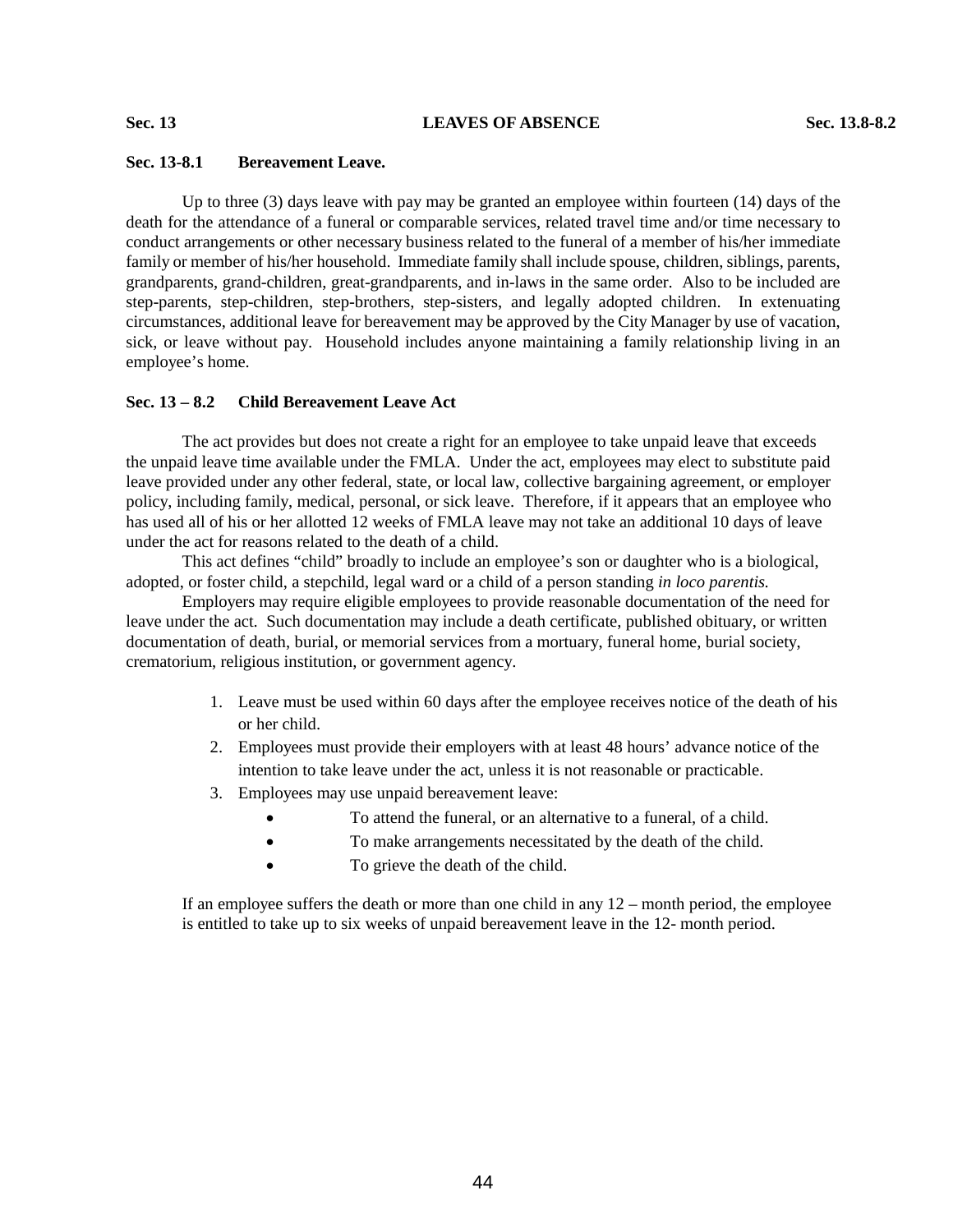#### **Sec. 13 LEAVES OF ABSENCE Sec. 13.9-11**

# **Sec. 13-9. Leave Available for Maternity Purposes.**

- A. "Maternity purposes" includes only childbirth and recovery of the mother.
- B. The following leave shall be available for maternity purposes:
	- 1. All sick leave accrued by the employee.
	- 2. All vacation leave available to the employee in accordance with Sec. 13-2 of these Rules and Regulations.
	- 3. Leave without pay.
- C. Return from Leave Due to Maternity: Employees may return to work after being absent for the purpose of giving birth when they are physically able to do so. Before an employee may return to work, she must present a doctor's certificate indicating she is physically able to perform her duties.

#### **Sec. 13-10. Suspension.**

An employee may be suspended with or without pay by the City Manager in accordance with Sec. 10-10 of these Rules and Regulations.

# **Sec. 13-11. Family and Medical Leave.**

In supplement to other leave provisions of this section, eligible employees as defined by the Family and Medical Leave Act of 1993 (the Act) shall be granted up to twelve (12) weeks of Family and Medical Leave during any twelve month period which twelve month period shall be measured from the first date such leave is taken by the employee for birth or adoption within one year of the event, in order to care for a spouse, child or parent with a serious medical condition or for the employee to deal with his/her own serious medical condition in accordance with the Act. The employee is required to obtain a physicians certification of the instance of a serious medical condition of the employee, spouse, parent or child. The City may, at its own expense, require a second opinion. The City may pay for a third opinion if the first two opinions conflict. The third opinion shall be binding on both parties. Unless otherwise approved by the City Manager, an employee taking Family and Medical Leave is required to utilize his/her paid sick and vacation leave until the leave is exhausted, making up the balance of the 12-week Family and Medical Leave period with unpaid leave.

45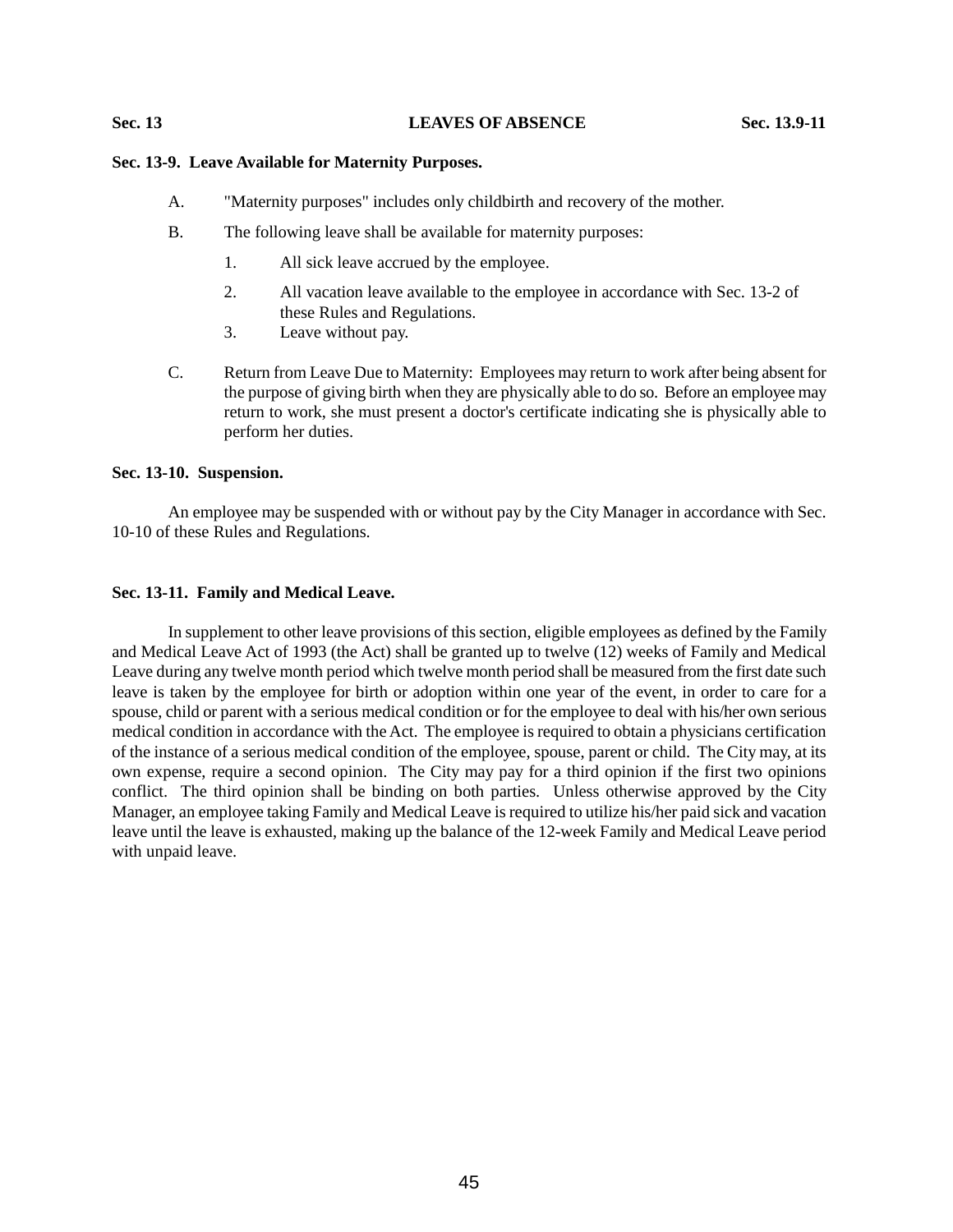# **EMPLOYEE DEVELOPMENT**

#### **Sec. 14-1. In-Service Training**

 It will be the responsibility of the Human Resources Manager, under the direction of the City Manager, to foster and promote in-service training of employees for the purpose of improving the quality of personnel service rendered to the City and to assist employees to equip themselves for advancement in the service. The Human Resources Manager shall establish standards for training programs, see that training is carried out as approved, prepare certificates or other forms for recognition to persons who satisfactorily complete approved courses and programs, provide assistance to department heads in developing and conducting training to meet the specific needs of their departments and divisions, and develop supervisory and management training and other types of training programs common to all departments and divisions. The City retains the right to amend or terminate the Tuition Reimbursement Program at any time. Note: The revisions reflected herein are effective November 1, 2017.

# **Sec. 14-2. Incentive to Attend Training Courses**

 It should be understood that this policy covers reimbursement for college level courses. Since this type of education is voluntary on the part of the employee, the times at which the course meets are not considered hours worked (i.e., are on the employee's own time) and must not conflict with the employee's working hours unless pre-approved, in writing, by the City Manager. The City shall retain the right to limit the number of participants in the reimbursement program. Employees who resign or are terminated from employment within three years from the date of reimbursement (other than termination resulting from a reduction in staffing) must repay the City of Carbondale the full amount of reimbursement monies received. Expenses such as books, lab fees, parking, mileage, etc., are not eligible for reimbursement.

> The City may reimburse its employees seventy-five (75) percent of tuition and fees for job related college courses when the following conditions have been met:

- A. Each semester or quarter, the employee must complete the "Application for Tuition Reimbursement" form. Additionally, the employee must attach to the application copies of the cost of tuition/fees, a student schedule listing the course(s) to be taken, and any additional documentation needed to determine eligibility.
- B. The application must be submitted to the Human Resources Manager within thirty days from the end of registration for the class. Failure to do so will render the application ineligible for tuition reimbursement. The employees may mail the application (regular U.S. Mail or inter-office) or deliver it in person. It is the employee's responsibility to get the application to the Human Resources Manager on time.
- C. The maximum number of hours considered for reimbursement is limited to 6 hours total per semester.
- D. The course must be a serious technical or intellectual undertaking offered on a term or semester basis and that benefits both the employee and the City of Carbondale. Courses must be taken for credit hours at an accredited college or university. Successful completion must improve the competence of the employee and must enhance their ability to perform their position. The Human Resources Manager will use the U.S. Department of Education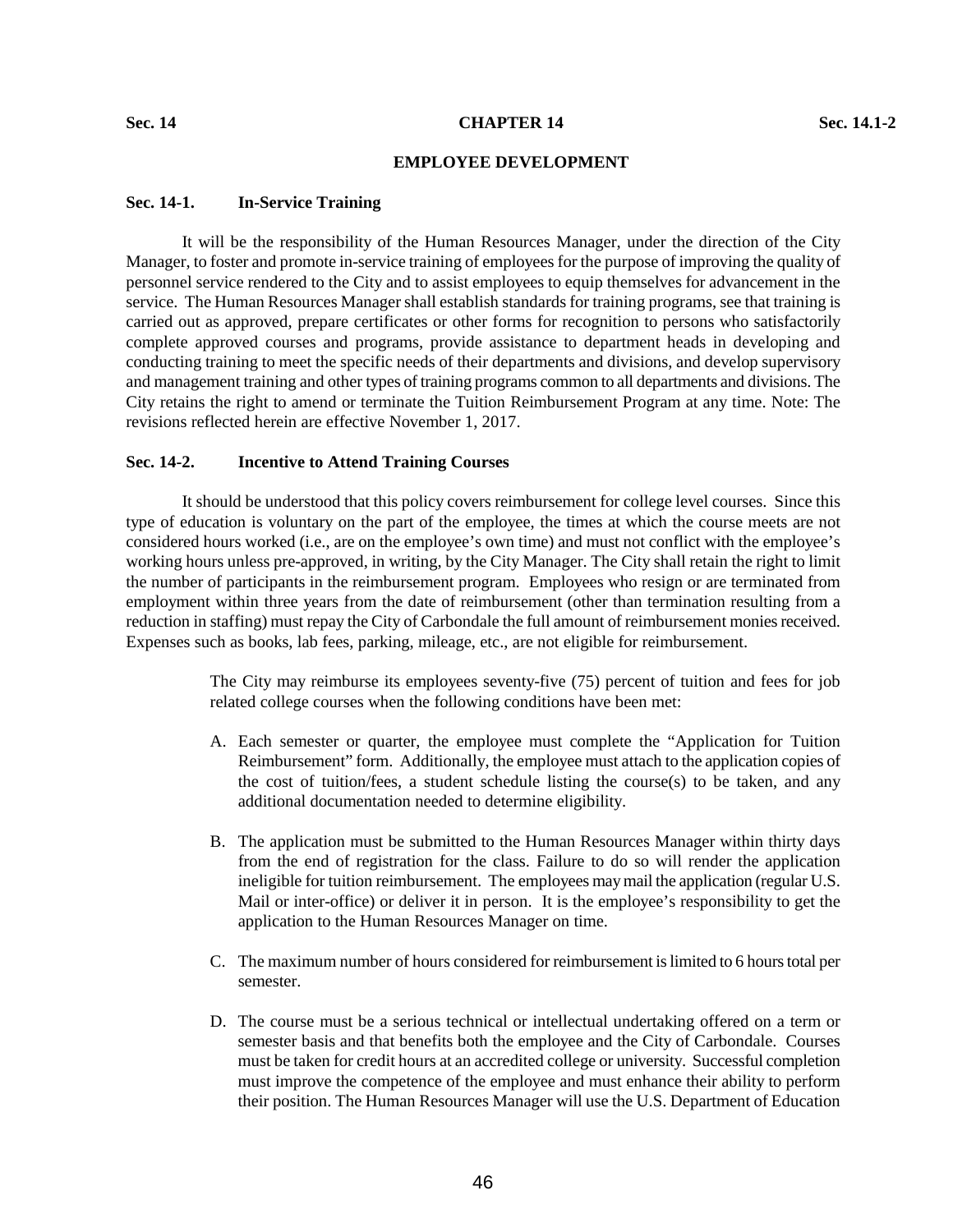# **Sec. 14 EMPLOYEE DEVELOPMENT Sec. 14-2**

# **Sec. 14-2. Incentive to Attend Training Courses (cont'd.)**

- E. Database of Accredited Postsecondary Institutions and Programs to determine whether an institution is accredited.
- F. After receiving the application, the Human Resources Manager will determine whether the employee and the course(s) are eligible for reimbursement. The Human Resources Manager may request additional information to help determine tuition reimbursement eligibility (e.g., college transcripts, program advisor approval, etc.).
- G. The City Manager will then either approve or disapprove the request based upon availability of funds and compliance with this policy. If the application is approved, the Human Resources Manager will ensure that the required funds are set aside for payment pursuant to the application.
- H. Courses will not be approved for reimbursement if the same subject matter is offered by the City, at no expense to the employee, during the fiscal year.
- I. The employee must achieve an academic grade of "B" or above in the course(s) taken in order to receive reimbursement. No reimbursement will be approved for grades of "C" or lower or for courses that the employee is auditing.
- J. Tuition reimbursement will not be awarded to any employee for the amount of tuition or required fees covered by grants, scholarships, subsidized loans, veteran's benefits, or any other public or private educational benefits.
- K. The cost of parking, books, supplies, lab fees, printing, etc., is the responsibility of the employee and will not be reimbursed.
- L. If the tuition reimbursement application is approved, the employee will be responsible to make payment to the accredited academic institution for the approved courses. Upon completion of the course, the employee must present receipts for tuition to the Human Resources Manager no later than sixty (60) calendar days from the end of the course. After sixty (60) days, no tuition reimbursement will be paid. A copy of the employee's grade card must also be presented in order to document the academic grade received in the course. Following approval by the Human Resources Manager that the employee has satisfied the requirements to receive tuition reimbursement, the Human Resources Manager will process a payment request and the employee will receive reimbursement.

47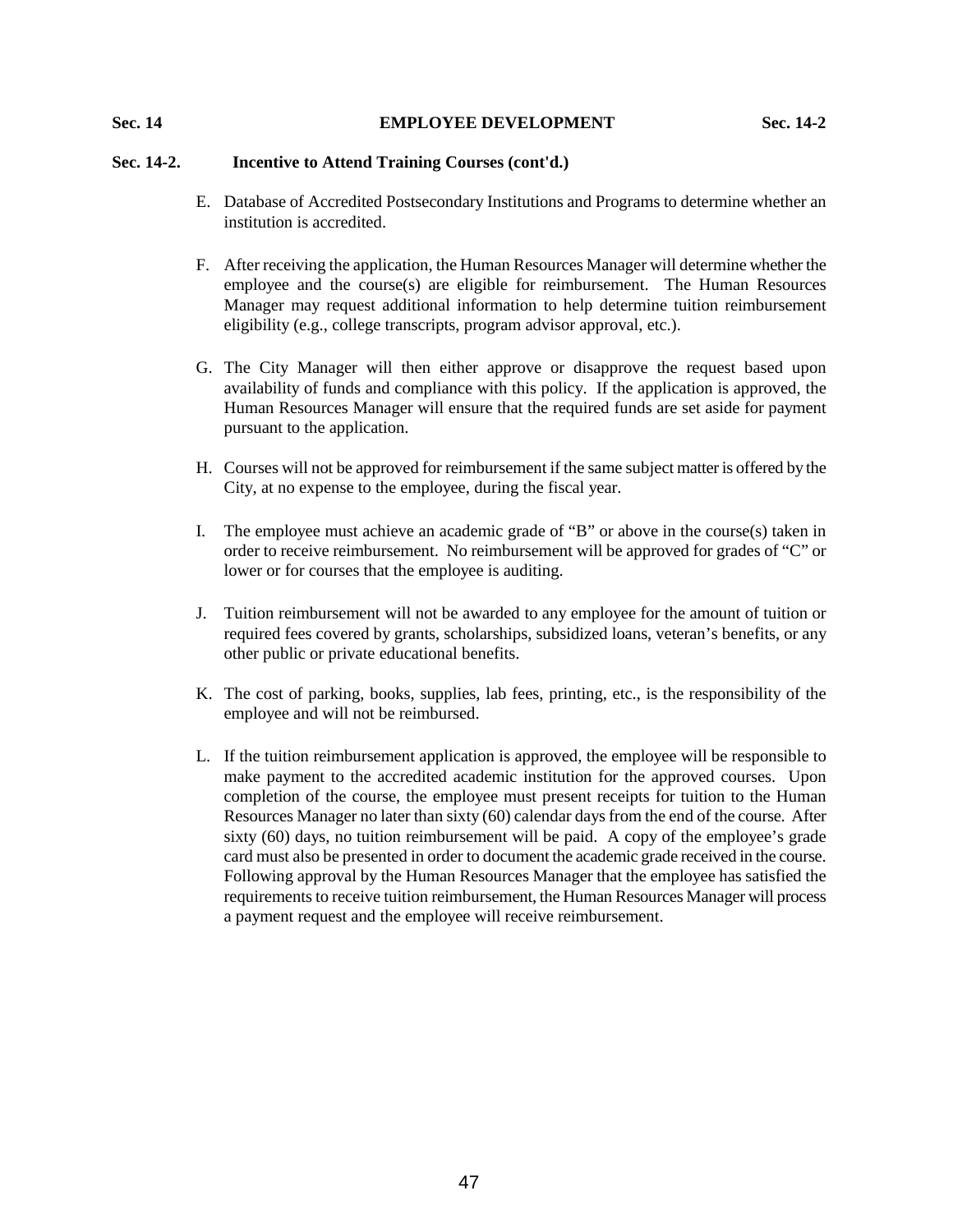#### **Sec. 14-3. Service Ratings**

The Human Resources Manager, under the direction of the City Manager and in cooperation with department and division heads, shall establish a system of service ratings based on standards of performance. The standards shall have reference to the quality and quantity of work done, the manner in which the service is rendered, and the faithfulness of employees to their duties. The service ratings shall be so developed that they can be used as a guide in determining lay offs and promotions. Service ratings shall be shown to each employee but shall be confidential between the department or division head, Human Resources Office and the employee. Department or division heads or supervisors shall review service ratings with employees.

#### **Sec. 14-4. Incentives to Promote Employee Morale.**

The City Manager shall promote satisfactory and helpful working conditions that are conducive to high morale, greater efficiency and low rate of turnover in the City service. Such employee health and welfare programs may include: group insurance and group medical and nursing care for all employees; an employee credit union; an employee club for social and athletic activities; improvement of working conditions; adoption of non-financial incentives such as long term service awards; a suggestion system and employee magazine; and the establishment of a retirement system.

#### **Sec. 14-5. New Employee Orientation Program.**

The Human Resources Manager, under the direction of the City Manager and in cooperation with department and division heads, shall develop, maintain and implement a New Employee Orientation Program. The New Employee Orientation Program shall be presented to new City employees on an annual schedule of not less than quarterly. The New Orientation Program shall include, but not be limited to, an introduction to the City's organizational structure, services, employees, worksite locations, and employee benefits.

## **Sec. 14-6. Employee Incentive Award Program**

The City Manager wants to hear from city employees who have ideas that will make our government more efficient and effective. If your suggestion results in financial savings to the city and taxpayers, you could receive between \$150.00 and \$5,000.00.

# **Participation Rules:**

- 1. The suggestion must be original and may not constitute the solution to a procedure or problem which you are paid to solve as part of your employment. The suggestion may, however, be related to your field of employment or department and it must be implemented. For example, as the financial director your job is to regulate the budget. If money is saved, there should not be an award for what you are employed to perform.
- 2. All employees except for Department Heads are eligible to receive awards.
- 3. The suggestion cannot be taken from any report, study, document, or publication of the city or paid for by the city.
- 4. The suggestion must result in financial savings for the citizens of Carbondale.
- 5. The suggestion must not propose anything harmful or dangerous to the health, safety, or well-being of employees, residents, or clients.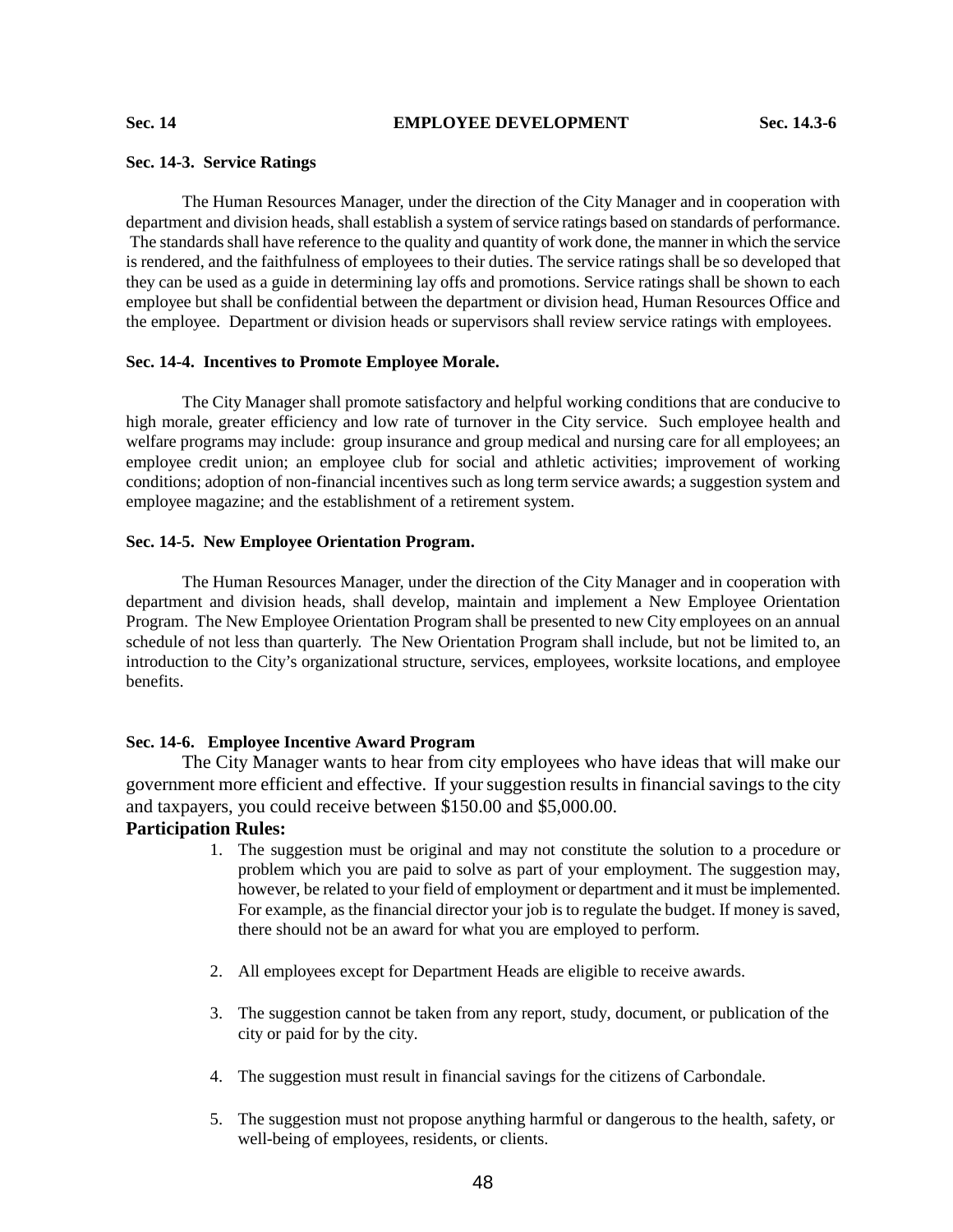# **Sec. 14 EMPLOYEE DEVELOPMENT Sec. 14.6**

# **Sec. 14-6. Employee Incentive Award Program (Cont'd)**

- 6. The suggestion must state a specific problem or situation that currently exists and propose a specific solution to it.
- 7. All suggestions must be submitted to the City Manager's office and your name will remain anonymous during the review process.
- 8. Financial award estimates will be at the discretion of the impacted department, based on savings achieved. Public safety awards will consist of receiving personal/vacation days.

# **Award Guideline**

The amount of each award to employees shall be determined as follows:

| Savings per suggestion                        |               |
|-----------------------------------------------|---------------|
| \$100 to \$5,000 savings                      | Up to $$150$  |
| more than $$5,000$ up to $$20,000$ savings    | \$250 award   |
| more than $$20,000$ up to $$100,000$ savings  | \$500 award   |
| more than $$100,000$ up to $$200,000$ savings | \$2,000 award |
| more than $$200,000$ up to $$300,000$ savings | \$3,000 award |
| more than \$300,000 up to \$400,000 savings   | \$4,000 award |
| more than \$400,000                           | \$5,000 award |
|                                               |               |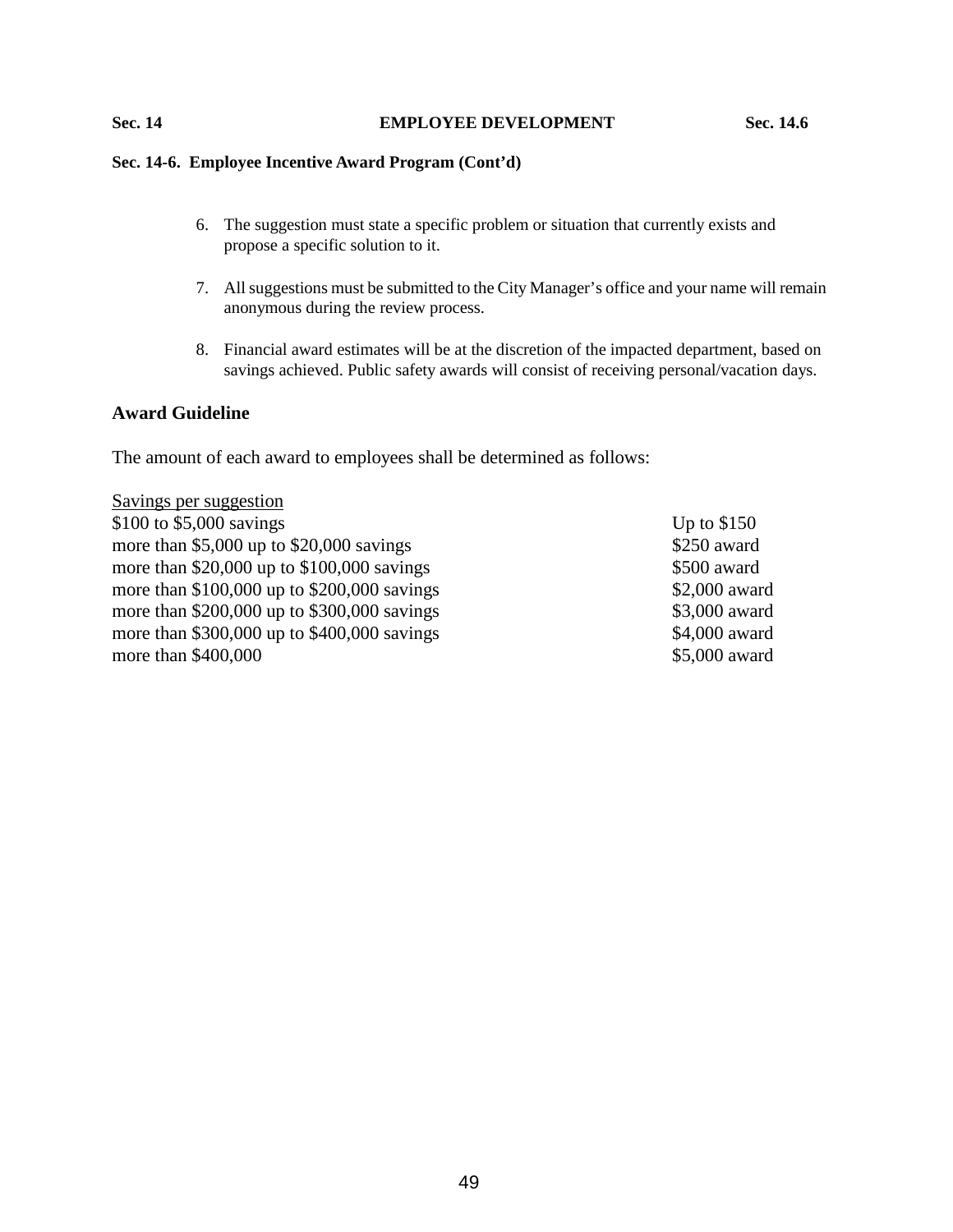Appendix "A"

# GRIEVANCE FORM

(use additional sheets where necessary)

|                    | Department: The Communication of the Communication of the Communication of the Communication of the Communication of the Communication of the Communication of the Communication of the Communication of the Communication of |                 |                                                                                   |  |
|--------------------|-------------------------------------------------------------------------------------------------------------------------------------------------------------------------------------------------------------------------------|-----------------|-----------------------------------------------------------------------------------|--|
| Grievant Name:     |                                                                                                                                                                                                                               |                 |                                                                                   |  |
|                    | Last                                                                                                                                                                                                                          | First           | M.L.                                                                              |  |
|                    |                                                                                                                                                                                                                               | <b>STEP ONE</b> |                                                                                   |  |
|                    |                                                                                                                                                                                                                               |                 | Date of Incident or Date Knew of Facts Giving Rise to Grievance: ________________ |  |
|                    |                                                                                                                                                                                                                               |                 | Article(s) and Sections(s) of Contract violated: _______________________________  |  |
|                    |                                                                                                                                                                                                                               |                 |                                                                                   |  |
|                    |                                                                                                                                                                                                                               |                 |                                                                                   |  |
|                    |                                                                                                                                                                                                                               |                 |                                                                                   |  |
|                    |                                                                                                                                                                                                                               |                 |                                                                                   |  |
|                    |                                                                                                                                                                                                                               |                 |                                                                                   |  |
|                    |                                                                                                                                                                                                                               |                 |                                                                                   |  |
|                    | Grievant Signature                                                                                                                                                                                                            |                 | FOP Representative                                                                |  |
| Signature          |                                                                                                                                                                                                                               |                 |                                                                                   |  |
|                    | EMPLOYER'S STEP ONE RESPONSE                                                                                                                                                                                                  |                 |                                                                                   |  |
|                    |                                                                                                                                                                                                                               |                 |                                                                                   |  |
|                    |                                                                                                                                                                                                                               |                 |                                                                                   |  |
|                    |                                                                                                                                                                                                                               |                 |                                                                                   |  |
|                    |                                                                                                                                                                                                                               |                 |                                                                                   |  |
|                    | Employer Representative Signature                                                                                                                                                                                             |                 | Position                                                                          |  |
|                    |                                                                                                                                                                                                                               |                 |                                                                                   |  |
|                    |                                                                                                                                                                                                                               |                 |                                                                                   |  |
|                    |                                                                                                                                                                                                                               |                 | Person to Whom Response                                                           |  |
| Given              |                                                                                                                                                                                                                               |                 | Date                                                                              |  |
|                    |                                                                                                                                                                                                                               |                 |                                                                                   |  |
|                    |                                                                                                                                                                                                                               | STEP TWO        |                                                                                   |  |
|                    |                                                                                                                                                                                                                               |                 |                                                                                   |  |
|                    |                                                                                                                                                                                                                               |                 |                                                                                   |  |
|                    |                                                                                                                                                                                                                               |                 |                                                                                   |  |
|                    |                                                                                                                                                                                                                               |                 | Date/Time:                                                                        |  |
| Grievant Signature |                                                                                                                                                                                                                               |                 | FOP Representative                                                                |  |
| Signature          |                                                                                                                                                                                                                               |                 |                                                                                   |  |
|                    | EMPLOYER'S STEP TWO RESPONSE                                                                                                                                                                                                  |                 |                                                                                   |  |
|                    |                                                                                                                                                                                                                               |                 |                                                                                   |  |
|                    |                                                                                                                                                                                                                               |                 |                                                                                   |  |
|                    |                                                                                                                                                                                                                               |                 |                                                                                   |  |
|                    |                                                                                                                                                                                                                               |                 |                                                                                   |  |